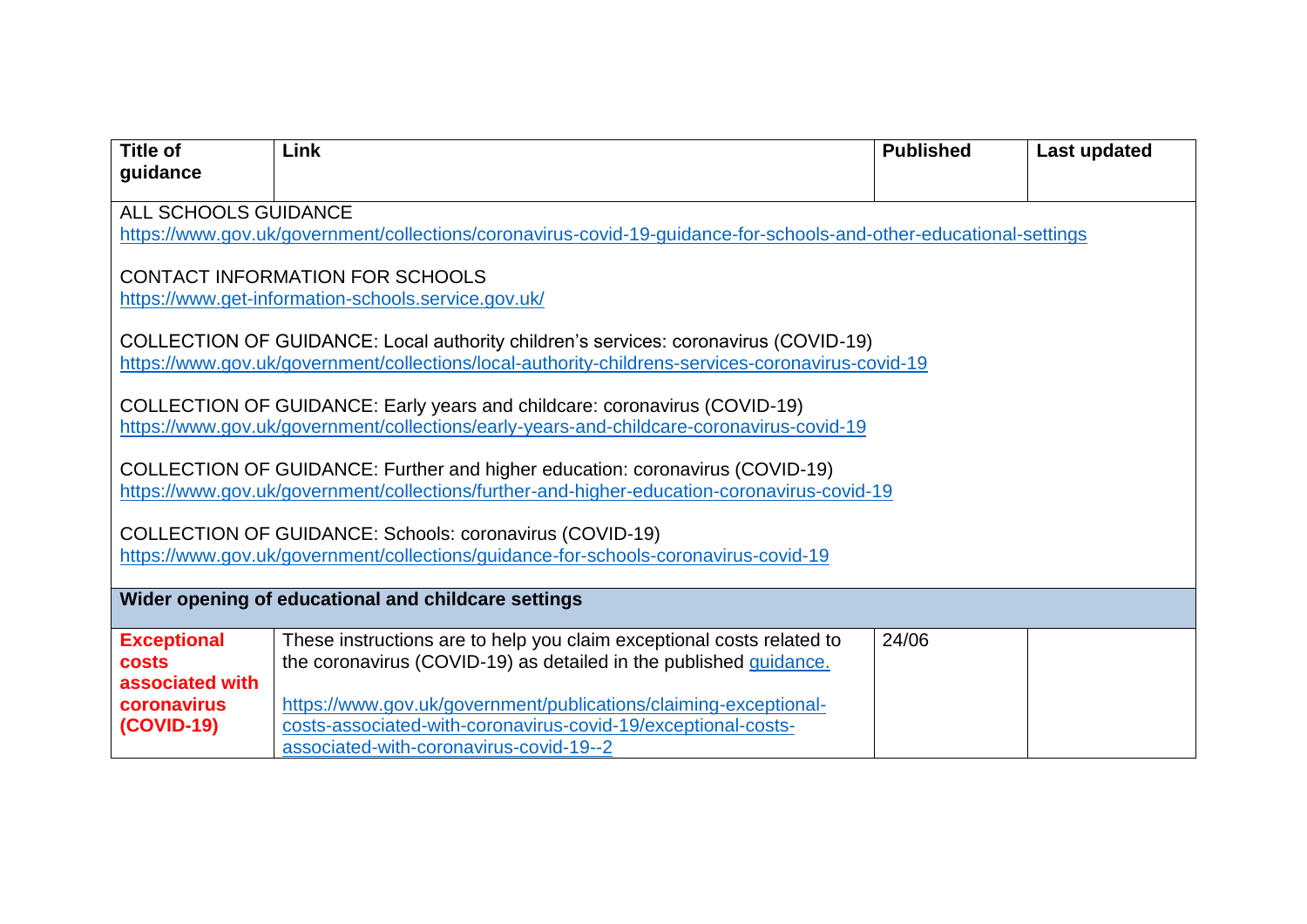| Education<br>Secretary's<br>statement on<br>coronavirus<br>(COVID-19): 19<br><b>June 2020</b>                                                                  | Speech: Education Secretary on the Government's £1 billion Covid<br>catch-up plan to tackle impact of lost teaching time<br>https://www.gov.uk/government/speeches/education-secretarys-<br>statement-on-coronavirus-covid-19-19-june-2020                                                                                                                                       | 22/06 |       |
|----------------------------------------------------------------------------------------------------------------------------------------------------------------|----------------------------------------------------------------------------------------------------------------------------------------------------------------------------------------------------------------------------------------------------------------------------------------------------------------------------------------------------------------------------------|-------|-------|
| Supporting<br>children and<br>young people<br>with SEND as<br>schools and<br>colleges prepare<br>for wider opening                                             | Updated 18/06/2020: New section added to cover the issue of settings<br>requesting medical evidence ahead of re-admission and removed<br>paragraph on phased return from 1 to 15 June as this is out of date<br>https://www.gov.uk/government/publications/coronavirus-covid-19-<br>send-risk-assessment-guidance                                                                | 19/04 | 18/06 |
| What parents<br>and carers need<br>to know about<br>early years<br>providers,<br>schools and<br>colleges during<br>the coronavirus<br>$(COVID-19)$<br>outbreak | Two documents for parents and carers have been merged and<br>updated with information on welcoming additional pupils, wearing face<br>coverings, and added information on safety in schools<br>https://www.gov.uk/government/publications/what-parents-and-carers-<br>need-to-know-about-early-years-providers-schools-and-colleges-<br>during-the-coronavirus-covid-19-outbreak | 18/06 |       |
| Primary schools<br>to be given<br>flexibility to bring                                                                                                         | Press release: Headteachers are being encouraged to invite back<br>more primary pupils before the summer, where they have capacity to<br>do so                                                                                                                                                                                                                                   | 15/06 |       |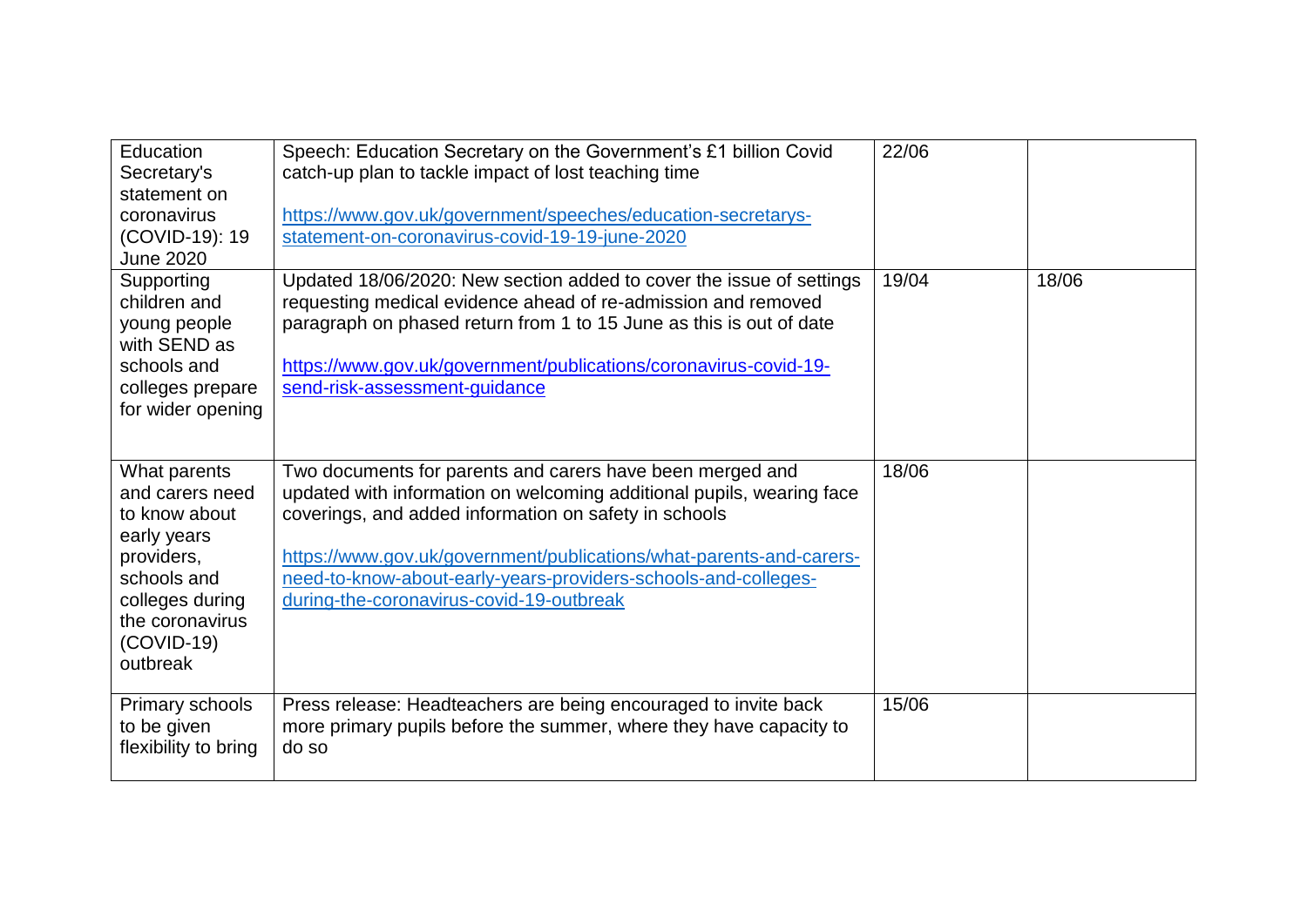| back more pupils                                                                              | https://www.gov.uk/government/news/primary-schools-to-be-given-                                                                                                                                                                                                               |       |  |
|-----------------------------------------------------------------------------------------------|-------------------------------------------------------------------------------------------------------------------------------------------------------------------------------------------------------------------------------------------------------------------------------|-------|--|
| Making the most<br>of reduced<br>classroom time                                               | flexibility-to-bring-back-more-pupils<br>Deciding what to teach in the classroom and what to teach at home.<br>https://www.gov.uk/guidance/making-the-most-of-reduced-classroom-<br>time                                                                                      | 12/06 |  |
| Informing DfE of<br>the death of a<br>carer or<br>colleague across<br>children's<br>services  | How employers and providers can tell the Department for Education<br>(DfE) about the death of a carer or colleague across children's<br>services.<br>https://www.gov.uk/guidance/informing-dfe-of-the-death-of-a-<br>colleague-across-childrens-services                      | 09/06 |  |
| Preparing for the<br>wider opening of<br>early years and<br>childcare settings<br>from 1 June | A planning guide for early years providers, in England, to help prepare<br>them to open their settings for all children from 1 June 2020.<br>https://www.gov.uk/government/publications/preparing-for-the-wider-<br>opening-of-early-years-and-childcare-settings-from-1-june | 24/05 |  |
| Department for<br>Education<br>explanatory note<br>on SAGE<br>modelling                       | An explanatory note for SAGE's paper assessing the potential impact<br>of more children returning to school on the transmission of coronavirus<br>(COVID-19).<br>https://www.gov.uk/government/publications/department-for-<br>education-explanatory-note-on-sage-modelling   | 23/05 |  |
| Safe working in<br>education,<br>childcare and<br>children's social<br>care settings,         | This guidance applies to staff working in education, childcare and<br>children's social care settings in England, the children, young people<br>and learners who attend these settings and their parents or carers.                                                           | 14/05 |  |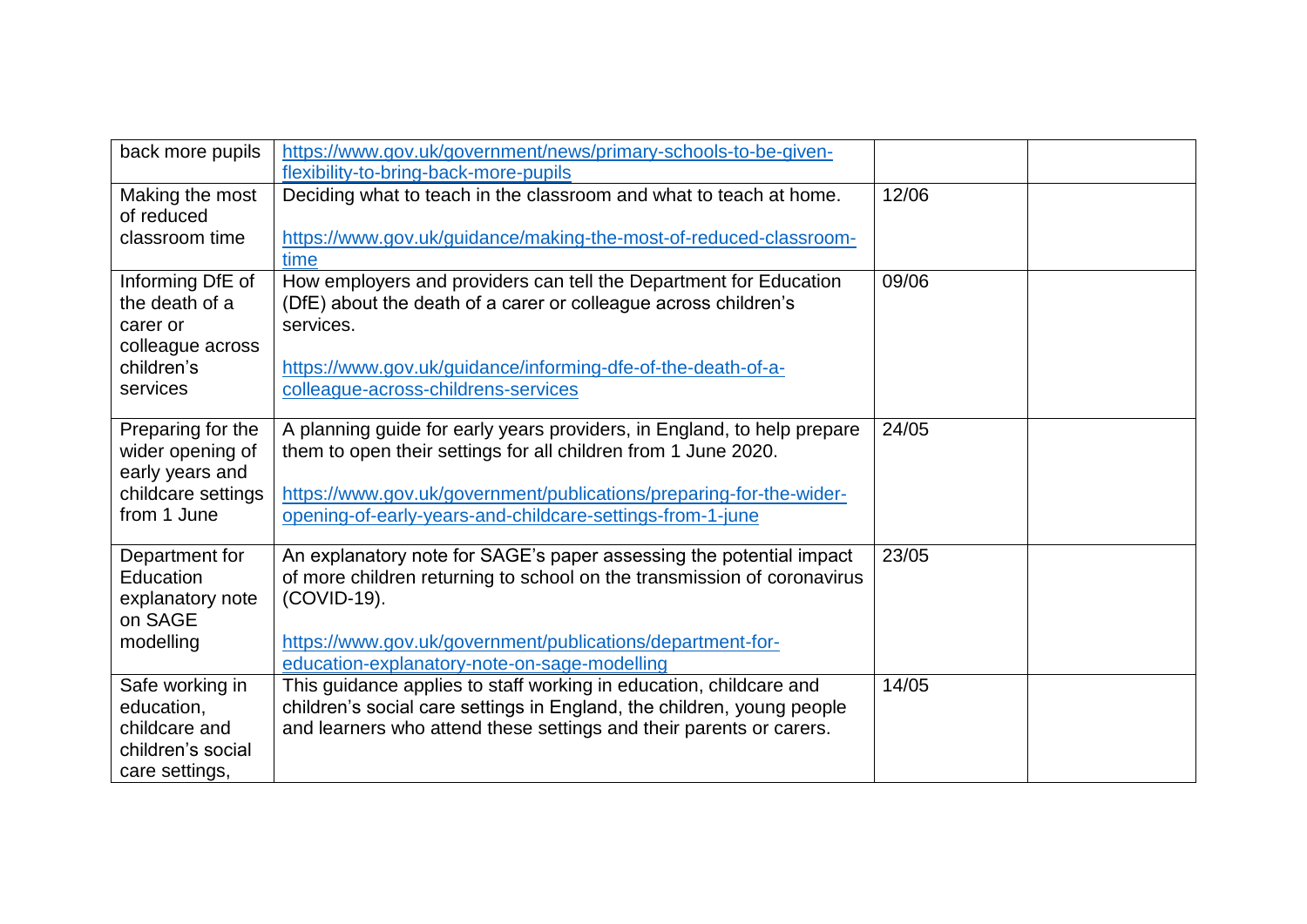| including the use<br>of personal<br>protective<br>equipment (PPE) | It explains the strategy for infection prevention and control, including<br>the specific circumstances PPE should be used, and thus work safely<br>during the coronavirus (COVID-19) outbreak.<br>https://www.gov.uk/government/publications/safe-working-in-<br>education-childcare-and-childrens-social-care/safe-working-in-<br>education-childcare-and-childrens-social-care-settings-including-the-<br>use-of-personal-protective-equipment-ppe                           |       |       |  |
|-------------------------------------------------------------------|--------------------------------------------------------------------------------------------------------------------------------------------------------------------------------------------------------------------------------------------------------------------------------------------------------------------------------------------------------------------------------------------------------------------------------------------------------------------------------|-------|-------|--|
| Preparing for the<br>wider opening of<br>schools from 1<br>June   | Updated 15 <sup>th</sup> June: added information to 'Planning guide for primary<br>schools' on how primary schools can use flexibility to welcome back<br>additional pupils this term. Added information to 'Guidance for<br>secondary school provision from 15 June 2020' about how secondary<br>schools can now welcome year 10 and year 12 pupils in for some<br>face-to-face support and where possible, invite pupils in other year<br>groups in for a meeting this term. | 14/05 | 15/06 |  |
|                                                                   | Updated 4 <sup>th</sup> June: updated the planning guide for primary schools to<br>reflect the announcement by the Prime Minister about the decision,<br>based on all the evidence, to move forward with wider opening of<br>education and childcare settings. We have also added links in the<br>primary schools guide, to the planning guide for early years settings,<br>and the updated attendance reporting guidance.                                                     |       |       |  |
|                                                                   | Updated 25th May: Added 'Guidance for secondary school provision<br>from 15 June 2020'.                                                                                                                                                                                                                                                                                                                                                                                        |       |       |  |
|                                                                   | A planning guide for primary school leaders to help prepare them to<br>open their schools for more pupils during the coronavirus outbreak.                                                                                                                                                                                                                                                                                                                                     |       |       |  |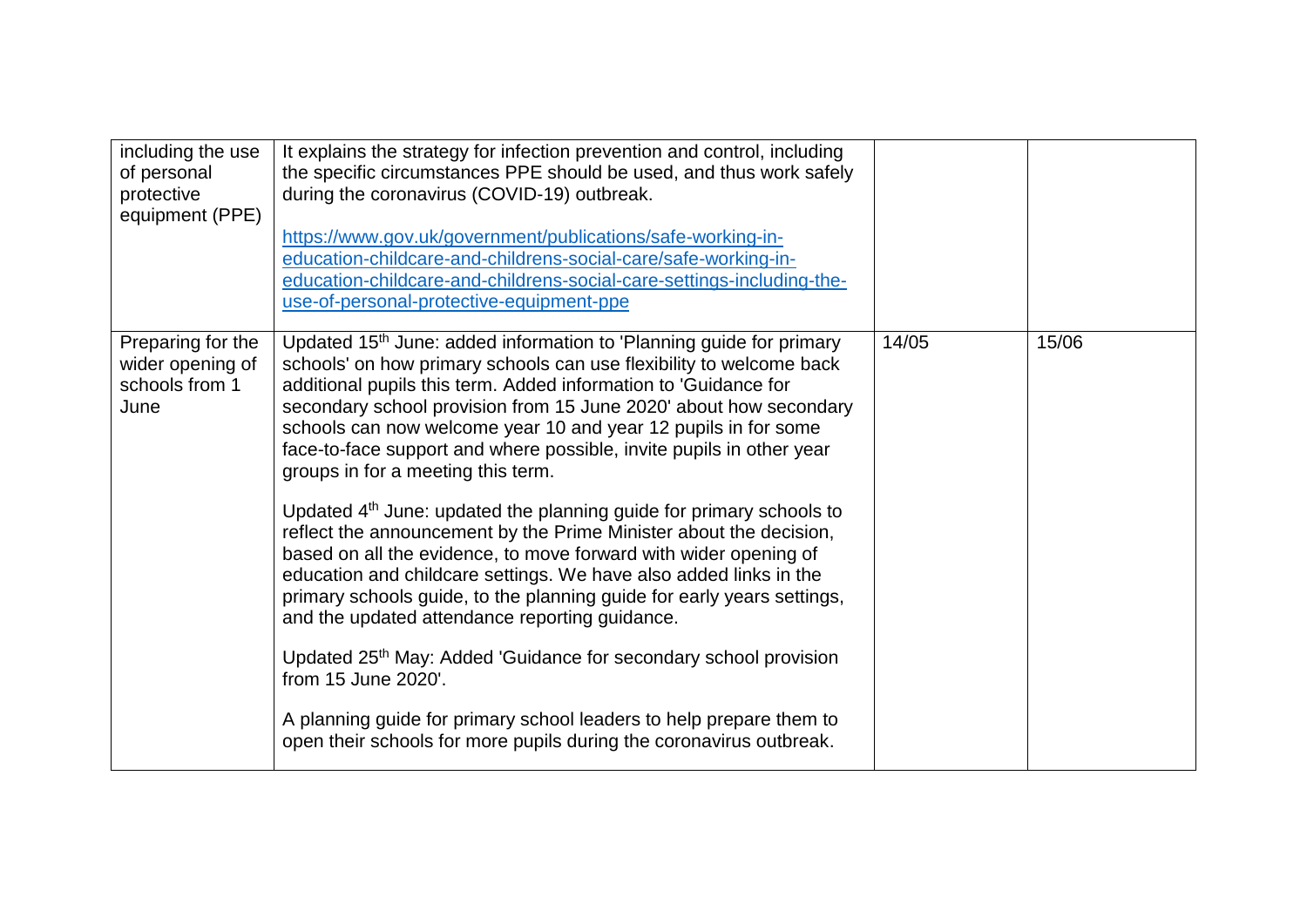|                                                                                          | https://www.gov.uk/government/publications/preparing-for-the-wider-<br>opening-of-schools-from-1-june                                                                                                                                                                       |       |       |
|------------------------------------------------------------------------------------------|-----------------------------------------------------------------------------------------------------------------------------------------------------------------------------------------------------------------------------------------------------------------------------|-------|-------|
| Coronavirus<br>(COVID-19):<br>implementing<br>protective<br>measures in<br>education and | 1 <sup>st</sup> June: Updated to reflect the announcement by the Prime Minister<br>that the government's 5 tests have been met and confirmation of wider<br>opening of education and childcare settings from 1 June, and updated<br>information on testing for coronavirus. | 11/05 | 12/05 |
| childcare settings                                                                       | Guidance for education and childcare settings on how to implement<br>protective measures.                                                                                                                                                                                   |       |       |
|                                                                                          | https://www.gov.uk/government/publications/coronavirus-covid-19-<br>implementing-protective-measures-in-education-and-childcare-settings                                                                                                                                    |       |       |
| Actions for<br>educational and<br>childcare settings<br>to prepare for                   | 16 <sup>th</sup> June: Added information on how primary schools can use<br>flexibility to welcome back additional pupils this term, where they have<br>capacity.                                                                                                            | 11/05 | 16/06 |
| wider opening<br>from 1 June 2020                                                        | 1 <sup>st</sup> June: Updated to reflect the announcement by the Prime Minister<br>that the government's 5 tests have been met and the decision, based<br>on all the evidence, to move forward with wider opening of education<br>and childcare settings.                   |       |       |
|                                                                                          | 12 <sup>th</sup> May: Added an initial planning framework for schools in England.                                                                                                                                                                                           |       |       |
|                                                                                          | Next steps for the phased wider opening of educational and childcare<br>settings.                                                                                                                                                                                           |       |       |
|                                                                                          | https://www.gov.uk/government/publications/actions-for-educational-                                                                                                                                                                                                         |       |       |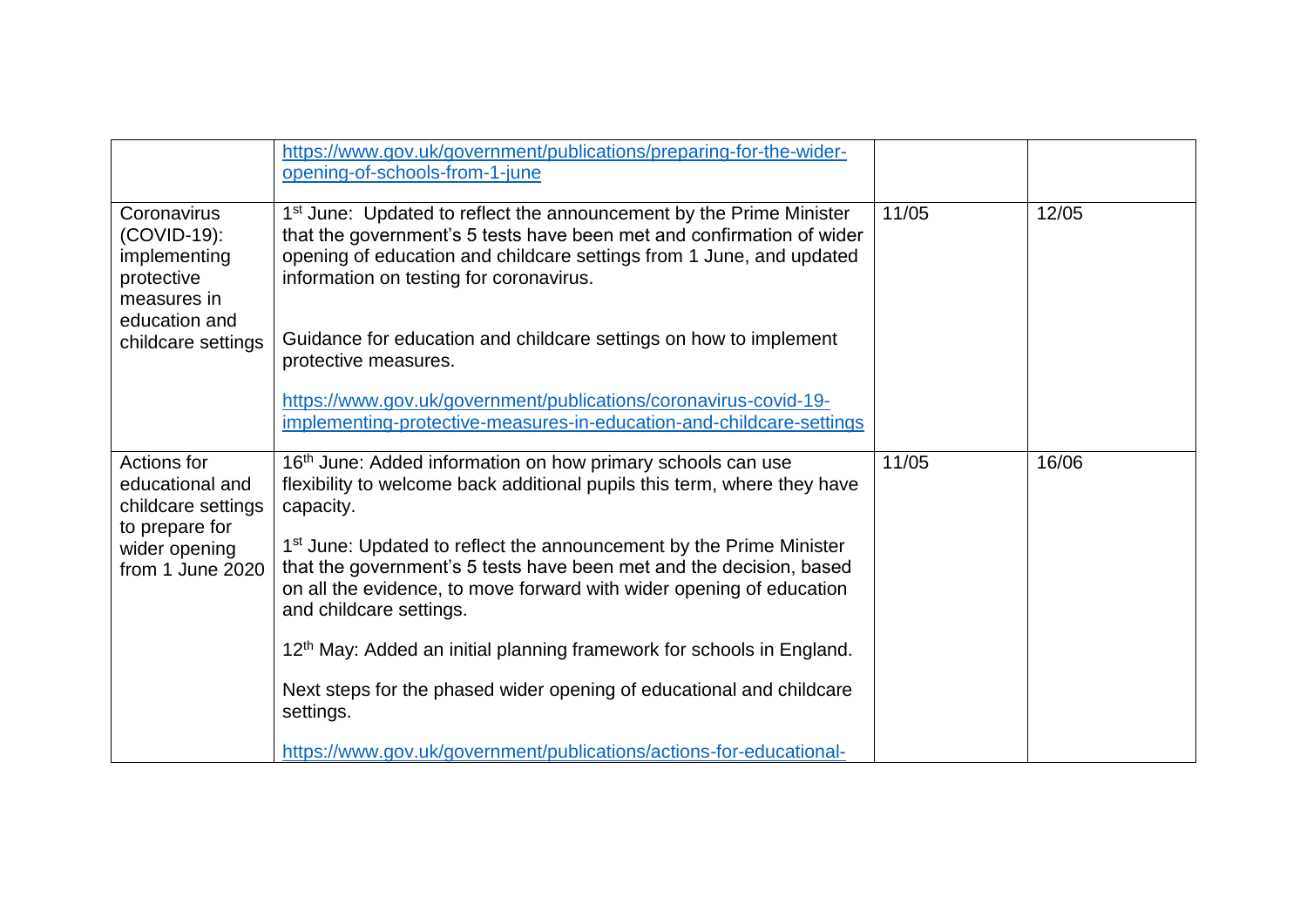|                                                                                                                            | and-childcare-settings-to-prepare-for-wider-opening-from-1-june-2020                                                                                                                                                                                                                                                                                                                                                                                            |       |       |
|----------------------------------------------------------------------------------------------------------------------------|-----------------------------------------------------------------------------------------------------------------------------------------------------------------------------------------------------------------------------------------------------------------------------------------------------------------------------------------------------------------------------------------------------------------------------------------------------------------|-------|-------|
| Opening schools<br>and educational<br>settings to more<br>pupils from 1<br>June: guidance<br>for parents and<br>carers     | Updated 11/05 - Added information for parents and carers about the<br>wider opening to nurseries, schools and colleges from 1 June.<br>Information for parents and carers to help prepare for the wider<br>opening of nurseries, schools and colleges from 1 June.<br>https://www.gov.uk/government/publications/closure-of-educational-<br>settings-information-for-parents-and-carers/reopening-schools-and-<br>other-educational-settings-from-1-june        | 11/05 |       |
| Opening schools<br>for more children<br>and young<br>people: initial<br>planning<br>framework for<br>schools in<br>England | https://www.gov.uk/government/publications/actions-for-educational-<br>and-childcare-settings-to-prepare-for-wider-opening-from-1-june-<br>2020/opening-schools-for-more-children-and-young-people-initial-<br>planning-framework-for-schools-in-england<br>To be read alongside:<br>Actions for educational and childcare settings to prepare for<br>wider opening from 1 June 2020<br>Implementing protective measures in education and childcare<br>settings | 12/05 |       |
| Changes to the<br>law on education,<br>health and care<br>needs<br>assessments and                                         | 29 <sup>th</sup> May: Updated guidance with additional or amended material,<br>including as to: cases in progress on 1 May 2020; annual reviews for<br>those with EHC plans changing phase of education; actions following<br>a tribunal ruling; and unchanged duties in relation to social care                                                                                                                                                                | 30/04 | 29/05 |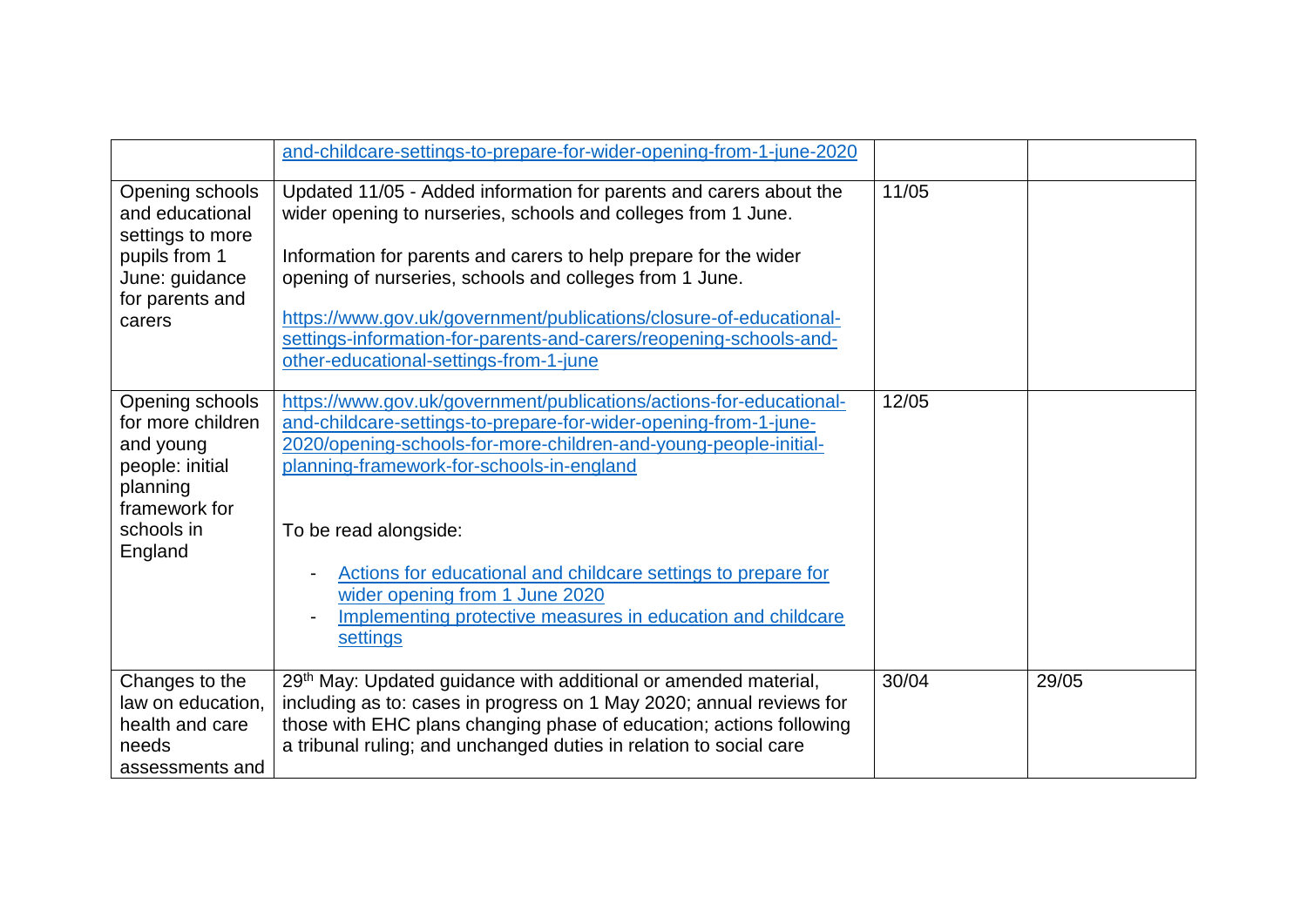| plans due to<br>coronavirus                            | provision in plans. Also improvement to the format of the tables in<br>Annex A and a minor change to footnote 1.<br>https://www.gov.uk/government/publications/changes-to-the-law-on-<br>education-health-and-care-needs-assessments-and-plans-due-to-<br>coronavirus                                                                                                                                                             |          |                |
|--------------------------------------------------------|-----------------------------------------------------------------------------------------------------------------------------------------------------------------------------------------------------------------------------------------------------------------------------------------------------------------------------------------------------------------------------------------------------------------------------------|----------|----------------|
| School / childcare closure                             |                                                                                                                                                                                                                                                                                                                                                                                                                                   |          |                |
| School<br>exclusions during<br>coronavirus<br>outbreak | Updated 29 <sup>th</sup> May: Added guidance on changes to school exclusions<br>during the coronavirus (COVID-19) outbreak.<br>https://www.gov.uk/government/publications/school-exclusion                                                                                                                                                                                                                                        | 20/06/12 | 29/05          |
| Press release                                          | https://www.gov.uk/government/news/schools-colleges-and-early-<br>years-settings-to-close<br>New press release published on 23/04<br>Councils given flexibility with free childcare funding - Councils can<br>move free entitlements funding between settings in exceptional cases<br>to meet demand during Coronavirus outbreak<br>https://www.gov.uk/government/news/councils-given-flexibility-with-<br>free-childcare-funding | 18/03    | 18/03<br>23/04 |
| Info for parents<br>and carers                         | 11 <sup>th</sup> June: Updated information about which children do not need to<br>wear face coverings when travelling to school.                                                                                                                                                                                                                                                                                                  | 19/03    | 11/06          |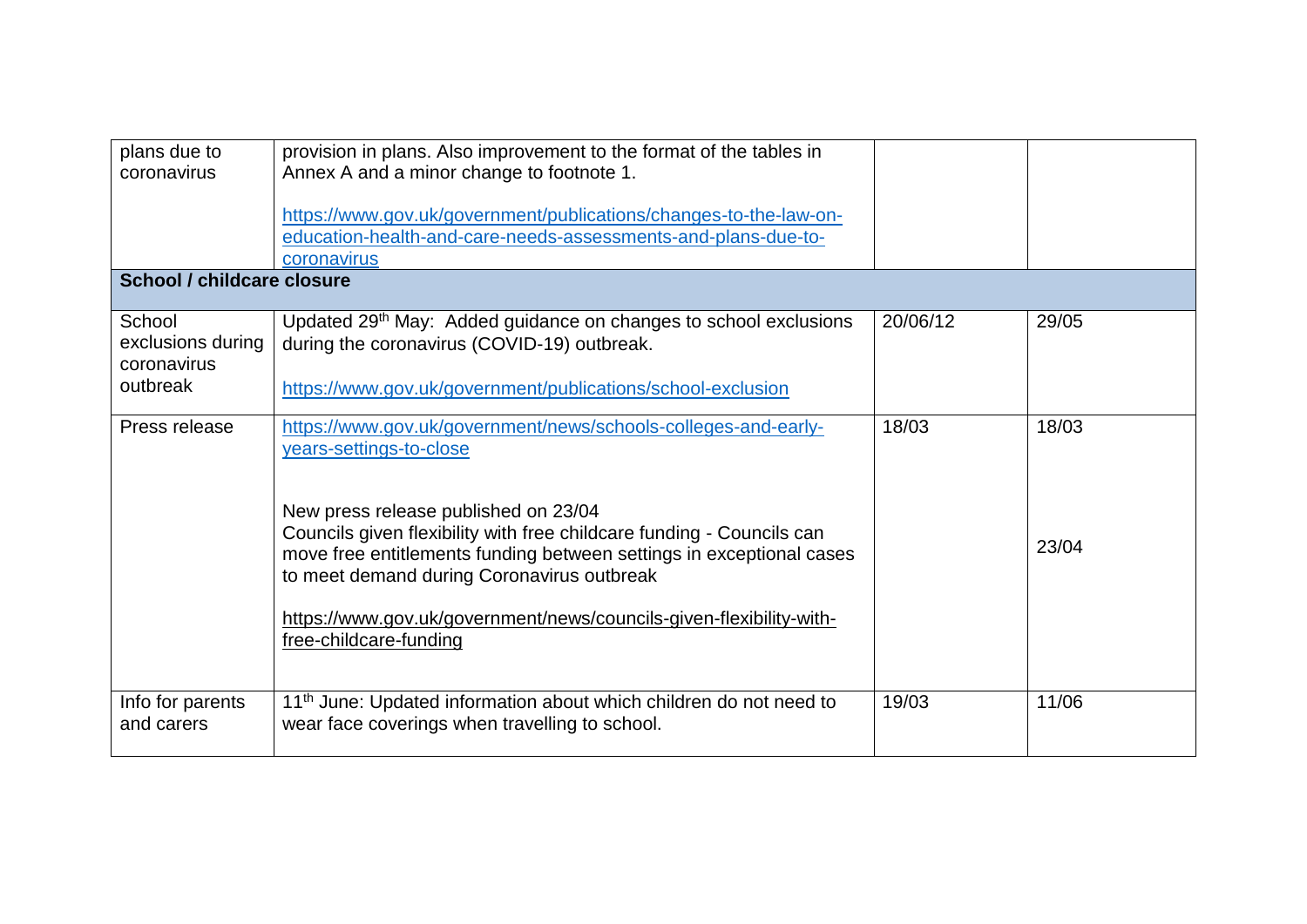| 1 <sup>st</sup> June: Updated guidance about the wider opening of education and<br>childcare settings, including details about opening secondary schools<br>to years 10 and 12 from 15 June and links to guidance on safer travel.                      |  |
|---------------------------------------------------------------------------------------------------------------------------------------------------------------------------------------------------------------------------------------------------------|--|
| Updated 20 <sup>th</sup> May: Added information about the bank holiday and half<br>term. Updated information on 30 hours free childcare, transport and<br>SEND.                                                                                         |  |
| Updated 1 <sup>st</sup> May: Added information about the May bank holiday, a<br>link to the admissions appeals and updates to the support is available<br>to parents to help them educate their children at home.                                       |  |
| Updated 23/04 - Updated sections on closures, transport, vulnerable<br>children, critical workers and resources. Removed information about<br>Easter holidays.                                                                                          |  |
| Updated 19 <sup>th</sup> April: information on support for parents, online<br>resources and vulnerable children.                                                                                                                                        |  |
| Updated 16 <sup>th</sup> April - Updated Resources and support and added a new<br>section for Admissions.                                                                                                                                               |  |
| Updated 7 <sup>th</sup> April: added information about the Easter holidays.                                                                                                                                                                             |  |
| Updated information about exams, and resources and support.<br>https://www.gov.uk/government/publications/closure-of-educational-<br>settings-information-for-parents-and-carers/closure-of-educational-<br>settings-information-for-parents-and-carers |  |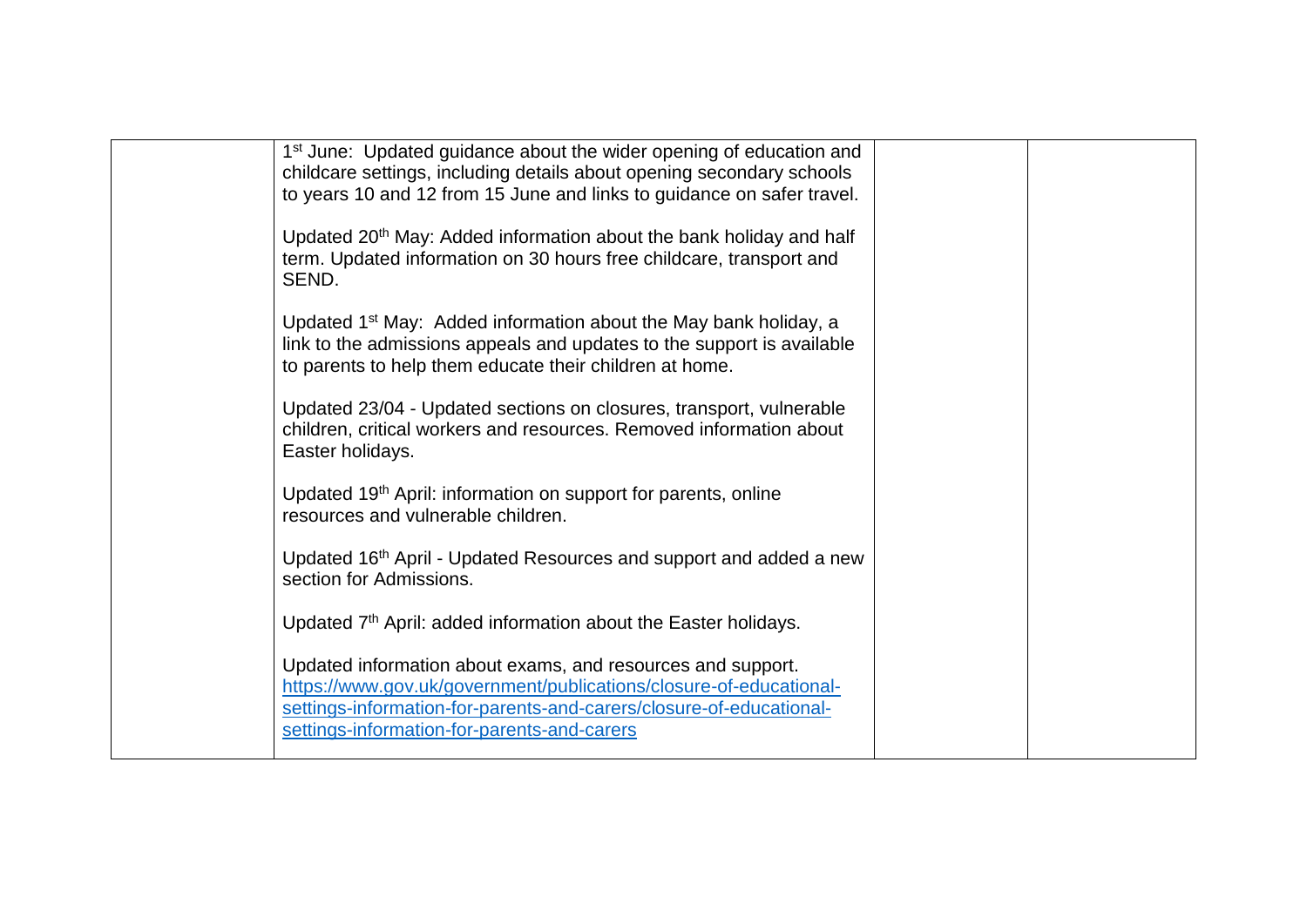| Maintaining<br>educational<br>provision for<br>schs/colleges/LA<br>s, etc. | https://www.gov.uk/government/publications/coronavirus-covid-19-<br>maintaining-educational-provision/guidance-for-schools-colleges-and-<br>local-authorities-on-maintaining-educational-provision                                                                                                                                                                                                                                                                                                                                                                                                                                                                                                                                                                                                                                                                                                                                                                                                                                                                               | 19/03 |       |
|----------------------------------------------------------------------------|----------------------------------------------------------------------------------------------------------------------------------------------------------------------------------------------------------------------------------------------------------------------------------------------------------------------------------------------------------------------------------------------------------------------------------------------------------------------------------------------------------------------------------------------------------------------------------------------------------------------------------------------------------------------------------------------------------------------------------------------------------------------------------------------------------------------------------------------------------------------------------------------------------------------------------------------------------------------------------------------------------------------------------------------------------------------------------|-------|-------|
| Coronavirus<br>(COVID-19):<br>school closures                              | Updated 18 <sup>th</sup> May: Updated section 19.4 to clarify how meetings<br>should proceed.<br>Updated 15 <sup>th</sup> May with the actions that schools will need to take in<br>preparation for the wider reopening of schools on 1 June 2020.<br>Updated 28 <sup>th</sup> April: guidance on bank holidays, Early Years<br>Foundation Stage, recruitment and workforce.<br>Updated 19 <sup>th</sup> April: information on online resources and remote<br>learning, workforce, and vulnerable children.<br>Updated 9 <sup>TH</sup> April - updated information on mental health issues,<br>educational staff from overseas, primary school place offers for April<br>2020, exclusion and the governing board's duty to reinstate excluded<br>pupils.<br>Updated 7 <sup>th</sup> April: updated sections on funding, holidays and<br>practicalities.<br>Updated 3 <sup>rd</sup> April: added information about safeguarding. Updated<br>information about workforce and critical workers.<br>31 <sup>st</sup> March: Added information about the workforce, hubs and links to | 22/03 | 18/05 |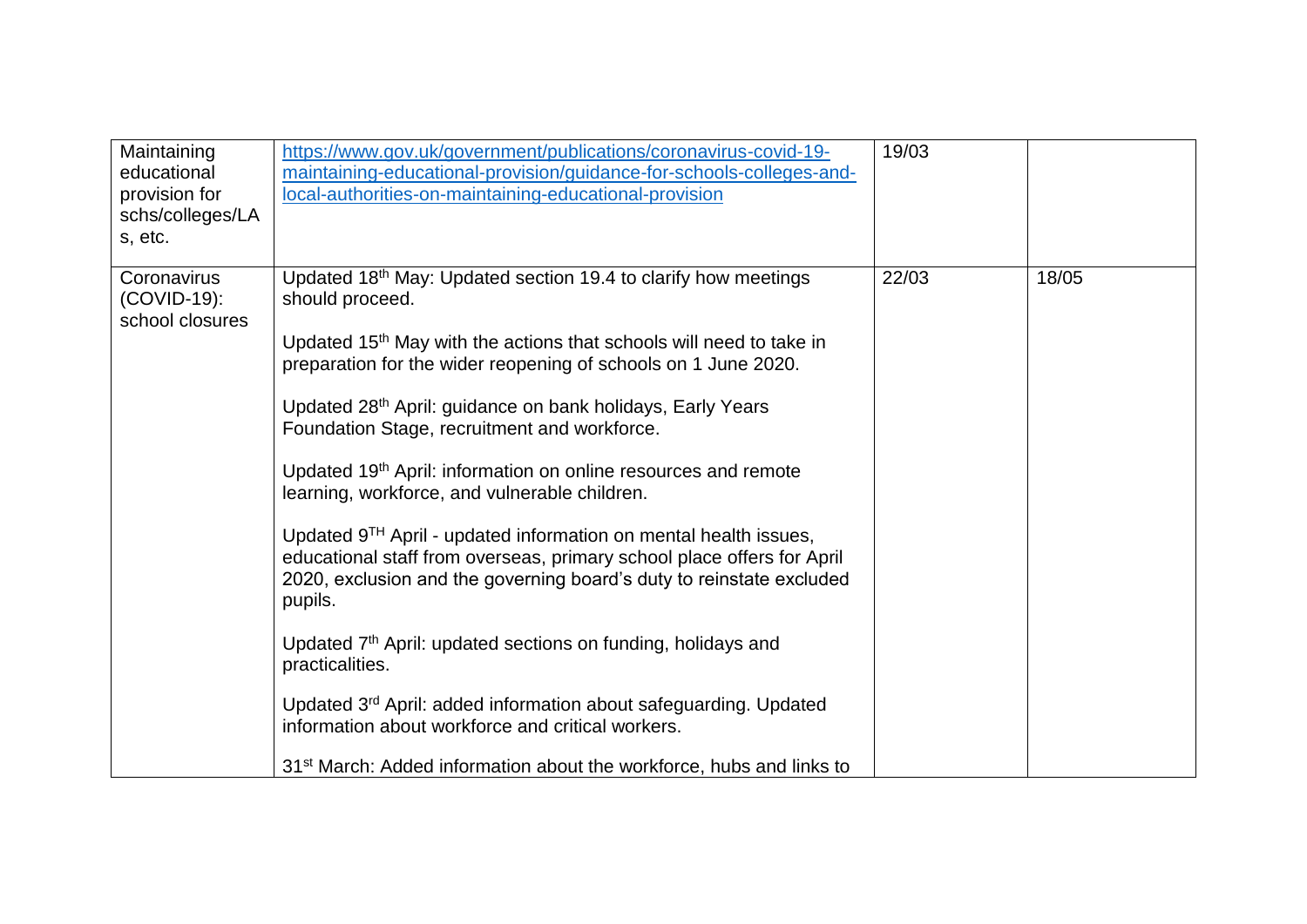|                                                       | other guidance.                                                                                                                                                                                                                                                           |       |       |
|-------------------------------------------------------|---------------------------------------------------------------------------------------------------------------------------------------------------------------------------------------------------------------------------------------------------------------------------|-------|-------|
|                                                       | https://www.gov.uk/government/publications/covid-19-school-closures                                                                                                                                                                                                       |       |       |
| Case studies:<br>remote education<br>practice for     | Updated 12 <sup>th</sup> June: added 4 new case studies related to remote<br>education.                                                                                                                                                                                   | 05/05 | 21/05 |
| schools during<br>coronavirus<br>$(COVID-19)$         | Updated 21 <sup>st</sup> May: Additional case studies about adapting teaching<br>practice for remote education.                                                                                                                                                           |       |       |
|                                                       | https://www.gov.uk/government/collections/case-studies-remote-<br>education-practice-for-schools-during-coronavirus-covid-19                                                                                                                                              |       |       |
| Remote<br>education<br>practice for<br>schools during | An opportunity for schools to learn from each other's emerging<br>practice as they develop their approaches to providing remote<br>education.                                                                                                                             | 05/05 |       |
| coronavirus<br>$(COVID-19)$                           | https://www.gov.uk/guidance/remote-education-practice-for-schools-<br>during-coronavirus-covid-19                                                                                                                                                                         |       |       |
| Attendance<br>recording                               | Use the information to complete this short form notifying the<br>Department for Education about your status regarding COVID-19. The<br>form should be submitted by midday each weekday                                                                                    | 22/03 | 03/04 |
|                                                       | Guidance:<br>Updated 28 <sup>th</sup> May: added new guidance and updated the further<br>guidance to reflect the changes in how attendance should be recorded<br>following the reopening of some schools from 1 June. Removed the<br>spreadsheet tool and video tutorial. |       |       |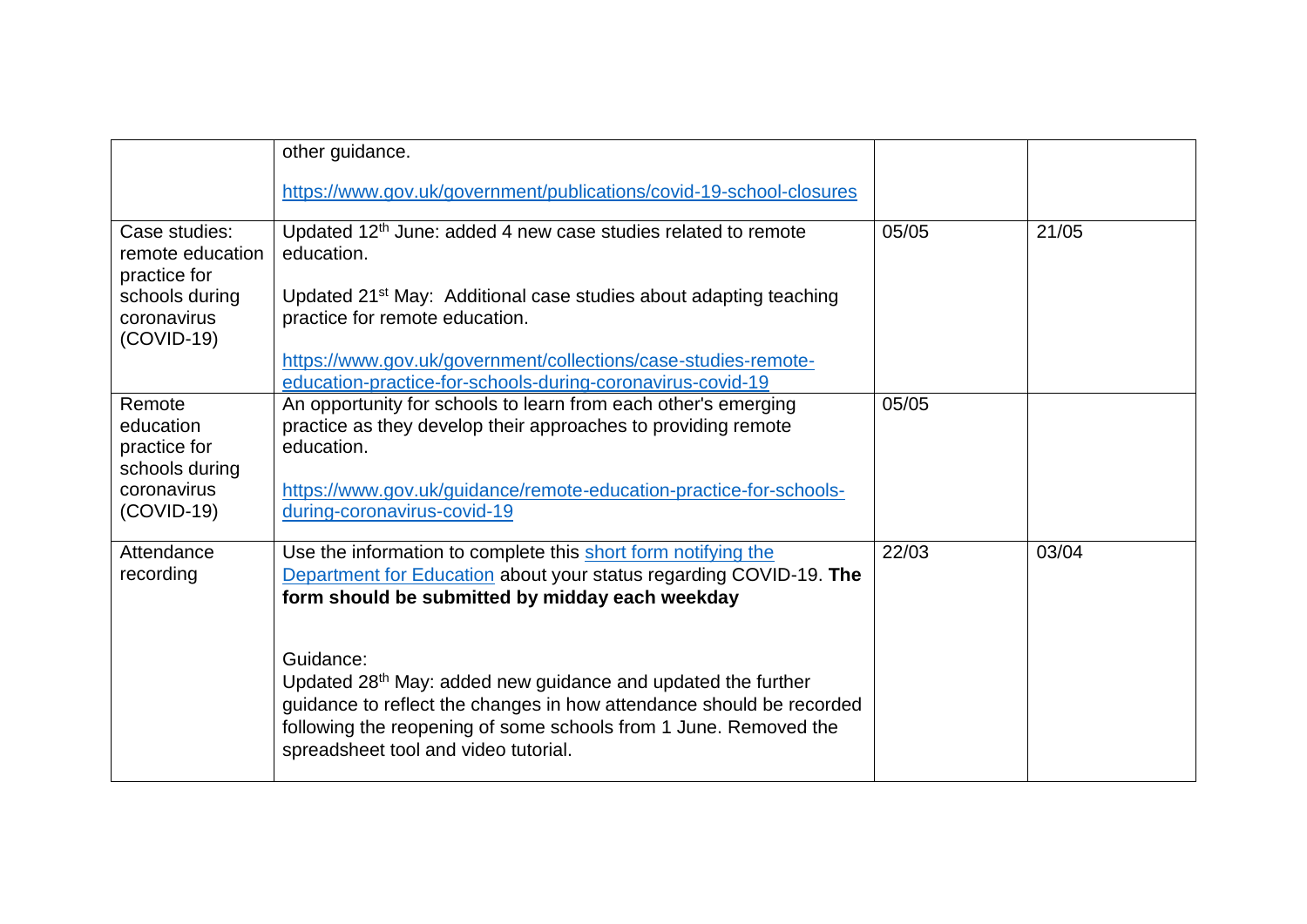|                                                                                         | https://www.gov.uk/government/publications/coronavirus-covid-19-<br>attend<br>ance-recording-for-educational-settings?utm_source=4bde0e74-2e3b-<br>43ee-bdee-<br>320221d5ff91&utm_medium=email&utm_campaign=govuk-<br>notifications&utm_content=immediate<br>Guidance on attendance recording:<br>https://www.gov.uk/government/publications/coronavirus-covid-19-<br>attendance-recording-for-educational-settings                                                                                                                                                                                                                                                                                                                                     |       | 28/05 |
|-----------------------------------------------------------------------------------------|---------------------------------------------------------------------------------------------------------------------------------------------------------------------------------------------------------------------------------------------------------------------------------------------------------------------------------------------------------------------------------------------------------------------------------------------------------------------------------------------------------------------------------------------------------------------------------------------------------------------------------------------------------------------------------------------------------------------------------------------------------|-------|-------|
| Coronavirus<br>(COVID-19):<br>attendance in<br>education and<br>early years<br>settings | 23 <sup>rd</sup> June: Added a link to the official statistics collection page.<br>Updated 16th June: Added latest data and '11 June 2020 summary:<br>attendance in education and early years settings during the<br>coronavirus (COVID-19) outbreak'.<br>Updated 10 <sup>th</sup> June: updated data table to include Table 3: Daily<br>attendance in education settings by year group during the coronavirus<br>(COVID-19) outbreak.<br>Updated 9th June: Added latest data and '4 June 2020 summary:<br>attendance in education and early years settings during the<br>coronavirus (COVID-19) outbreak'.<br>Updated 2 <sup>nd</sup> June: added latest data and '29 May 2020 summary:<br>attendance in education and early years settings during the | 21/04 | 23/06 |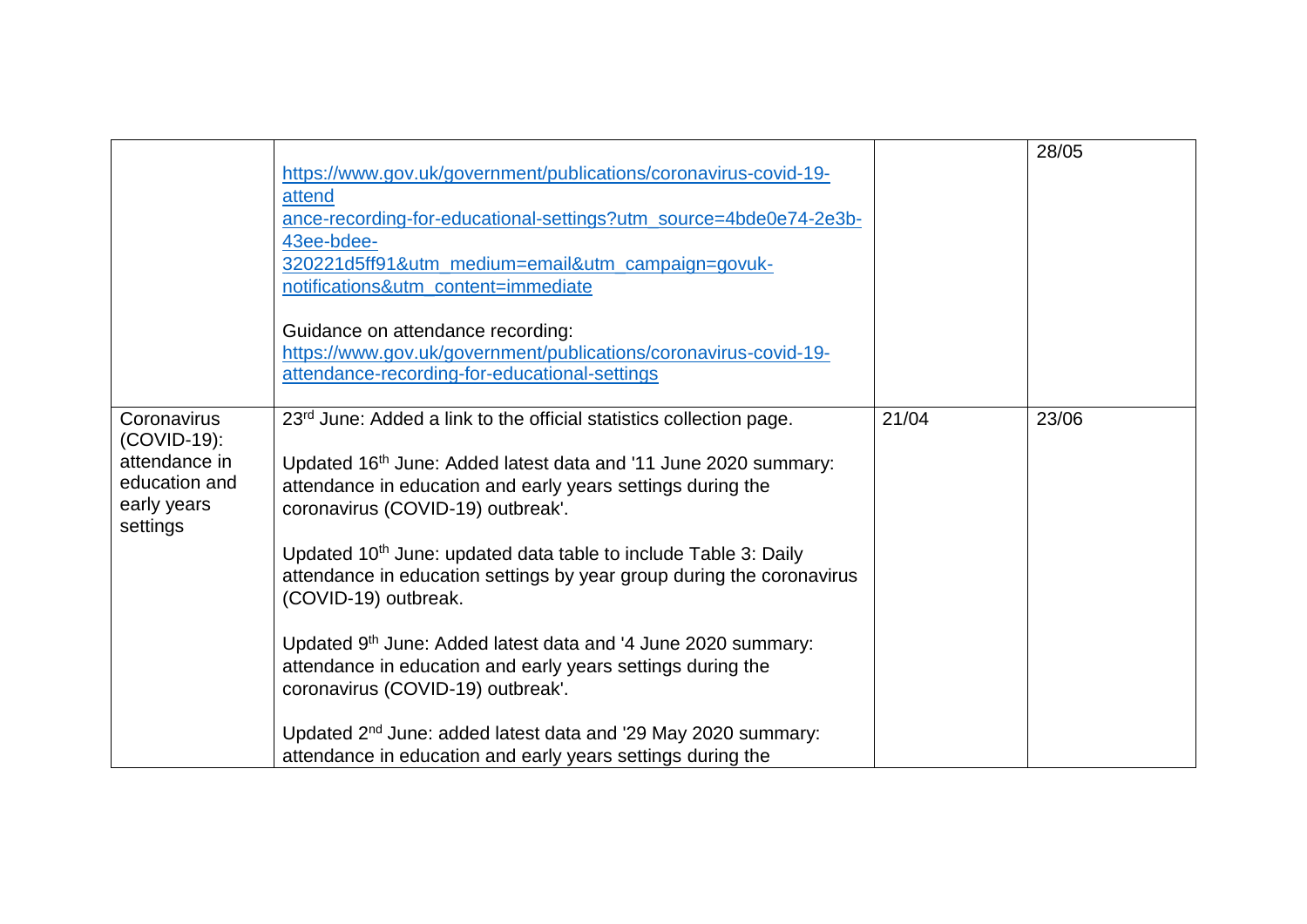|                                               | coronavirus (COVID-19) outbreak'.                                                                                                                                                                    |       |  |
|-----------------------------------------------|------------------------------------------------------------------------------------------------------------------------------------------------------------------------------------------------------|-------|--|
|                                               | Updated 26 <sup>th</sup> May: added latest data and "22 May 2020 summary:<br>attendance in education and early years settings during the<br>coronavirus (COVID-19) outbreak".                        |       |  |
|                                               | Updated (19 <sup>th</sup> May) COVID-19 attendance in education settings data<br>and added Coronavirus (COVID-19) attendance in education settings:<br>15 May 2020 summary.                          |       |  |
|                                               | Updated (12 <sup>th</sup> May) COVID-19 attendance in education settings data<br>and added Coronavirus (COVID-19) attendance in education settings:<br>8 May 2020 summary                            |       |  |
|                                               | Updated (5 <sup>th</sup> May) spreadsheets and added 'Coronavirus (COVID-19)<br>attendance in education settings: 30 April 2020 summary'.                                                            |       |  |
|                                               | Updated 28 <sup>th</sup> April with data and added summary of data returns to 24<br>April 2020.                                                                                                      |       |  |
|                                               | A summary of how many children and teachers attended education                                                                                                                                       |       |  |
|                                               | settings between Monday 23 March and Friday 17 April 2020.                                                                                                                                           |       |  |
|                                               | https://www.gov.uk/government/publications/coronavirus-covid-19-<br>attendance-in-education-and-early-years-settings                                                                                 |       |  |
| Educational<br>setting self-<br>reporting FAQ | https://www.gov.uk/government/publications/coronavirus-covid-19-<br>attendance-recording-for-educational-settings/educational-settings-<br>self-reporting-online-form-frequently-asked-questions-faq | 03/04 |  |
|                                               |                                                                                                                                                                                                      |       |  |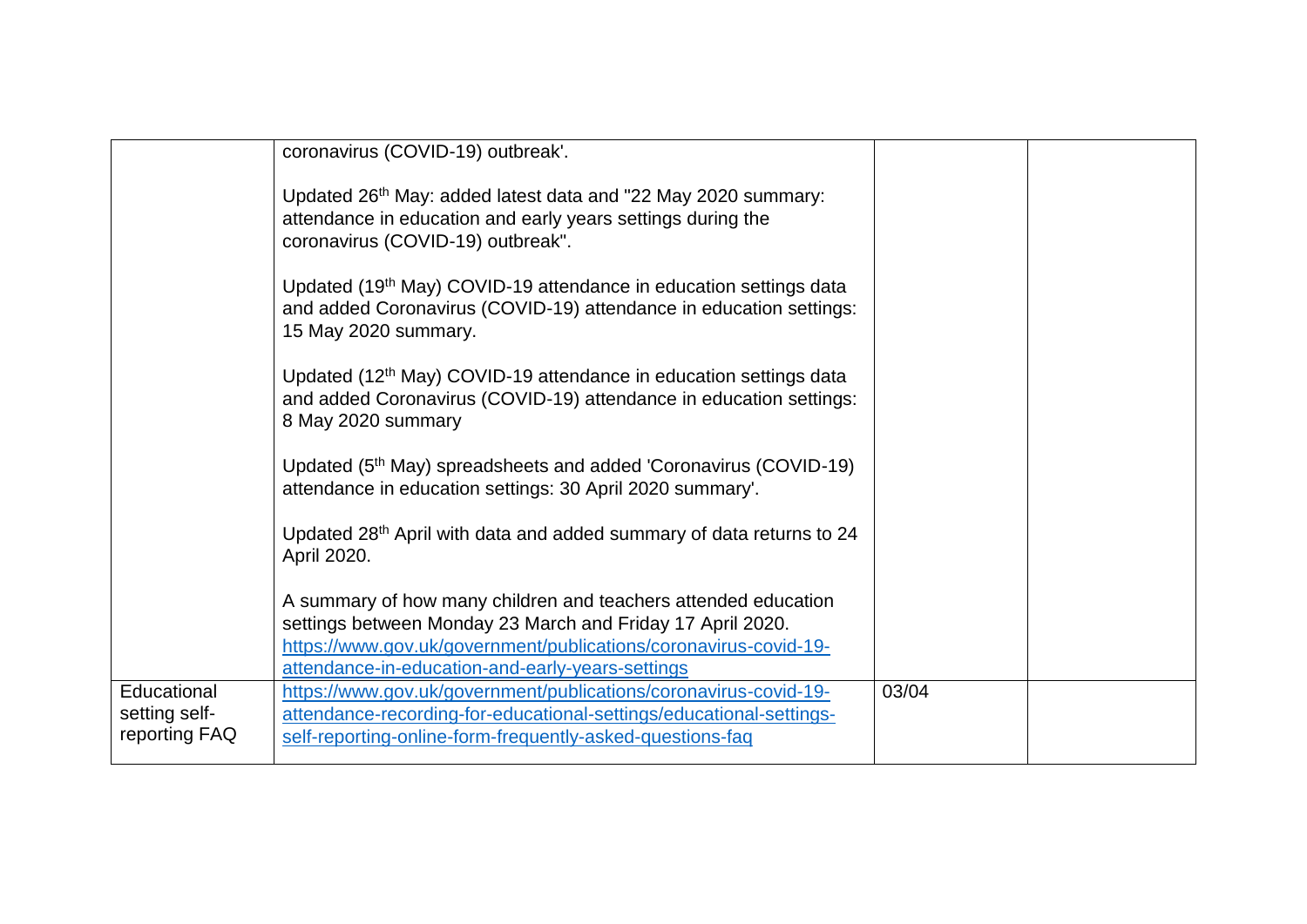| Helpline                                       | The Department for Education coronavirus helpline is available to<br>answer questions about COVID-19 relating to education and children's<br>Social<br>care. Staff, parents and young people can contact this helpline as<br>follows:                                                                                                                                             |       |
|------------------------------------------------|-----------------------------------------------------------------------------------------------------------------------------------------------------------------------------------------------------------------------------------------------------------------------------------------------------------------------------------------------------------------------------------|-------|
|                                                | Phone: 0800 046 8687<br>Opening hours: 8am to 6pm (Monday to Friday), 10am to 4pm<br>(Saturday to Sunday)                                                                                                                                                                                                                                                                         |       |
|                                                | Please note, we are currently experiencing high volumes of calls. We<br>appreciate your patience at this time and apologise for any wait that<br>you may experience. To ensure that we answer your calls as quickly<br>as possible, we have now extended our opening hours to cover<br>weekends and are increasing the number of call handlers available to<br>answer your calls. |       |
|                                                | If you work in a school, please have your unique reference number<br>(URN or UKPRN) available when calling the hotline.                                                                                                                                                                                                                                                           |       |
| Reporting school<br>closure                    | To update your record, please go to the GIAS home page, "Sign in"<br>using your "DfE Sign-in" credentials and select GIAS from your<br>available services here:<br>https://www.get-information-<br>schools.service.gov.uk/                                                                                                                                                        |       |
| <b>Get Information</b><br><b>About Schools</b> | https://www.get-information-schools.service.gov.uk/news                                                                                                                                                                                                                                                                                                                           | 18/03 |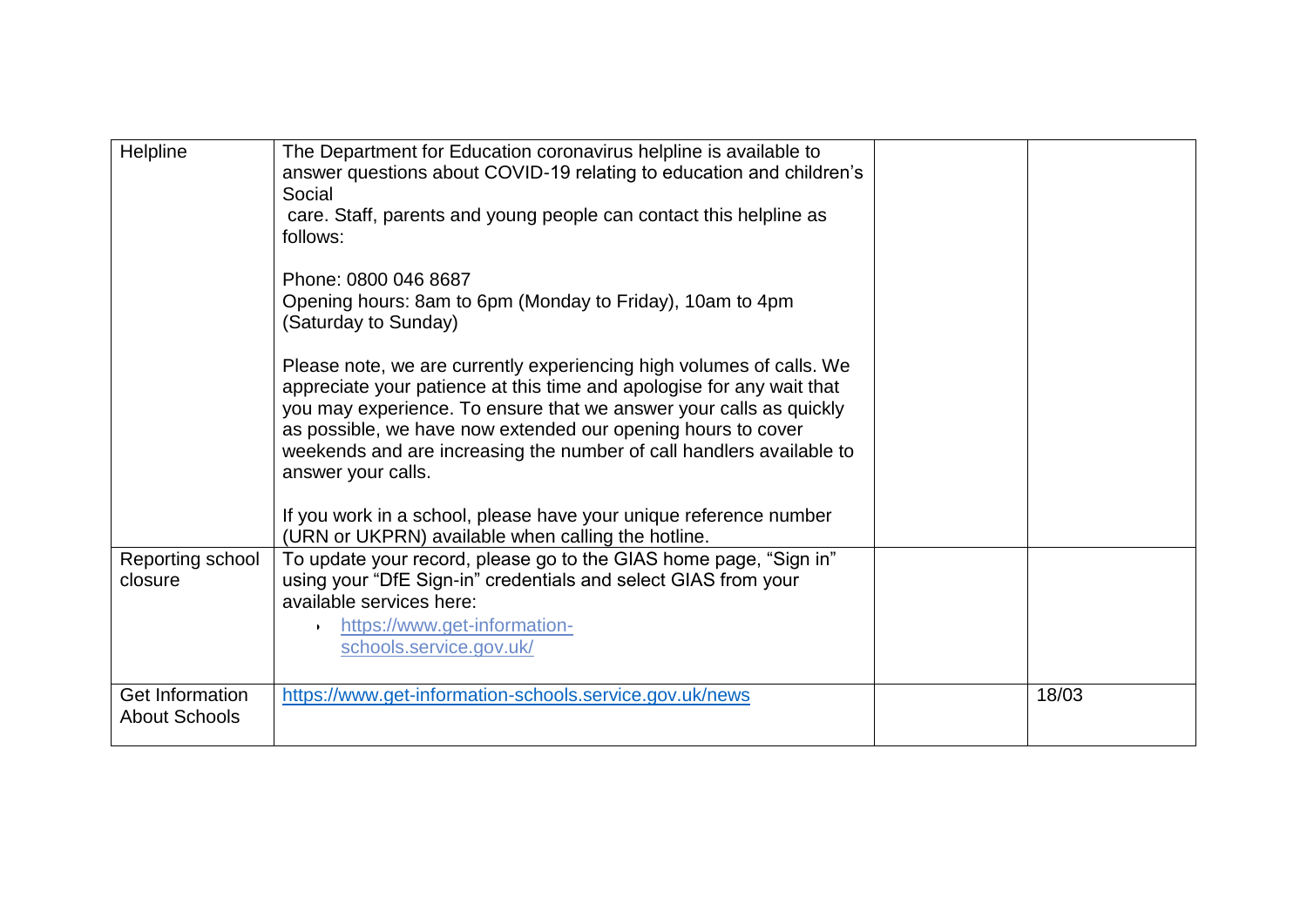| Early years and<br>childcare<br>closures | 23rd June: Updated to reflect that early years providers are now able to<br>open for all children and to provide additional information on protective<br>measures.                                                                                                                                                                                                                                                                                                                                                                                             | 24/03 | 23/06 |
|------------------------------------------|----------------------------------------------------------------------------------------------------------------------------------------------------------------------------------------------------------------------------------------------------------------------------------------------------------------------------------------------------------------------------------------------------------------------------------------------------------------------------------------------------------------------------------------------------------------|-------|-------|
|                                          | 5 <sup>th</sup> June: We have added a clarification on the requirement for<br>providers to carry the appropriate insurance (for example, public<br>liability insurance) to cover all premises from which they provide<br>childcare or childminding.                                                                                                                                                                                                                                                                                                            |       |       |
|                                          | 2 <sup>nd</sup> June: Guidance updated to include a restructure of the document<br>in line with wider opening, updated content on funding including in<br>relation to the Competition and Markets Authority and insurance,<br>updated content on infection prevention and control, a new section on<br>attendance, new information on the use of community centres and<br>before and after school clubs, a new section of safeguarding and<br>welfare including provisions for children with SEND and a clarification<br>on paediatric first aid certificates. |       |       |
|                                          | Updated 15 <sup>th</sup> May: including adding a new section clarifying the<br>position on welcoming back all children to early years settings from 1<br>June, information on when childminders can reopen to more children,<br>and what provision they can currently provide, information on testing<br>for essential workers, and information for parents on temporary<br>changes to the 30 hours free early education entitlements.                                                                                                                         |       |       |
|                                          | Updated 24 <sup>th</sup> April: Update to reflect changes in Early Years Statutory<br>Framework.                                                                                                                                                                                                                                                                                                                                                                                                                                                               |       |       |
|                                          | Updated 21 <sup>st</sup> April: updated guidance on the Early Years Foundation<br>Stage (EYFS).                                                                                                                                                                                                                                                                                                                                                                                                                                                                |       |       |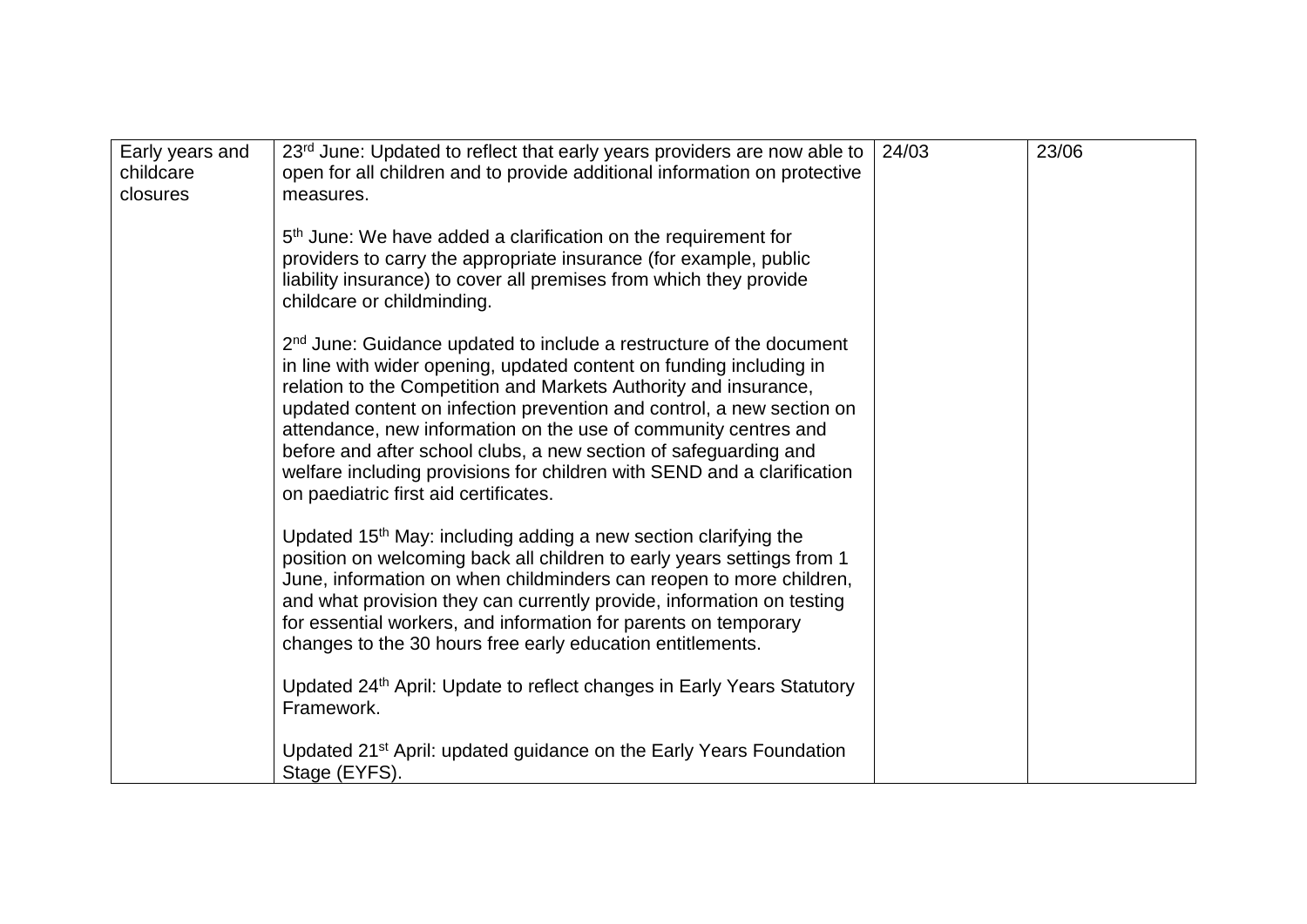|                 | Updated 15 <sup>th</sup> April: updated introductory sections and sections on Who<br>this guidance is for, Prioritising children, Funding, Staying open for<br>children of critical workers and vulnerable children, Early Years<br>Foundation Stage and Holidays.<br>Updated 1 <sup>st</sup> April: updated to clarify the income support available and<br>the requirements for providing safe, quality care for vulnerable and<br>critical workers' children.<br>https://www.gov.uk/government/publications/coronavirus-covid-19-<br>early-years-and-childcare-closures |          |       |
|-----------------|---------------------------------------------------------------------------------------------------------------------------------------------------------------------------------------------------------------------------------------------------------------------------------------------------------------------------------------------------------------------------------------------------------------------------------------------------------------------------------------------------------------------------------------------------------------------------|----------|-------|
| Admission       | School admissions appeal codes updated:                                                                                                                                                                                                                                                                                                                                                                                                                                                                                                                                   | 15/03    | 24/04 |
| appeals for     |                                                                                                                                                                                                                                                                                                                                                                                                                                                                                                                                                                           |          |       |
| school places   | https://www.gov.uk/government/publications/school-admissions-                                                                                                                                                                                                                                                                                                                                                                                                                                                                                                             |          |       |
|                 | appeals-code                                                                                                                                                                                                                                                                                                                                                                                                                                                                                                                                                              |          |       |
|                 | Updated 24 <sup>th</sup> April: 'changes to the admission appeals during the<br>coronavirus outbreak'                                                                                                                                                                                                                                                                                                                                                                                                                                                                     |          |       |
|                 | Updated 14th April: Added guidance on the coronavirus (COVID-19)                                                                                                                                                                                                                                                                                                                                                                                                                                                                                                          |          |       |
|                 | impact on school admission appeals.                                                                                                                                                                                                                                                                                                                                                                                                                                                                                                                                       |          |       |
|                 |                                                                                                                                                                                                                                                                                                                                                                                                                                                                                                                                                                           |          |       |
|                 | https://www.gov.uk/government/publications/admission-appeals-for-<br>school-places                                                                                                                                                                                                                                                                                                                                                                                                                                                                                        |          |       |
| Open            | Information on all academies, free schools, studio schools and                                                                                                                                                                                                                                                                                                                                                                                                                                                                                                            | 20/03/14 | 16/04 |
| academies, free | university technical colleges (UTCs) open in England, and those in the                                                                                                                                                                                                                                                                                                                                                                                                                                                                                                    |          |       |
| schools, studio | process of opening.                                                                                                                                                                                                                                                                                                                                                                                                                                                                                                                                                       |          |       |
| schools and     |                                                                                                                                                                                                                                                                                                                                                                                                                                                                                                                                                                           |          |       |
|                 |                                                                                                                                                                                                                                                                                                                                                                                                                                                                                                                                                                           |          |       |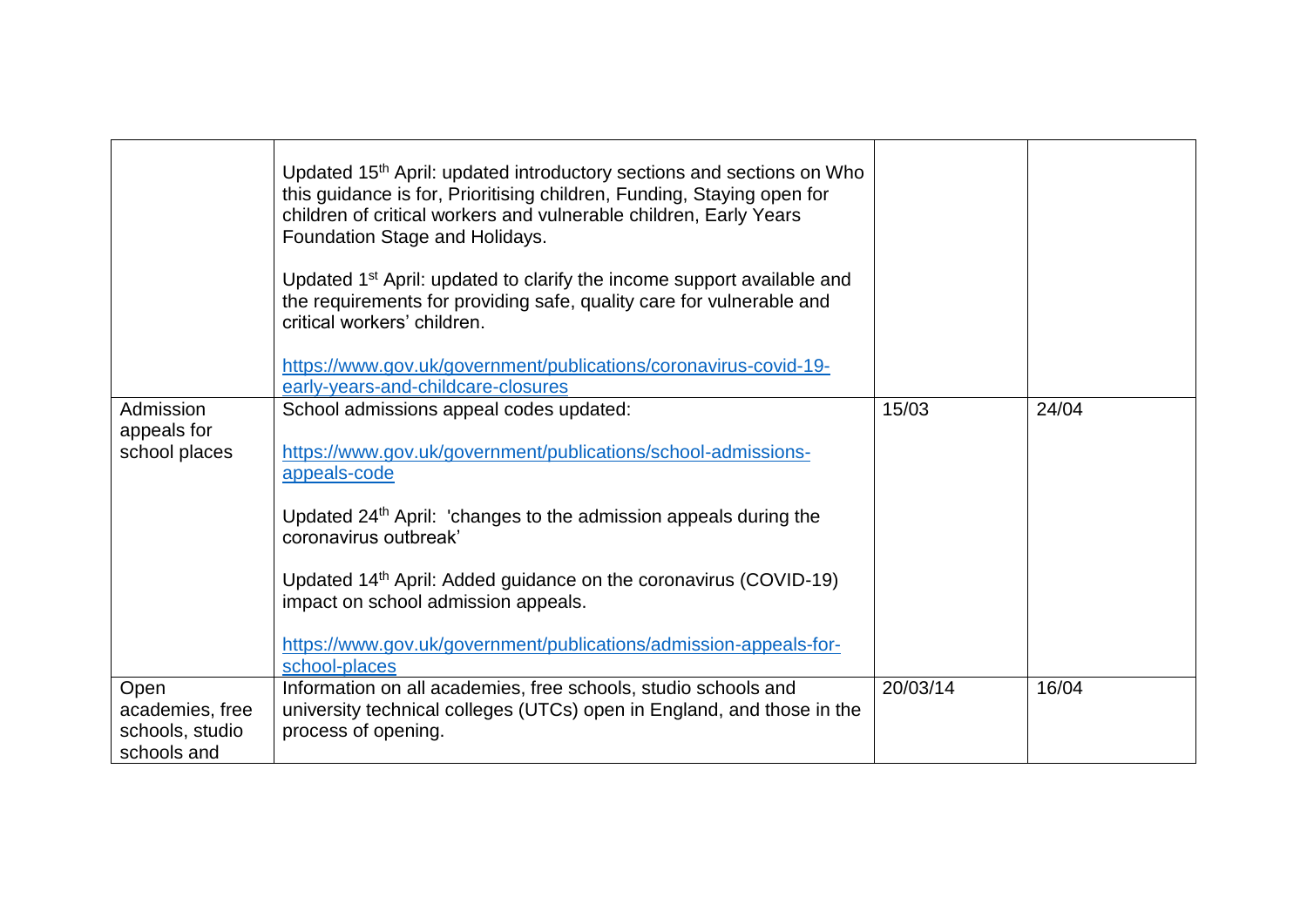| <b>UTCs</b>                                                                                        | Updated 16/04 - Added 'Open academies, free schools, studio schools<br>and UTCs and academy projects awaiting approval: March 2020'.<br>https://www.gov.uk/government/publications/open-academies-and-<br>academy-projects-in-development                                                                                                                                        |       |       |
|----------------------------------------------------------------------------------------------------|----------------------------------------------------------------------------------------------------------------------------------------------------------------------------------------------------------------------------------------------------------------------------------------------------------------------------------------------------------------------------------|-------|-------|
| Reducing<br>burdens on<br>educational and<br>care settings                                         | Guidance on which data collections, services or requests will be<br>cancelled, paused or will continue in the 2019 to 2020 academic year.<br>https://www.gov.uk/government/publications/coronavirus-covid-19-<br>reducing-burdens-on-educational-and-care-settings                                                                                                               | 20/04 |       |
| Managing school<br>premises, which<br>are partially<br>open, during the<br>coronavirus<br>outbreak | Updated 18 <sup>th</sup> May: added information on preparing for the wider<br>opening of schools including guidance on water systems, ventilation,<br>fire safety and cleaning.<br>https://www.gov.uk/government/publications/managing-school-<br>premises-during-the-coronavirus-outbreak/managing-school-premises-<br>which-are-partially-open-during-the-coronavirus-outbreak | 24/04 | 18/05 |
| Using clusters<br>and hubs to<br>maintain<br>educational<br>provision                              | https://www.gov.uk/government/publications/using-clusters-and-hubs-<br>to-maintain-educational-provision                                                                                                                                                                                                                                                                         | 24/04 |       |
| Modification<br>notice: school<br>registration<br>legislation<br>changes                           | 29th May: second notice for June 2020 added<br>Secretary of State for Education notice to modify pupil registration<br>requirements when providing education on a temporary basis during<br>the coronavirus outbreak.                                                                                                                                                            | 30/04 | 29/05 |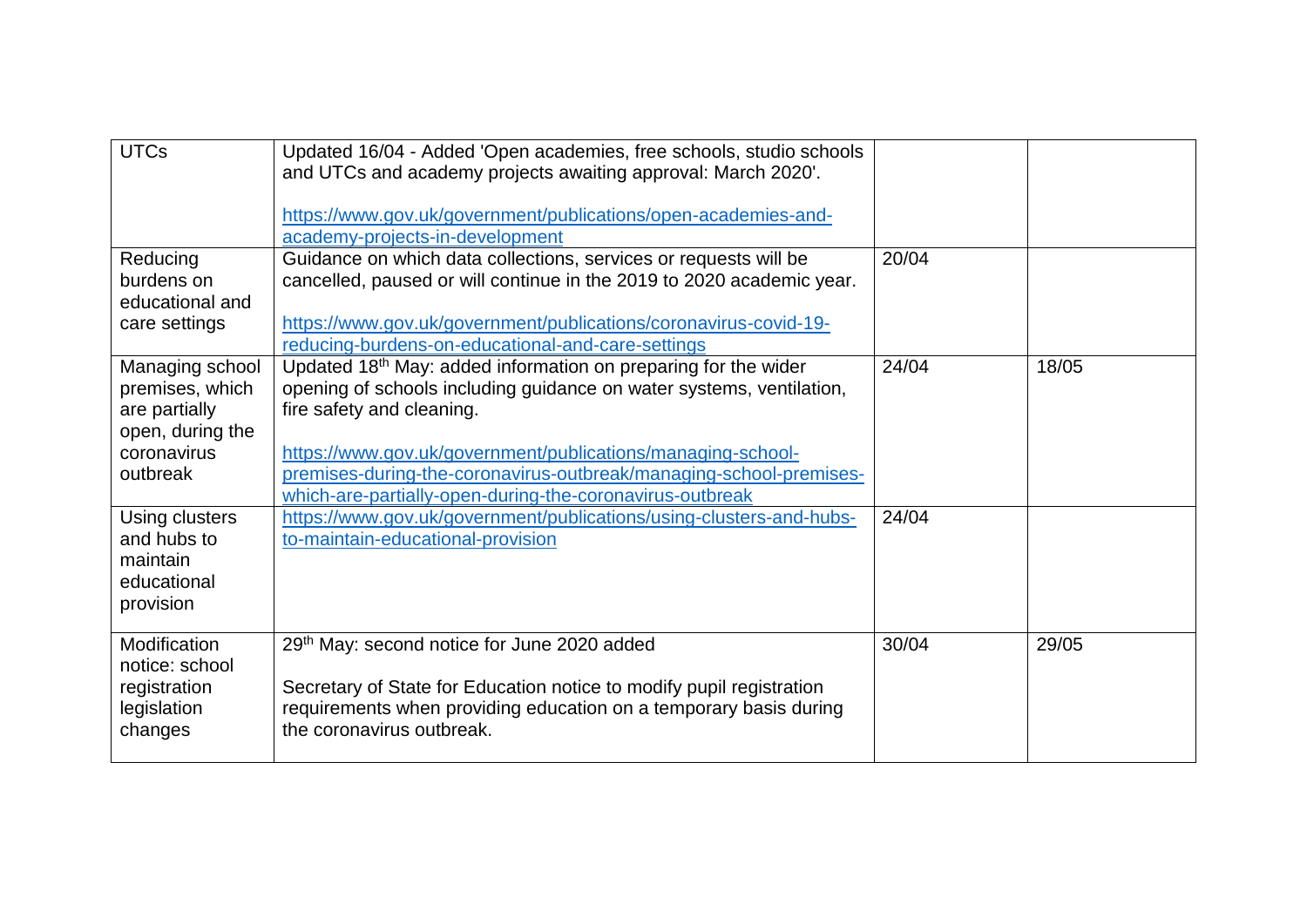|                       | https://www.gov.uk/government/publications/modification-notice-                  |          |       |  |
|-----------------------|----------------------------------------------------------------------------------|----------|-------|--|
|                       | school-registration-legislation-changes                                          |          |       |  |
| Disapplication        | 29th May: second notice for June 2020 added                                      | 30/04    | 29/05 |  |
| notice: school        |                                                                                  |          |       |  |
| attendance            | Secretary of State for Education notice to disapply offences for non-            |          |       |  |
| legislation           | attendance in schools during the coronavirus outbreak.                           |          |       |  |
| changes               |                                                                                  |          |       |  |
|                       | https://www.gov.uk/government/publications/disapplication-notice-                |          |       |  |
|                       | school-attendance-legislation-changes                                            |          |       |  |
| School                | Updated 30 <sup>th</sup> April to reflect changes made under the Coronavirus Act | 25/11/13 | 30/04 |  |
| attendance            | 2020 concerning school attendance.                                               |          |       |  |
| guidance              |                                                                                  |          |       |  |
|                       | https://www.gov.uk/government/publications/school-attendance                     |          |       |  |
| School behaviour      | Updated 30 <sup>th</sup> April to reflect changes made under the Coronavirus Act | 13/11/13 | 30/04 |  |
| and attendance:       | 2020 concerning school attendance and parental responsibility                    |          |       |  |
| parental              | measures.                                                                        |          |       |  |
| responsibility        |                                                                                  |          |       |  |
| measures              | https://www.gov.uk/government/publications/parental-responsibility-              |          |       |  |
|                       | measures-for-behaviour-and-attendance                                            |          |       |  |
| <b>Disapplication</b> | 29th May: added second notice for June 2020                                      | 30/04    | 29/04 |  |
| notice: school        |                                                                                  |          |       |  |
| inspections           | https://www.gov.uk/government/publications/disapplication-notice-                |          |       |  |
| legislation           | school-inspections-legislation-changes                                           |          |       |  |
| changes               |                                                                                  |          |       |  |
| School reports        | 18 <sup>th</sup> June: Updated to confirm regulations have been laid to remove   | 25/03/14 | 18/06 |  |
| on pupil              | the requirement to report on national curriculum assessments and                 |          |       |  |
| performance:          | attendance, and explain the different requirements of annual and                 |          |       |  |
| guide for             | school leaver reports.                                                           |          |       |  |
| headteachers          |                                                                                  |          |       |  |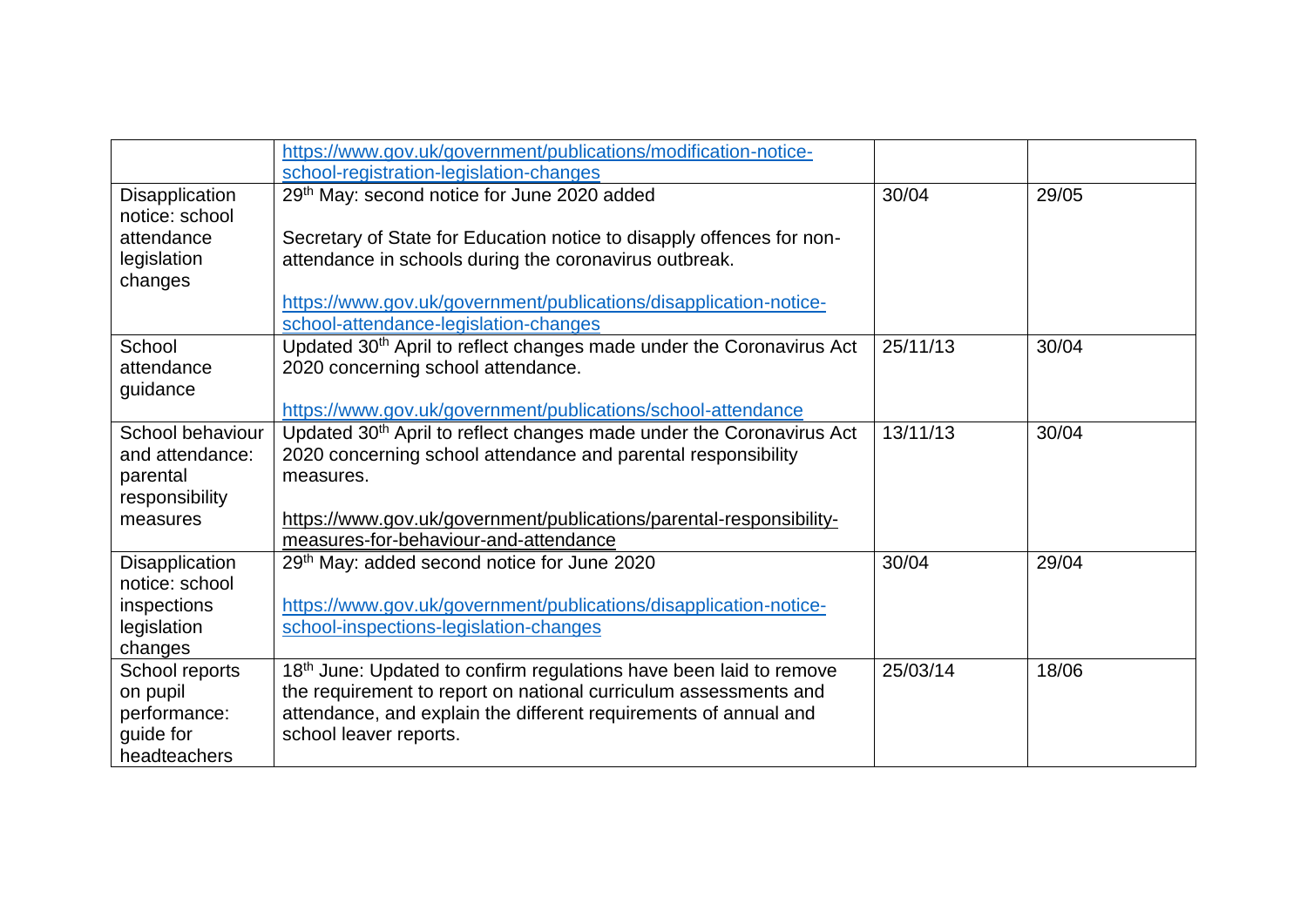|                                                                | Guidance for schools on writing statutory end of year reports for<br>parents. Updated guidance on 21 <sup>st</sup> May to support teachers to prepare<br>annual reports for parents following the cancellation of this year's<br>summer exam series and primary assessments.<br>https://www.gov.uk/guidance/school-reports-on-pupil-performance-<br>guide-for-headteachers |          |       |
|----------------------------------------------------------------|----------------------------------------------------------------------------------------------------------------------------------------------------------------------------------------------------------------------------------------------------------------------------------------------------------------------------------------------------------------------------|----------|-------|
| Reporting to<br>parents at the<br>end of key<br>stages 1 and 2 | 18th June: Updated to confirm regulations have been laid to remove<br>the requirement to report on national curriculum assessments and<br>attendance.                                                                                                                                                                                                                      | 19/06/18 | 18/06 |
|                                                                | Guidance for schools on writing statutory end of year reports for<br>parents. Updated 21 <sup>st</sup> May to support teachers to prepare annual<br>reports for parents following the cancellation of the 2019 to 2020<br>national curriculum assessments.                                                                                                                 |          |       |
|                                                                | https://www.gov.uk/guidance/reporting-to-parents-at-the-end-of-key-<br>stages-1-and-2                                                                                                                                                                                                                                                                                      |          |       |
| <b>Funding</b>                                                 |                                                                                                                                                                                                                                                                                                                                                                            |          |       |
| <b>Alternative</b><br>provision: year<br><b>11 transition</b>  | 24 <sup>th</sup> June: Added the claim form and more details on eligibility, what<br>you'll get and how to access the funding.                                                                                                                                                                                                                                             | 04/06    | 24/04 |
| funding                                                        | Sets out the financial support available to alternative provision (AP)<br>schools and colleges to support current year 11 students into post-16<br>education.                                                                                                                                                                                                              |          |       |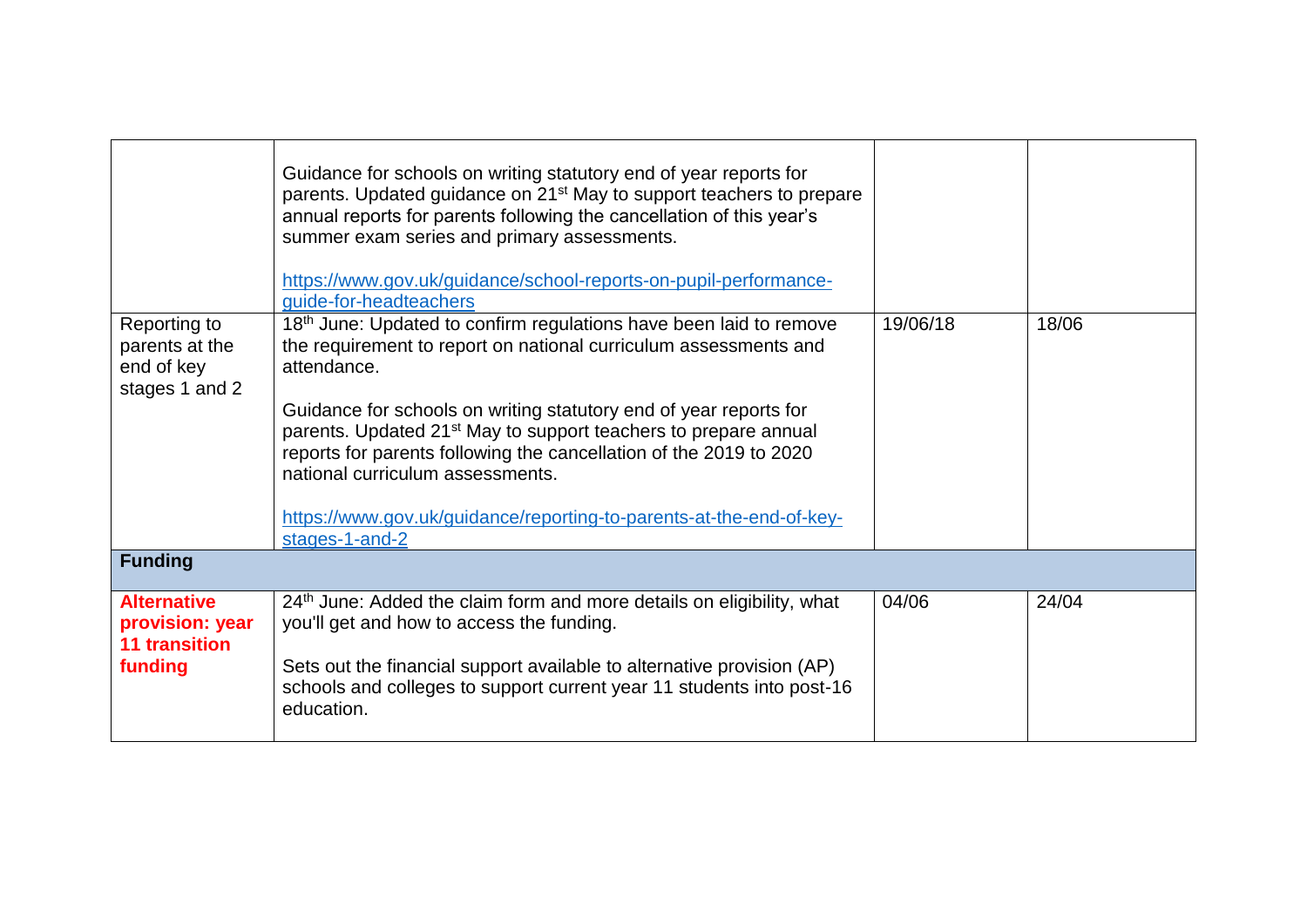|                          | https://www.gov.uk/guidance/alternative-provision-year-11-transition- |       |  |
|--------------------------|-----------------------------------------------------------------------|-------|--|
|                          | funding                                                               |       |  |
| <b>Billion pound</b>     | Press release: New measures to help primary and secondary pupils      | 19/06 |  |
| Covid catch-up           | catch up                                                              |       |  |
| plan to tackle           |                                                                       |       |  |
| impact of lost           | https://www.gov.uk/government/news/billion-pound-covid-catch-up-      |       |  |
| teaching time            | plan-to-tackle-impact-of-lost-teaching-time                           |       |  |
| Vulnerable               | Details of the £7.6 million Vulnerable Children National Charities    | 10/06 |  |
| <b>Children National</b> | Strategic Relief Fund and how to apply.                               |       |  |
| <b>Charities</b>         |                                                                       |       |  |
| <b>Strategic Relief</b>  | https://www.gov.uk/government/publications/vulnerable-children-       |       |  |
| Fund                     | national-charities-strategic-relief-fund                              |       |  |
|                          |                                                                       |       |  |
| <b>ESFA Update:</b>      | https://www.gov.uk/government/publications/esfa-update-24-june-2020   | 24/06 |  |
| <b>24 June 2020</b>      |                                                                       |       |  |
| ESFA Update: 10          | https://www.gov.uk/government/publications/esfa-update-10-june-2020   | 10/06 |  |
| <b>June 2020</b>         |                                                                       |       |  |
|                          |                                                                       |       |  |
| <b>ESFA Update: 3</b>    | https://www.gov.uk/government/publications/esfa-update-3-june-2020    | 03/06 |  |
| <b>June 2020</b>         |                                                                       |       |  |
|                          |                                                                       |       |  |
| <b>ESFA Update</b>       | https://www.gov.uk/government/publications/esfa-update-27-may-2020    | 27/05 |  |
| further education:       |                                                                       |       |  |
| 27 May 2020              |                                                                       |       |  |
|                          |                                                                       |       |  |
| Extra support for        | Press release                                                         | 07/04 |  |
| schools and              | https://www.gov.uk/government/news/extra-support-for-schools-and-     |       |  |
| parents                  | parents-to-help-cope-with-coronavirus                                 |       |  |
|                          |                                                                       |       |  |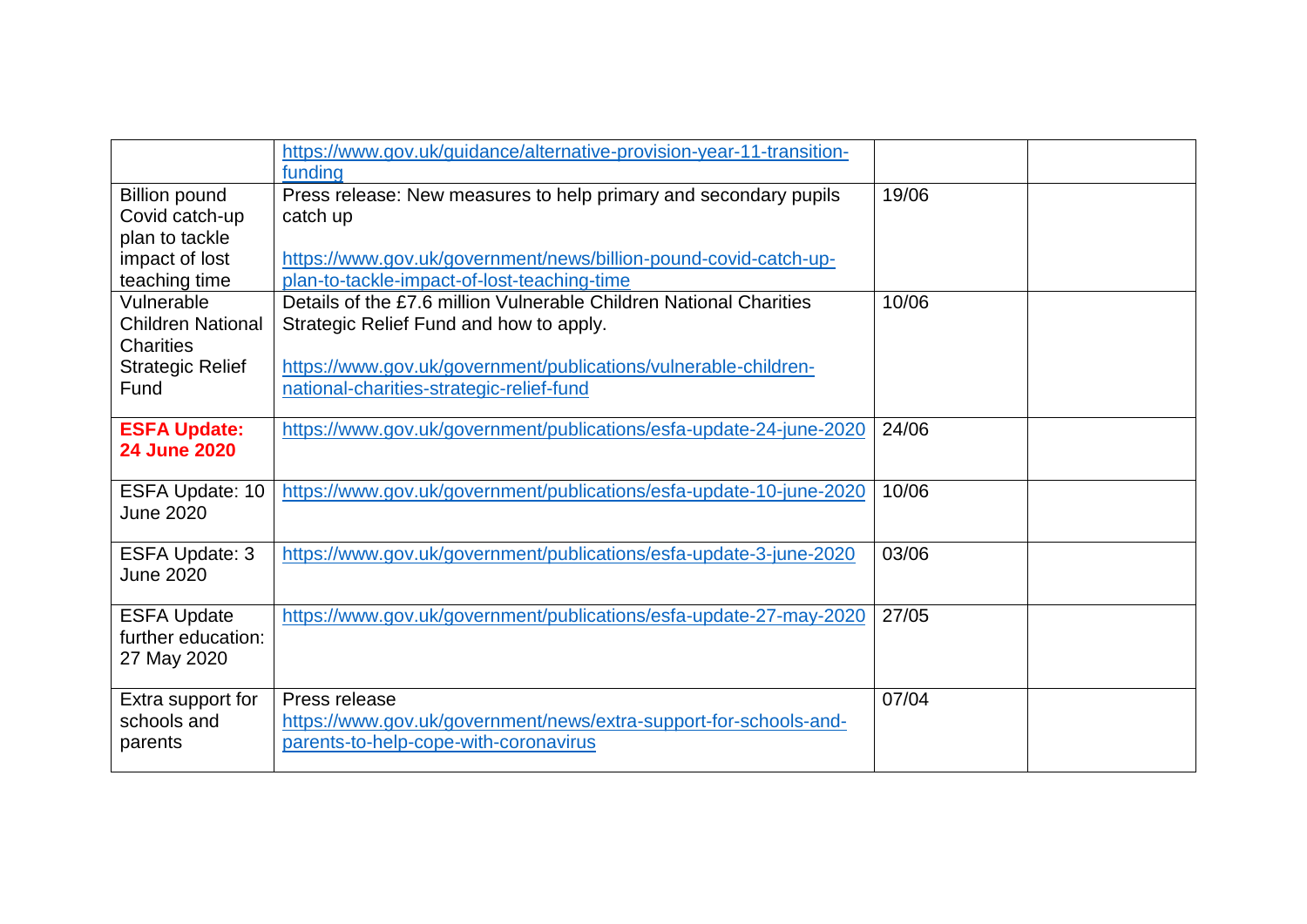| Financial support<br>for schools                                               | 24 <sup>th</sup> June: We have added information on the impact of schools'<br>financial reserves on eligibility for this funding and details of what<br>support schools can access for the loss of self-generated income, as it<br>is not covered by this fund. We have also amended the content to<br>confirm that schools should proceed with the phased wider opening<br>and any measures associated with it within existing resources, as any<br>costs incurred as part of that process cannot be claimed through this<br>fund | 07/04    | 24/06 |
|--------------------------------------------------------------------------------|------------------------------------------------------------------------------------------------------------------------------------------------------------------------------------------------------------------------------------------------------------------------------------------------------------------------------------------------------------------------------------------------------------------------------------------------------------------------------------------------------------------------------------|----------|-------|
|                                                                                | https://www.gov.uk/government/publications/coronavirus-covid-19-<br>financial-support-for-schools                                                                                                                                                                                                                                                                                                                                                                                                                                  |          |       |
| National<br>Assessment and<br><b>Accreditation Sys</b><br>tem<br>(NAAS) grants | Added a grant determination letter to cover 13 new sites with<br>additional support for further research and evaluation of the NAAS roll<br>out.<br>https://www.gov.uk/government/publications/naas-early-adopters-                                                                                                                                                                                                                                                                                                                | 01/12/17 | 15/04 |
| Basic need<br>allocations<br>guidance                                          | grants<br>Updated 15 <sup>th</sup> April: updated basic need allocations, explanatory note<br>and quality assurance note for 2022.<br>https://www.gov.uk/government/publications/basic-need-allocations                                                                                                                                                                                                                                                                                                                            | 17/03/16 | 15/04 |
| School capital<br>funding                                                      | Includes updates on school capital funding allocations, condition<br>spend guidance and methodology for 2020 to 2021.<br>https://www.gov.uk/guidance/school-capital-funding                                                                                                                                                                                                                                                                                                                                                        | 04/04/19 | 15/04 |
| Coronavirus<br>(COVID-19):<br>financial support<br>for education,              | Updated 27 <sup>th</sup> May to clarify statutory sick pay relief.<br>Updated 22 <sup>nd</sup> April to align with updated HMT/HMRC guidance.                                                                                                                                                                                                                                                                                                                                                                                      | 17/04    | 27/05 |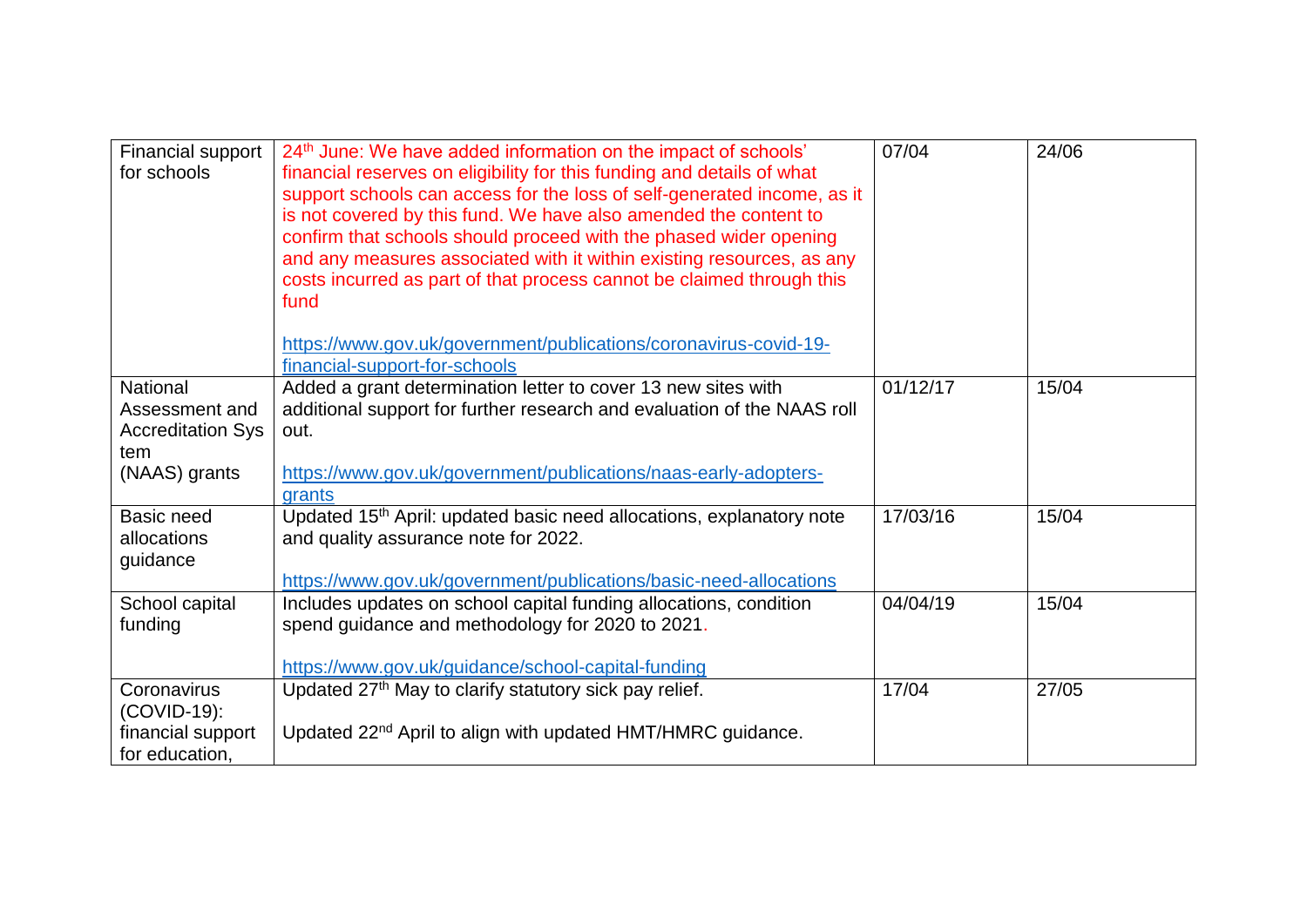| early years and   | Includes guidance on furloughing:                                                   |          |       |
|-------------------|-------------------------------------------------------------------------------------|----------|-------|
| children's social |                                                                                     |          |       |
| care              | https://www.gov.uk/government/publications/coronavirus-covid-19-                    |          |       |
|                   | financial-support-for-education-early-years-and-childrens-social-                   |          |       |
|                   | care/coronavirus-covid-19-financial-support-for-education-early-years-              |          |       |
|                   | and-childrens-social-care                                                           |          |       |
| Help with         | Updated 4 <sup>th</sup> May: Updated to reflect policy and process development.     | 19/04    | 04/05 |
| technology for    |                                                                                     |          |       |
| remote education  | Updated 24 <sup>th</sup> April: New details of the offer have been added, including |          |       |
| during            | a section on getting help using online education platforms.                         |          |       |
| coronavirus       |                                                                                     |          |       |
|                   | Updated 21 <sup>st</sup> April: Clarification on who digital devices and internet   |          |       |
|                   | access will be provided to.                                                         |          |       |
|                   |                                                                                     |          |       |
|                   | Updated 20 <sup>th</sup> April: we have clarified the role of responsible bodies in |          |       |
|                   | ordering digital devices for eligible children and young people.                    |          |       |
|                   |                                                                                     |          |       |
|                   | https://www.gov.uk/guidance/get-help-with-technology-for-remote-                    |          |       |
|                   | education-during-coronavirus-covid-19                                               |          |       |
| Early years ITT   | Updated (20 <sup>th</sup> May) the 'Entry requirements' section on page 9           | 05/01/15 | 20/05 |
| requirements and  | explaining what should happen when entrants to early years ITT                      |          |       |
| supporting        | courses are unable to demonstrate the required GCSE equivalent                      |          |       |
| advice            | entry standard, as a consequence of the coronavirus (COVID-19)                      |          |       |
|                   | outbreak.                                                                           |          |       |
|                   |                                                                                     |          |       |
|                   | Updated 7 <sup>th</sup> May: Guidance updated reflecting measures to be taken       |          |       |
|                   | during coronavirus (COVID-19) pandemic.                                             |          |       |
|                   |                                                                                     |          |       |
|                   | https://www.gov.uk/government/publications/early-years-itt-                         |          |       |
|                   | requirements-supporting-advice                                                      |          |       |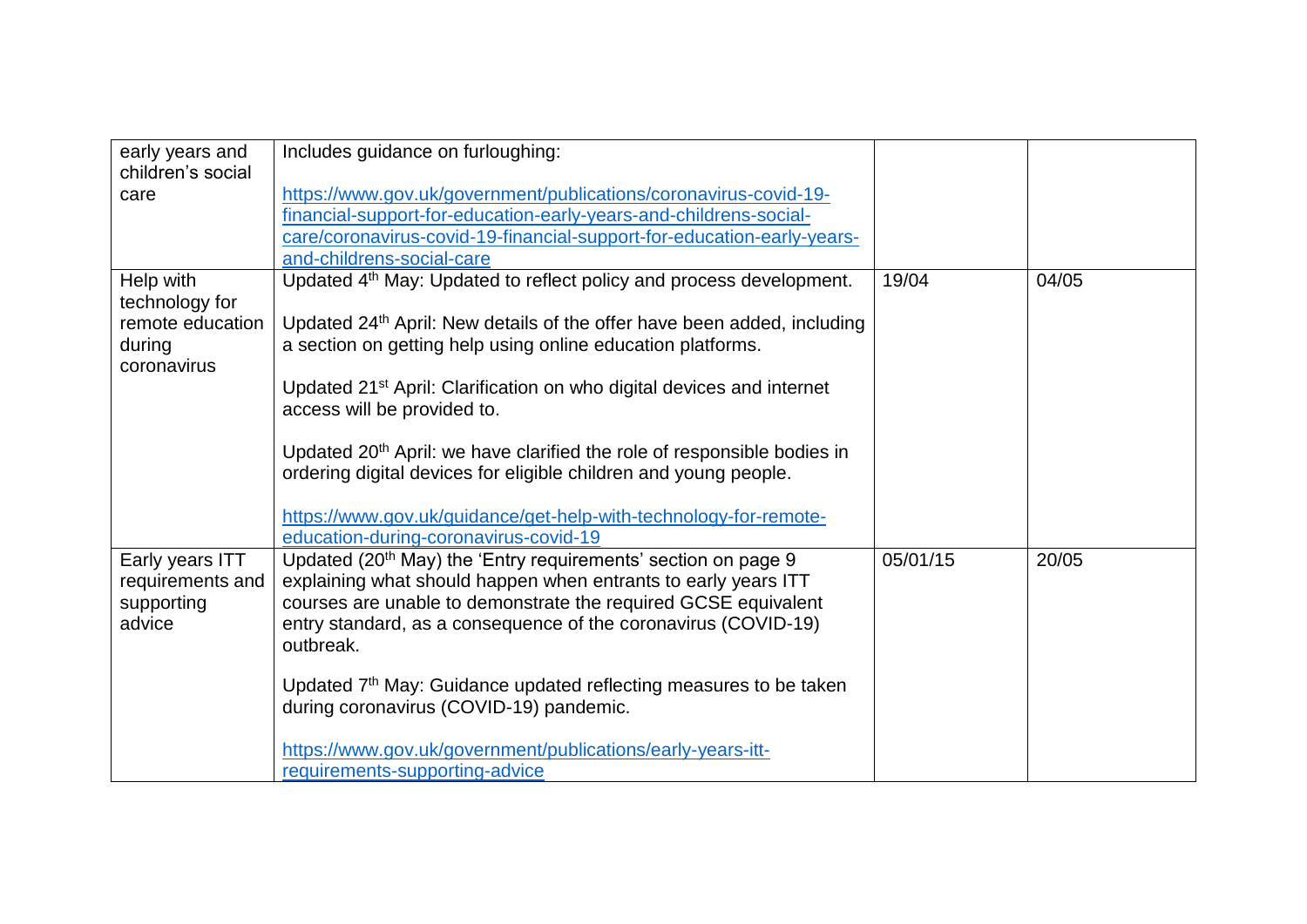| 16 to 19<br>education:<br>financial support<br>for students                                     | https://www.gov.uk/guidance/16-to-19-education-financial-support-for-<br>students                                                                                                                                                                                                                                                                                                                                                                                                                                                                                                                           | 04/02/14 | 24/04 |
|-------------------------------------------------------------------------------------------------|-------------------------------------------------------------------------------------------------------------------------------------------------------------------------------------------------------------------------------------------------------------------------------------------------------------------------------------------------------------------------------------------------------------------------------------------------------------------------------------------------------------------------------------------------------------------------------------------------------------|----------|-------|
| 19 to 19<br>education:<br>funding<br>allocations                                                | https://www.gov.uk/guidance/16-to-19-education-funding-allocations                                                                                                                                                                                                                                                                                                                                                                                                                                                                                                                                          | 10/03/14 | 24/04 |
| Use of free early<br>education<br>entitlements<br>funding during<br>the coronavirus<br>outbreak | https://www.gov.uk/government/publications/use-of-free-early-<br>education-entitlements-funding-during-the-coronavirus-outbreak                                                                                                                                                                                                                                                                                                                                                                                                                                                                             | 28/04    |       |
| <b>Critical / key worker guidance</b>                                                           |                                                                                                                                                                                                                                                                                                                                                                                                                                                                                                                                                                                                             |          |       |
| <b>Critical workers</b><br>who can access<br>schools or<br>educational<br>settings              | 16 <sup>th</sup> June: Added information on how primary schools can use<br>flexibility to welcome back additional pupils this term, where they have<br>capacity.<br>1 <sup>st</sup> June: Guidance updated to reflect the announcement by the Prime<br>Minister that the government's 5 tests have been met and the<br>decision, based on all the evidence, to move forward with the wider<br>opening of education and childcare settings.<br>Updated 14 <sup>th</sup> May: Updated to reflect that children of critical workers<br>are encouraged to attend school, and to reflect plans for wider opening | 19/03    | 16/06 |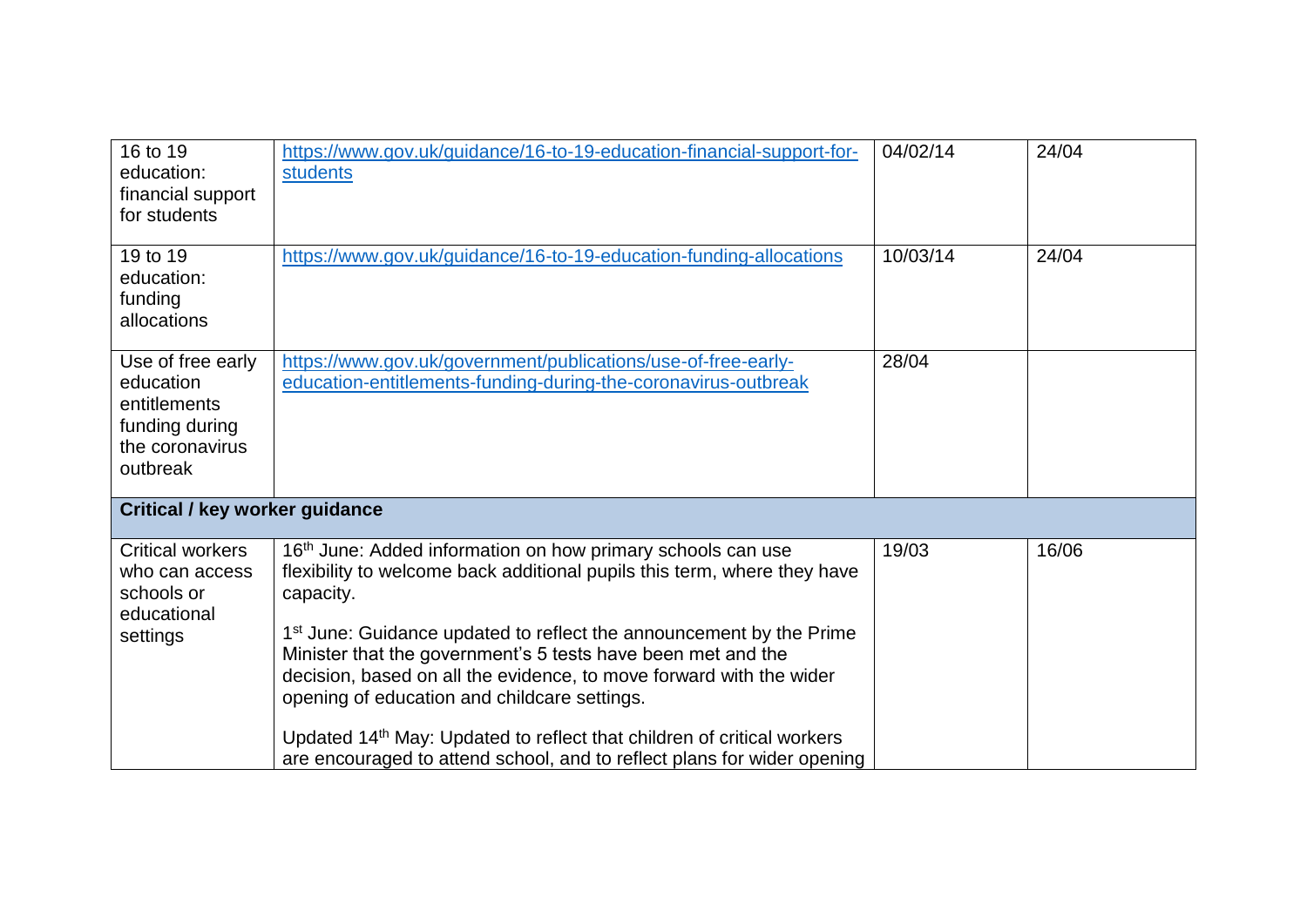|                                                                                           | of schools from 1 June, at the earliest. Updated information defining<br>vulnerable children, in line with existing guidance, for the purpose of<br>continued education.                                                                                                                                                                                                                                                                                                                                                                                                                                                                                                                                   |       |       |
|-------------------------------------------------------------------------------------------|------------------------------------------------------------------------------------------------------------------------------------------------------------------------------------------------------------------------------------------------------------------------------------------------------------------------------------------------------------------------------------------------------------------------------------------------------------------------------------------------------------------------------------------------------------------------------------------------------------------------------------------------------------------------------------------------------------|-------|-------|
|                                                                                           | https://www.gov.uk/government/publications/coronavirus-covid-19-<br>maintaining-educational-provision/guidance-for-schools-colleges-and-<br>local-authorities-on-maintaining-educational-provision                                                                                                                                                                                                                                                                                                                                                                                                                                                                                                         |       |       |
| <b>Free school meals</b>                                                                  |                                                                                                                                                                                                                                                                                                                                                                                                                                                                                                                                                                                                                                                                                                            |       |       |
| <b>Thousands of</b><br>children to<br>benefit from<br>free meals and<br><b>activities</b> | News story: Thousands of children in England to benefit from free<br>meals and activities during summer 2020<br>https://www.gov.uk/government/news/thousands-of-children-to-benefit-<br>from-free-meals-and-activities                                                                                                                                                                                                                                                                                                                                                                                                                                                                                     | 22/06 |       |
| FSM guidance                                                                              | Updated 28 <sup>th</sup> May with information about providing meals for pupils<br>attending school, the national voucher scheme and providing meals or<br>food parcels through your food provider.<br>Updated 15 <sup>th</sup> May with information about claiming for additional costs,<br>providing meals or food parcels through your food provider and<br>ordering vouchers to cover multiple weeks.<br>Updated 30 <sup>th</sup> April: Added Aldi and McColl's to the list of supermarkets<br>taking part in the national voucher scheme.<br>Updated 24 <sup>th</sup> April: Added a link to the 16 to 19 free meals in further<br>education guidance and information about Aldi joining the national | 19/03 | 28/05 |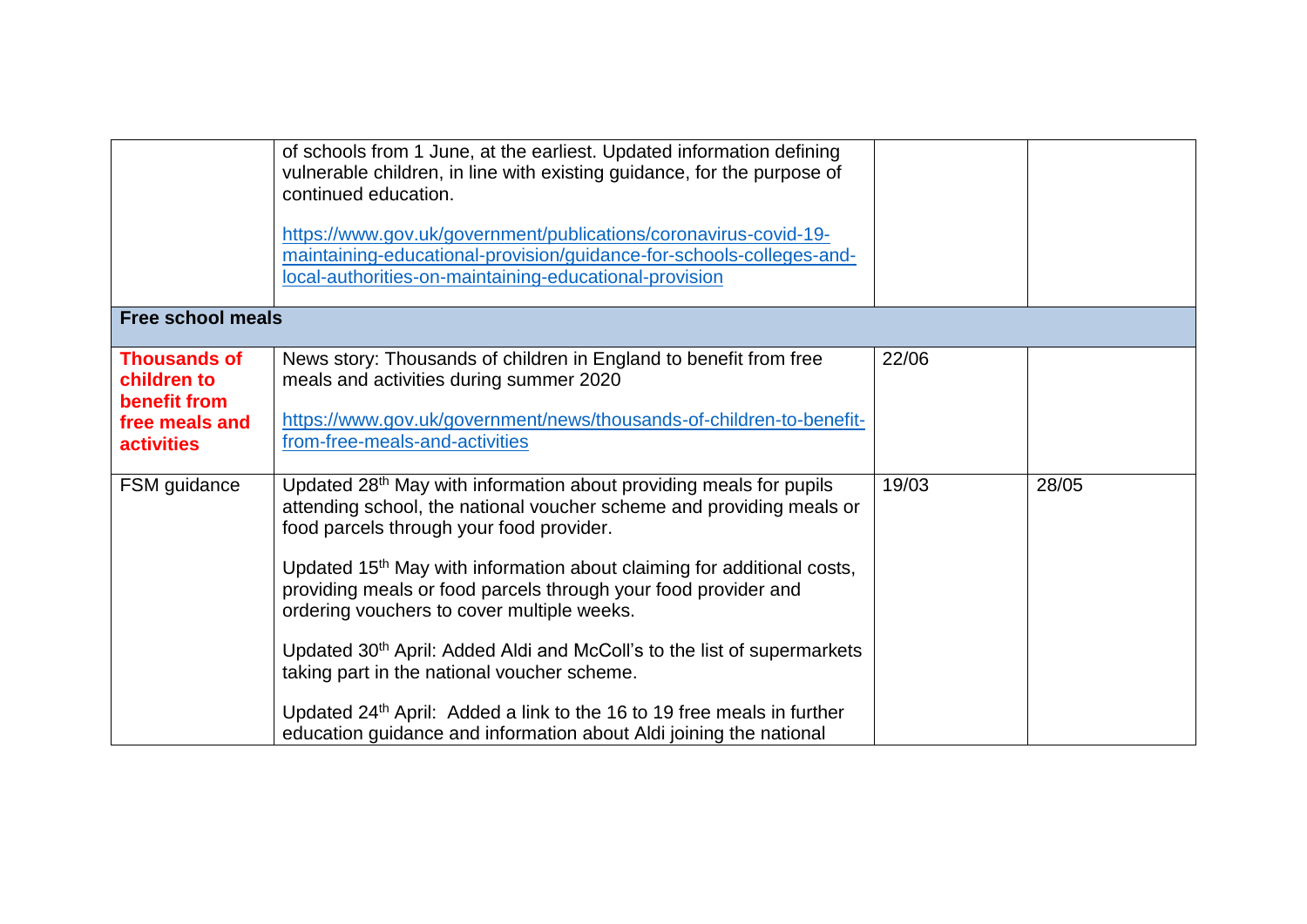|                                  | voucher scheme.<br>Updated 20 <sup>th</sup> April: Guidance on which data collections, services or<br>requests will be cancelled, paused or will continue in the 2019 to 2020<br>academic year.<br>Updated 7 <sup>th</sup> April: updated with Q&A about Easter and additional costs<br>Updated 31 <sup>st</sup> March: update includes information on the National<br><b>Voucher Scheme</b><br>https://www.gov.uk/government/publications/covid-19-free-school-<br>meals-guidance/covid-19-free-school-meals-guidance-for-schools |       |       |
|----------------------------------|------------------------------------------------------------------------------------------------------------------------------------------------------------------------------------------------------------------------------------------------------------------------------------------------------------------------------------------------------------------------------------------------------------------------------------------------------------------------------------------------------------------------------------|-------|-------|
| Guidance for<br>commercial       | Updated 7 <sup>th</sup> April: Procurement Policy Note 02/20 on the payment of<br>public sector suppliers during the COVID-19 outbreak is relevant until                                                                                                                                                                                                                                                                                                                                                                           | 20/03 | 07/04 |
| suppliers                        | end June 2020, please be aware that the faqs for this PPN are being<br>regularly updated to reflect feedback received.                                                                                                                                                                                                                                                                                                                                                                                                             |       |       |
|                                  | We are aware of the high number of requests you have already had<br>from your suppliers requesting support in line with the PPN. Please<br>make sure you are familiar with this guidance before agreeing any<br>support with your suppliers.                                                                                                                                                                                                                                                                                       |       |       |
|                                  | https://www.gov.uk/government/publications/procurement-policy-note-<br>0220-supplier-relief-due-to-covid-19                                                                                                                                                                                                                                                                                                                                                                                                                        |       |       |
| Edenred parent<br>and carer FAQs | https://www.edenred.co.uk/Documents/DfE/DfE_FreeSchoolMeals_Pa<br>rentCarerFAQs.pdf                                                                                                                                                                                                                                                                                                                                                                                                                                                |       |       |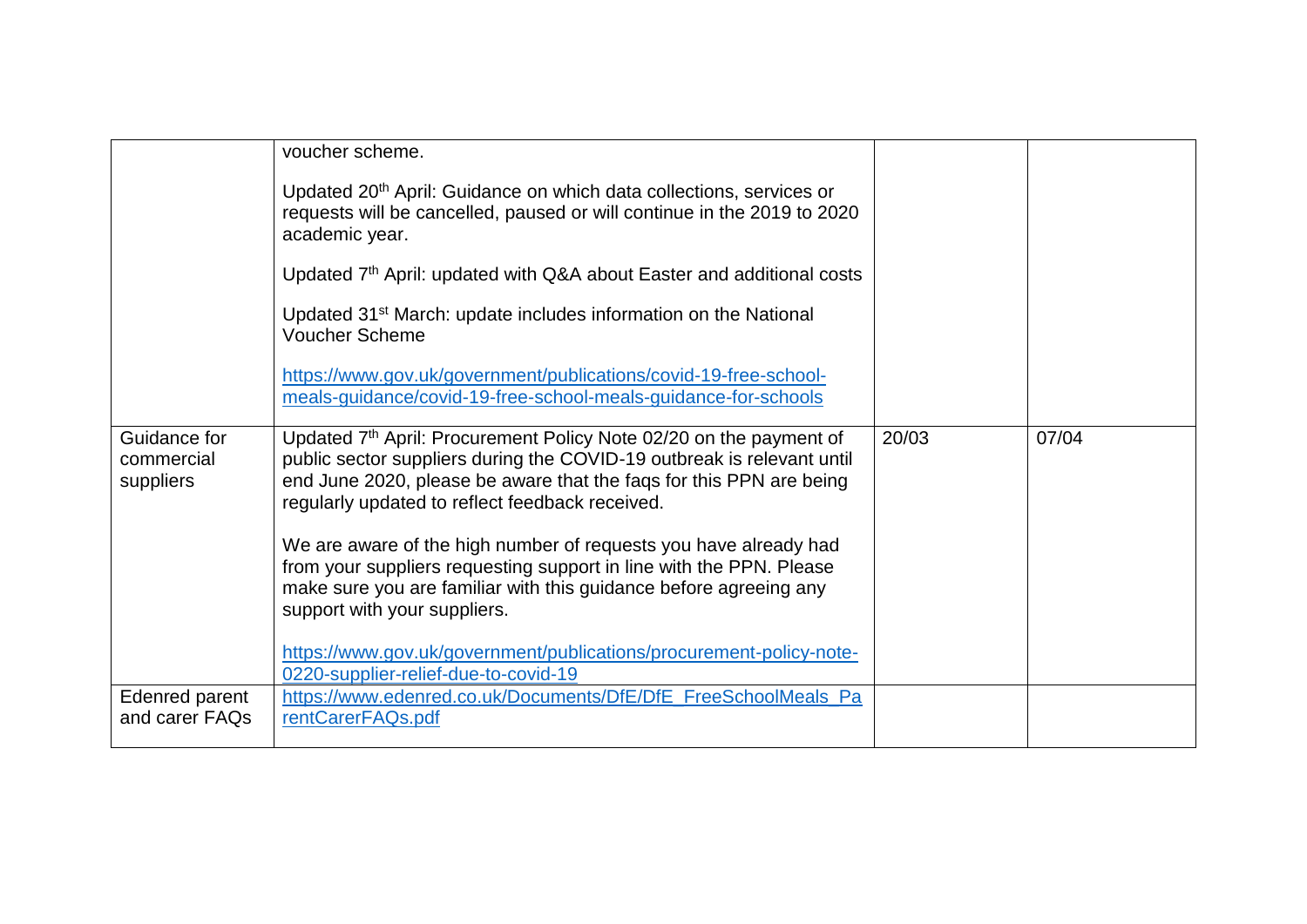| Edenred school<br>users guide                                                                         | https://www.edenred.co.uk/Documents/DfE/DfE_FreeSchoolMeals_Ad<br>minUserGuide.pdf                                                                                                                                                                       |          |       |
|-------------------------------------------------------------------------------------------------------|----------------------------------------------------------------------------------------------------------------------------------------------------------------------------------------------------------------------------------------------------------|----------|-------|
| Aldi joins FSM<br>voucher scheme                                                                      | Press release<br>https://www.gov.uk/government/news/aldi-joins-free-school-meal-                                                                                                                                                                         |          |       |
| 16 to 19 funding:<br>free meals in<br>further education<br>funded<br>institutions for<br>2019 to 2020 | voucher-scheme<br>https://www.gov.uk/guidance/16-to-19-funding-free-meals-in-further-<br>education-funded-institutions-for-2019-to-2020                                                                                                                  | 01/04/19 | 24/04 |
| <b>Health and hygiene</b>                                                                             |                                                                                                                                                                                                                                                          |          |       |
| Teaching about<br>mental wellbeing                                                                    | Practical materials for primary and secondary schools to use to train<br>staff about teaching mental wellbeing.<br>https://www.gov.uk/guidance/teaching-about-mental-wellbeing                                                                           | 08/06    |       |
| Extra mental<br>health support for<br>pupils and<br>teachers                                          | Press release: Online resources and charity grants to help schools<br>and colleges respond to the impact of coronavirus on mental health<br>and wellbeing.<br>https://www.gov.uk/government/news/extra-mental-health-support-for-<br>pupils-and-teachers | 08/06    |       |
| <b>Includes</b><br>handwashing                                                                        | https://www.gov.uk/guidance/coronavirus-covid-19-information-for-the-                                                                                                                                                                                    | 24/01    | 08/04 |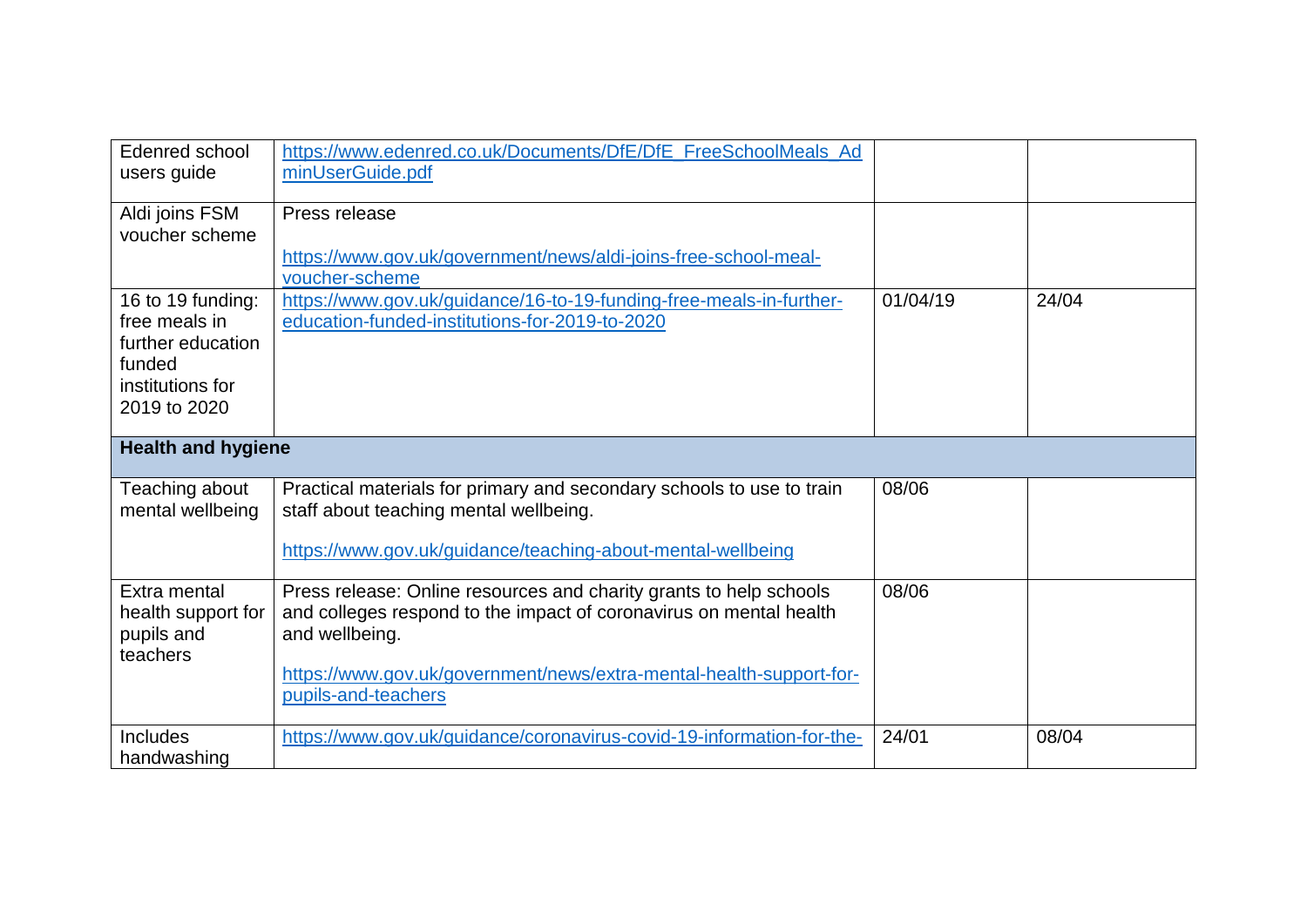| video, number of<br>cases.                                                                                                                                                      | public                                                                                                                                                                                                                                                                                                                                             |       |       |
|---------------------------------------------------------------------------------------------------------------------------------------------------------------------------------|----------------------------------------------------------------------------------------------------------------------------------------------------------------------------------------------------------------------------------------------------------------------------------------------------------------------------------------------------|-------|-------|
| Guidance for<br>schools on<br>implementing<br>social distancing<br>for key workers'<br>children and<br>other children<br>who remain in<br>school during<br>covid-19<br>outbreak | Updated 7th April: updated guidance and Q&A<br>https://www.gov.uk/government/publications/coronavirus-covid-19-<br>implementing-social-distancing-in-education-and-childcare-settings                                                                                                                                                              | 24/03 | 07/04 |
| Guidance for<br>educational<br>settings                                                                                                                                         | Updated 18 <sup>th</sup> May: information on symptoms.<br>Updated 15 <sup>th</sup> May: - Added clarification on guidance and legislation.<br>Updated 7 <sup>th</sup> April: updated guidance to reflect the announcement on<br>school closures.<br>https://www.gov.uk/government/publications/guidance-to-educational-<br>settings-about-covid-19 | 19/03 | 18/05 |
| <b>Exams &amp; performance</b>                                                                                                                                                  |                                                                                                                                                                                                                                                                                                                                                    |       |       |
| Responsibility for<br>autumn GCSE,<br>AS and A level                                                                                                                            | Expectations for centres on who should be responsible for entering<br>candidates for autumn exams.                                                                                                                                                                                                                                                 | 22/05 |       |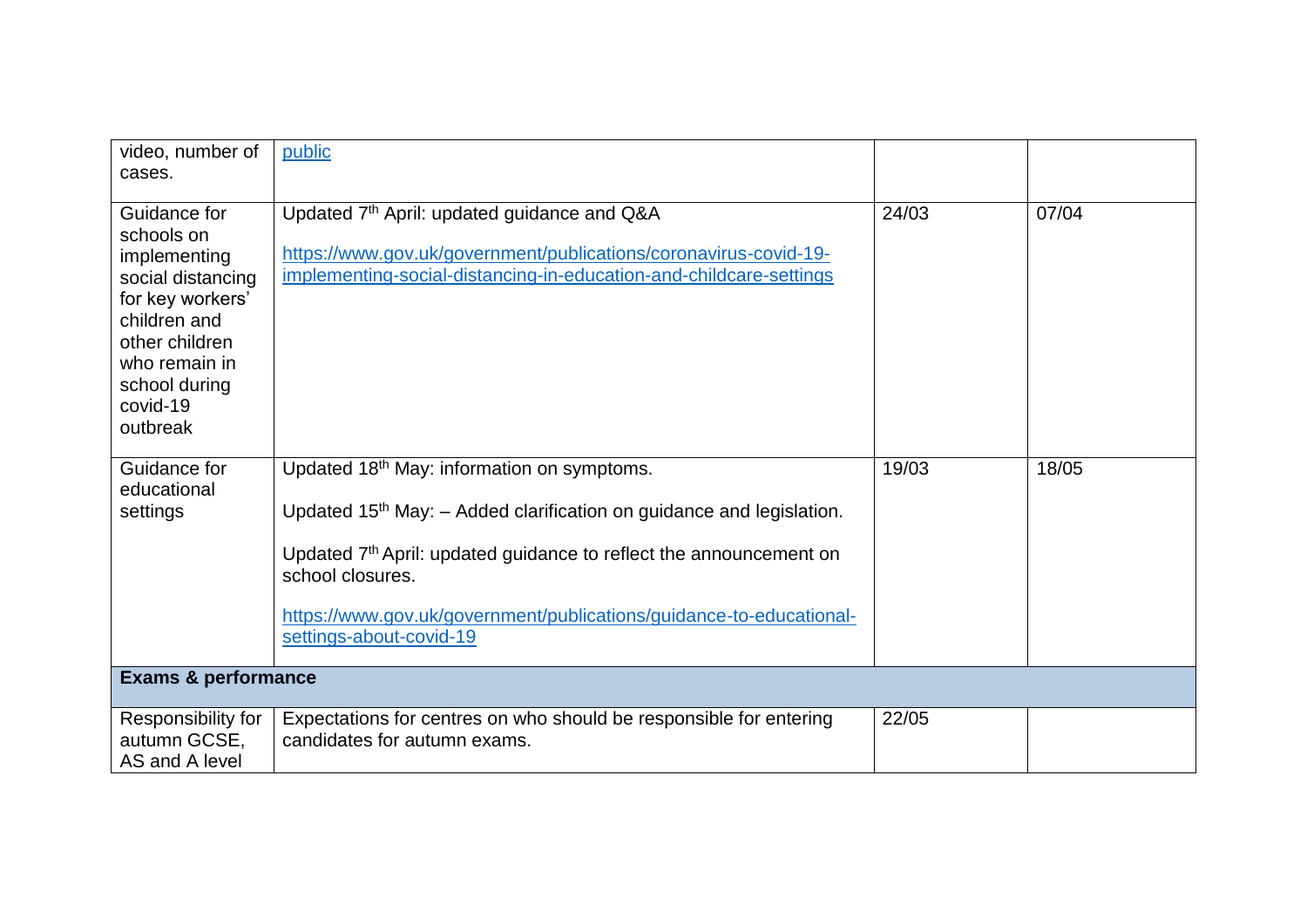| exam series                                                                        | https://www.gov.uk/government/publications/responsibility-for-autumn-<br>gcse-as-and-a-level-exam-series                                                                                                                                                                                                                                                                                                                                                                                                                                                                                                       |       |       |
|------------------------------------------------------------------------------------|----------------------------------------------------------------------------------------------------------------------------------------------------------------------------------------------------------------------------------------------------------------------------------------------------------------------------------------------------------------------------------------------------------------------------------------------------------------------------------------------------------------------------------------------------------------------------------------------------------------|-------|-------|
| Coronavirus<br>(COVID-19):<br>cancellation of<br>GCSEs, AS and<br>A levels in 2020 | Updated 22 <sup>nd</sup> May: this page has been updated to reflect the<br>publication of Ofqual consultation documents.<br>Updated 1 <sup>st</sup> May: 'Coronavirus (COVID-19): cancellation of GCSEs,<br>AS and A levels in 2020' to reflect Ofqual consultation closing<br>Updated 17th April: 'Coronavirus (COVID-19): cancellation of GCSEs,<br>AS and A levels in 2020' including details of Ofqual's consultation on<br>exceptional arrangements for exam grading and assessment.<br>https://www.gov.uk/government/publications/coronavirus-covid-19-<br>cancellation-of-gcses-as-and-a-levels-in-2020 | 20/03 | 22/05 |
| WMS informing<br>the House of<br>exams guidance<br>during Covid-19<br>restrictions | https://www.parliament.uk/business/publications/written-questions-<br>answers-statements/written-statement/Lords/2020-03-23/HLWS170/                                                                                                                                                                                                                                                                                                                                                                                                                                                                           | 23/03 |       |
| Awarding of<br>grades in<br>summer 2020                                            | Information for schools, students and parents on how GCSE, AS, A<br>level, vocational and technical qualifications will be graded and<br>awarded in summer 2020.<br>Updated 16/04 - Added a BSL signed version of the letter to students.<br>https://www.gov.uk/government/publications/awarding-qualifications-<br>in-summer-2020                                                                                                                                                                                                                                                                             | 03/04 | 16/04 |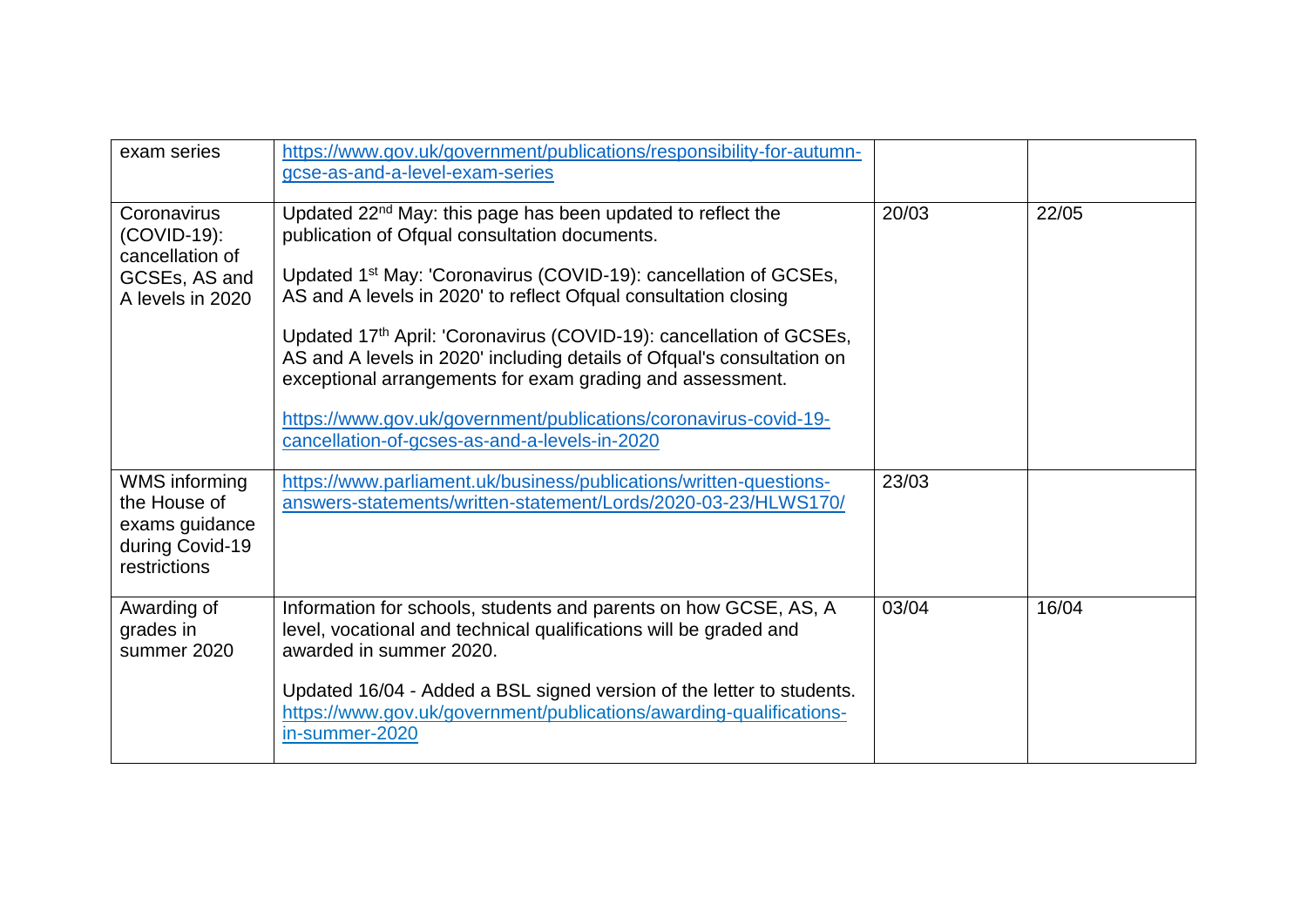|                                                            | https://www.gov.uk/government/news/how-gcses-as-a-levels-will-be-<br>awarded-in-summer-2020                                                                                                                                                                             |            |       |
|------------------------------------------------------------|-------------------------------------------------------------------------------------------------------------------------------------------------------------------------------------------------------------------------------------------------------------------------|------------|-------|
| Secondary<br>school<br>performance<br>tables               | https://www.gov.uk/government/statistics/announcements/secondary-<br>school-performance-tables-in-england-2020-provisional                                                                                                                                              | 11/10/19   | 03/04 |
| Direction issued<br>to the Chief<br>Regulator of<br>Ofqual | https://www.gov.uk/government/publications/direction-issued-to-the-<br>chief-regulator-of-ofqual                                                                                                                                                                        | 03/04      |       |
| Early years &<br>foundation<br>results                     | Updated 7th April: updated EYFSP pupil characteristics 2019:<br>underlying data files to provide a full time series of underlying data<br>files back to 2013.<br>https://www.gov.uk/government/statistics/early-years-foundation-<br>stage-profile-results-2018-to-2019 | 17/10/2019 | 07/04 |
| School and<br>college<br>performance                       | https://www.gov.uk/government/publications/coronavirus-covid-19-<br>school-and-college-performance-measures                                                                                                                                                             | 08/04      |       |
| School<br>performance: key<br>stage 4 similar<br>schools   | How to use school performance tables to see how a school is<br>performing at key stage 4 compared to a school with a similar intake of<br>pupils.<br>Updated 16/04 - Updated with final 2019 secondary school<br>performance tables data.                               | 19/01/17   | 16/04 |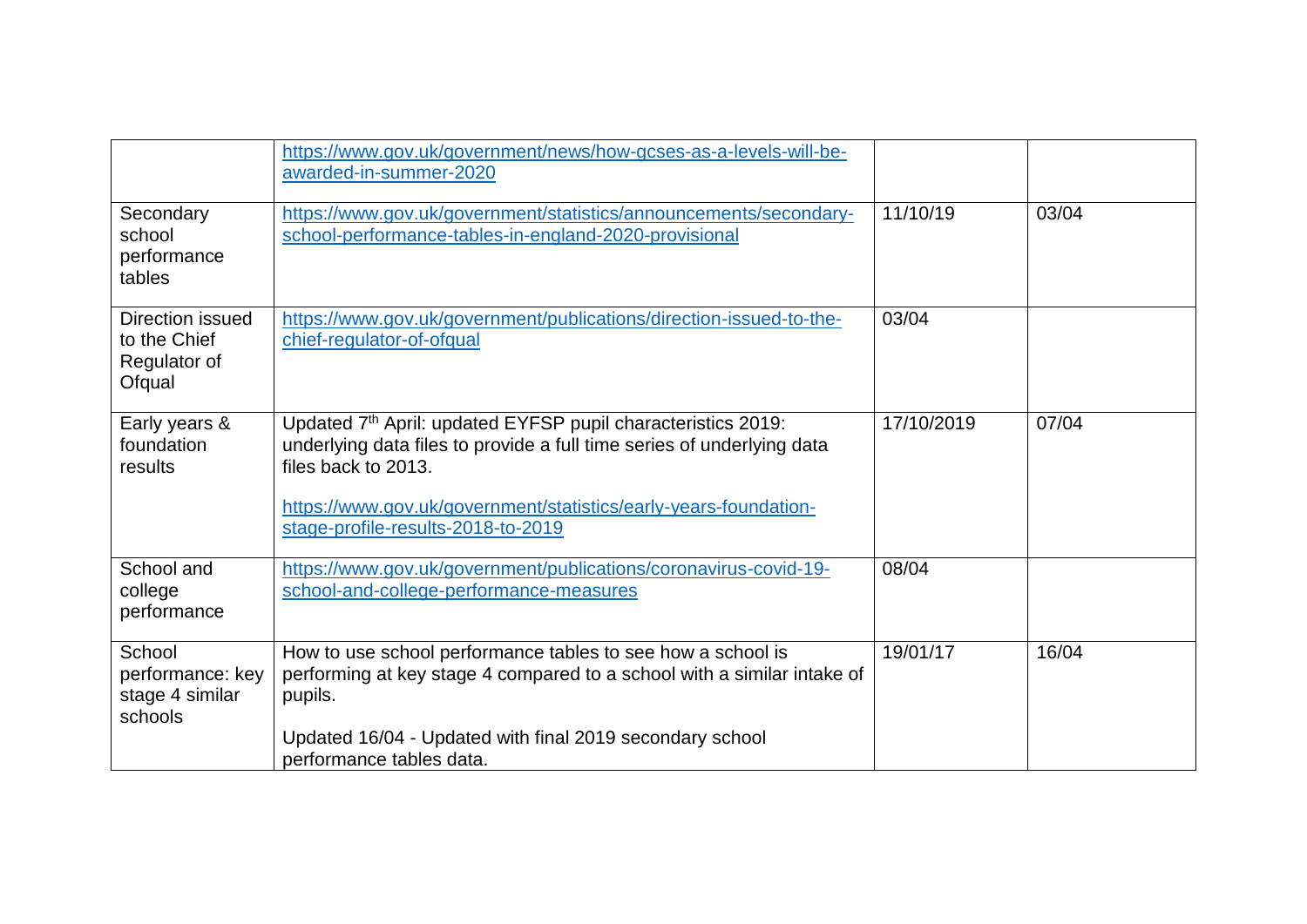|                    | https://www.gov.uk/government/publications/school-performance-key-                 |          |       |
|--------------------|------------------------------------------------------------------------------------|----------|-------|
|                    | stage-4-similar-schools                                                            |          |       |
|                    |                                                                                    |          |       |
|                    | Safeguarding, vulnerable children & SEND                                           |          |       |
|                    |                                                                                    |          |       |
| Keeping children   | Statutory guidance for schools and colleges on safeguarding children               | 26/03/15 | 17/06 |
| safe in education  | and safer recruitment.                                                             |          |       |
|                    |                                                                                    |          |       |
|                    | Updated 17th June: Added 'Keeping children safe in education (from 1               |          |       |
|                    | September 2020)'. This document is for information only and does not               |          |       |
|                    | come into force until 1 September 2020 - continue to refer to KCSIE                |          |       |
|                    | 2019 until then.                                                                   |          |       |
|                    | https://www.gov.uk/government/publications/keeping-children-safe-in-               |          |       |
|                    | education--2                                                                       |          |       |
|                    |                                                                                    |          |       |
| £7 million for new | Press release: Funding package for targeted help to young people and               | 05/06    |       |
| coalition of       | their families most affected by coronavirus.                                       |          |       |
| vulnerable         |                                                                                    |          |       |
| children's         | https://www.gov.uk/government/news/7-million-for-new-coalition-of-                 |          |       |
| charities          | vulnerable-childrens-charities                                                     |          |       |
|                    |                                                                                    |          |       |
| £7 million for     | Press release: More than 11,000 vulnerable young people to receive                 | 04/06    |       |
| vulnerable pupils  | support to move into next stage of education or employment                         |          |       |
| leaving            |                                                                                    |          |       |
| Alternative        | https://www.gov.uk/government/news/7-million-for-vulnerable-pupils-                |          |       |
| Provision          | leaving-alternative-provision                                                      |          |       |
|                    |                                                                                    |          |       |
| Guidance on        | Updated 15 <sup>th</sup> May to reflect wider plans for more year groups to return | 22/03    | 15/04 |
| vulnerable         | to education settings, stating that vulnerable children and young                  |          |       |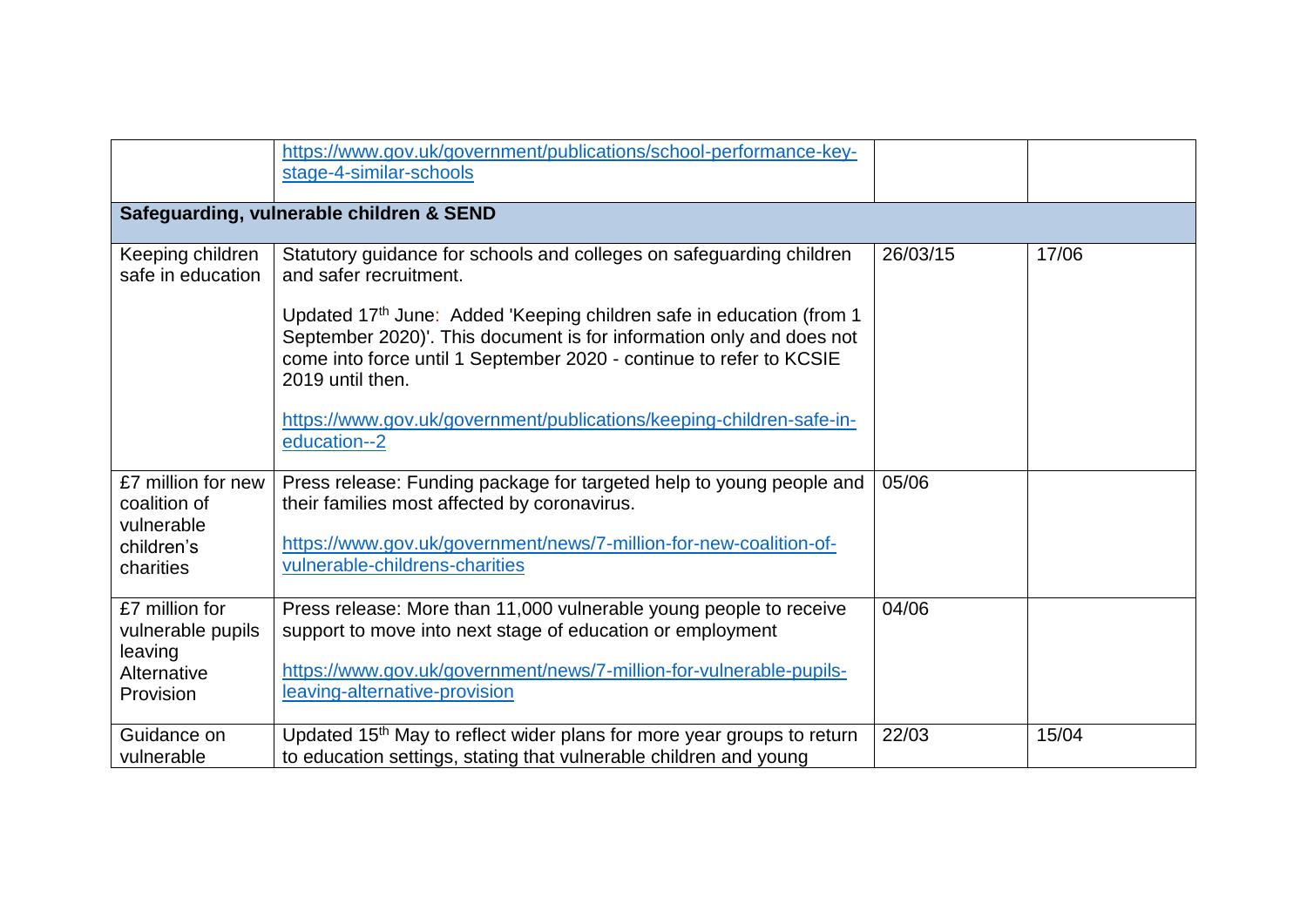| children and<br>young people                                             | people remain a priority, and are expected to attend if appropriate. We<br>have not changed the groups included in the definition of vulnerable<br>children, but have provided further examples of what types of children<br>might be considered to be 'otherwise vulnerable', at the education<br>provider's discretion. We have also included updated links to Public<br>Health England advice. |       |       |
|--------------------------------------------------------------------------|---------------------------------------------------------------------------------------------------------------------------------------------------------------------------------------------------------------------------------------------------------------------------------------------------------------------------------------------------------------------------------------------------|-------|-------|
|                                                                          | Updated 19 <sup>th</sup> April: Clarifications to the existing guidance including the<br>actions to be taken for each group around their attendance or<br>otherwise at an education setting. We have not changed the groups<br>included in the definition of vulnerable children.                                                                                                                 |       |       |
|                                                                          | Updated 1 <sup>st</sup> April: updated guidance on educational provision over the<br>Easter holidays.                                                                                                                                                                                                                                                                                             |       |       |
|                                                                          | https://www.gov.uk/government/publications/coronavirus-covid-19-<br>guidance-on-vulnerable-children-and-young-people                                                                                                                                                                                                                                                                              |       |       |
| Coronavirus<br>(COVID-19):<br><b>SEND</b> risk<br>assessment<br>guidance | Updated 26 <sup>th</sup> May to include new information on the recommended<br>approaches that local authorities, educational settings and parents<br>should follow for the return of children and young people with EHC<br>plans, or those with complex needs but who do not have an EHC plan,<br>to educational settings from 1 June 2020.                                                       | 19/04 | 07/05 |
|                                                                          | Updated 7 <sup>th</sup> May: Updated to reflect the SEND regulations changes.<br>Also added information about how the guidance affects children/young<br>people with an EHC plan and a social worker and new information on<br>how to keep staff and pupils safe and reduce the risk of infection in<br>educational settings.                                                                     |       |       |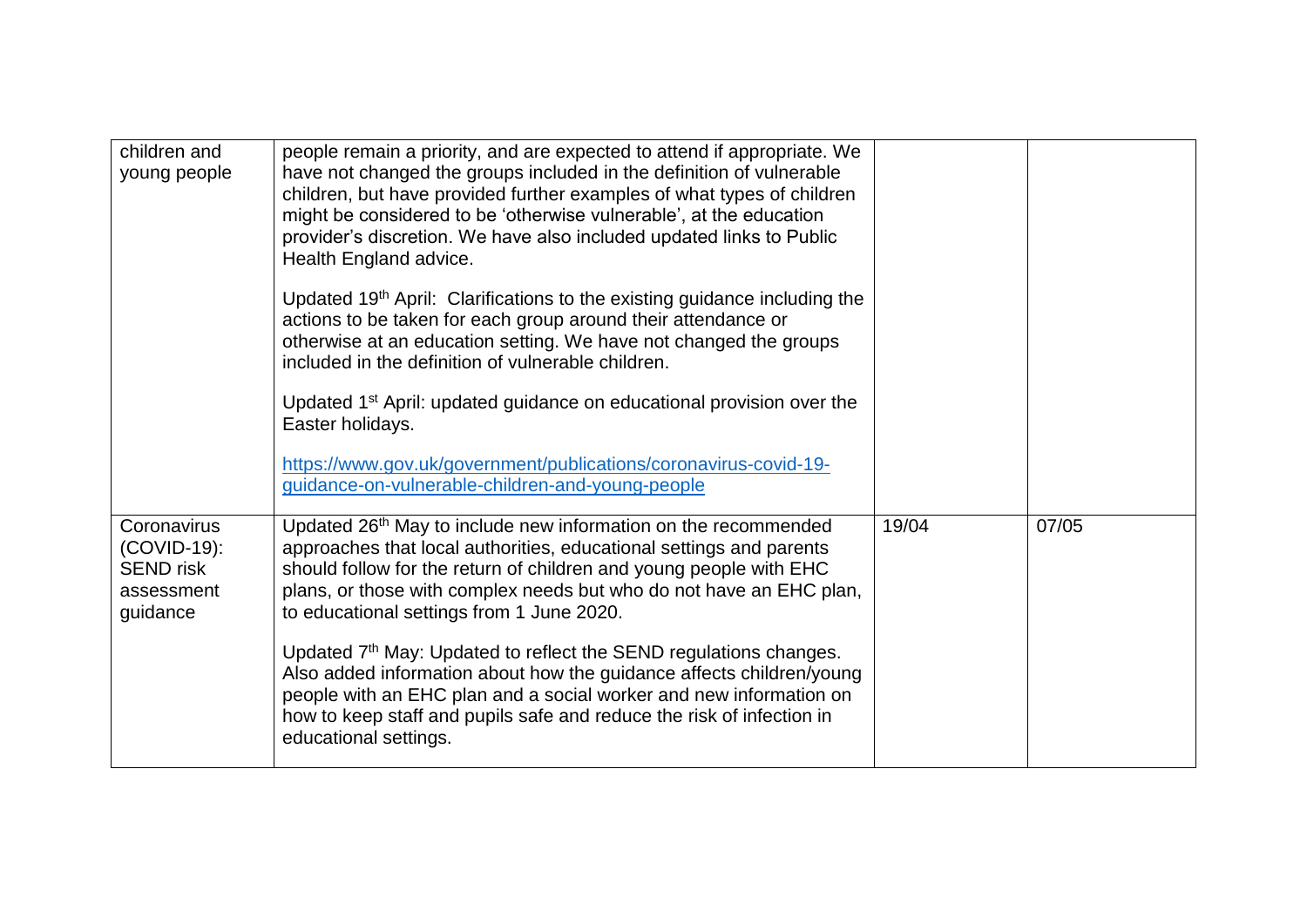|                                                                         | https://www.gov.uk/government/publications/coronavirus-covid-19-<br>send-risk-assessment-guidance/coronavirus-covid-19-send-risk-<br>assessment-guidance                                                                                                                                                                                       |       |       |
|-------------------------------------------------------------------------|------------------------------------------------------------------------------------------------------------------------------------------------------------------------------------------------------------------------------------------------------------------------------------------------------------------------------------------------|-------|-------|
| Safeguarding in<br>schools, colleges<br>and other<br>providers          | Updated 20 <sup>th</sup> May to provide guidance on what schools and colleges<br>should be thinking about as they plan for more children to return from<br>week commencing 1 June - especially around updating the child<br>protection policy, designated safeguarding lead arrangements,<br>protecting vulnerable children and mental health. | 27/03 | 20/05 |
|                                                                         | https://www.gov.uk/government/publications/covid-19-safeguarding-in-<br>schools-colleges-and-other-providers/coronavirus-covid-19-<br>safeguarding-in-schools-colleges-and-other-providers                                                                                                                                                     |       |       |
| Supporting<br>disabled people<br>through the<br>Coronavirus<br>outbreak | https://www.gov.uk/government/publications/supporting-disabled-<br>people-through-the-coronavirus-outbreak                                                                                                                                                                                                                                     | 31/03 |       |
| Guidance for<br>children's social<br>care services                      | 6 <sup>th</sup> May: Guidance updated to reflect the temporary changes made in<br>the Adoption and Children (Coronavirus) (Amendment) Regulations<br>2020.<br>https://www.gov.uk/government/publications/coronavirus-covid-19-<br>guidance-for-childrens-social-care-services                                                                  | 03/04 | 06/05 |
| Outcomes for                                                            | National statistics announcement                                                                                                                                                                                                                                                                                                               | 08/04 |       |
| children in need<br>and children                                        | https://www.gov.uk/government/statistics/announcements/outcomes-                                                                                                                                                                                                                                                                               |       |       |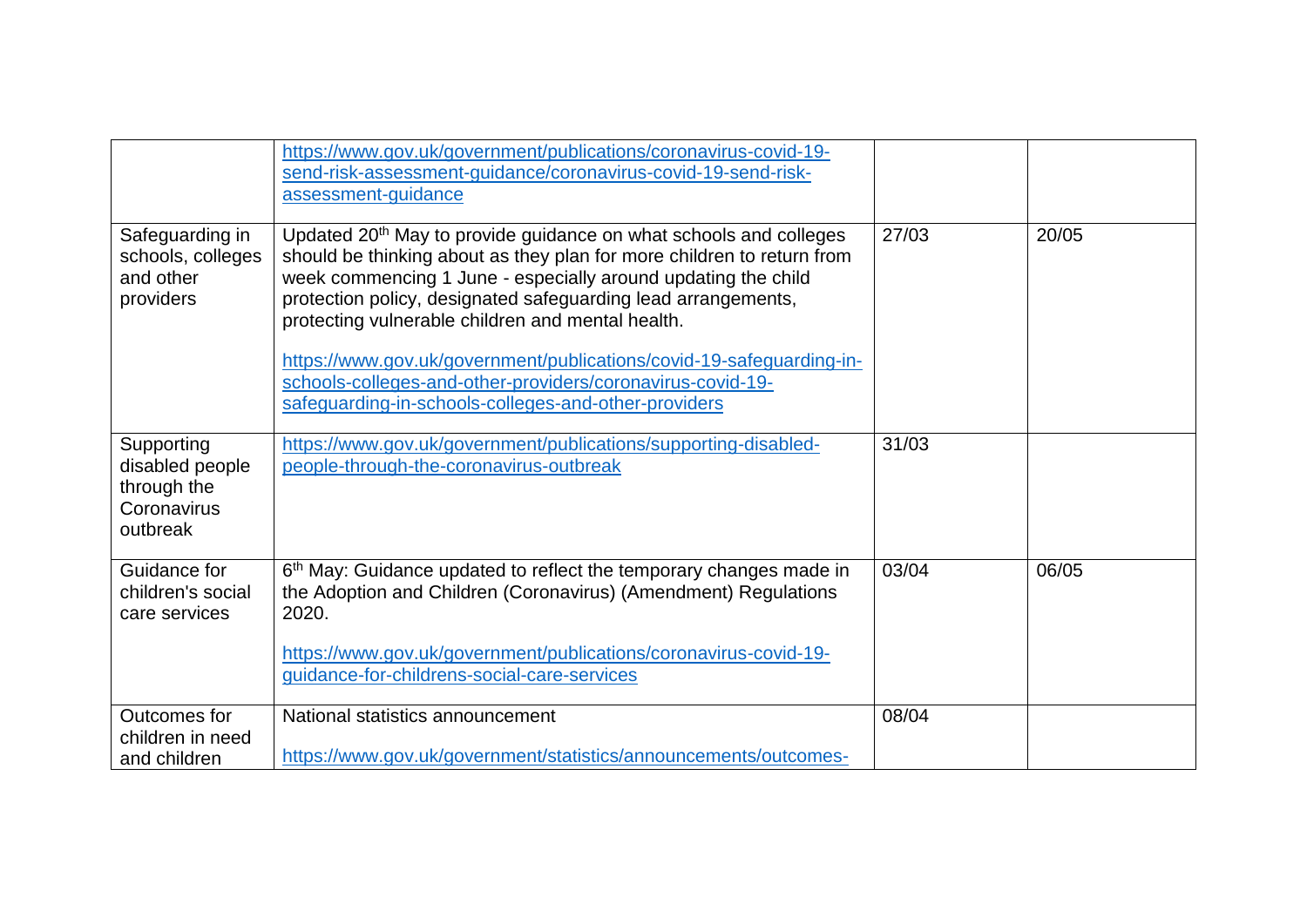| looked after by<br>local authorities<br>in England: 2020                                           | for-children-in-need-and-children-looked-after-by-local-authorities-in-<br>england-2020<br>https://www.gov.uk/government/statistics/outcomes-for-children-<br>looked-after-by-local-authorities-31-march-2019                                                                                                    |       |       |
|----------------------------------------------------------------------------------------------------|------------------------------------------------------------------------------------------------------------------------------------------------------------------------------------------------------------------------------------------------------------------------------------------------------------------|-------|-------|
| Covid-19<br>adoption support<br>fund scheme to<br>help vulnerable<br>families                      | Press release<br>https://www.gov.uk/government/news/covid-19-adoption-support-fund-<br>scheme-to-help-vulnerable-families                                                                                                                                                                                        |       |       |
| Safeguarding<br>and remote<br>education during<br>coronavirus<br>$(COVID-19)$                      | Updated 21 <sup>st</sup> May: Added information about virtual lessons and live<br>streaming. Updated information on finding which video conference<br>service is right for your school and using them securely.<br>https://www.gov.uk/guidance/safeguarding-and-remote-education-<br>during-coronavirus-covid-19 | 19/04 | 21/05 |
| Modification<br>notice: EHC<br>plans legislation<br>changes                                        | 29th May: Added a second notice for June 2020.<br>https://www.gov.uk/government/publications/modification-notice-ehc-<br>plans-legislation-changes                                                                                                                                                               | 30/04 | 29/05 |
| Changes to the<br>law on education,<br>health and care<br>needs<br>assessments and<br>plans due to | Guidance on temporary changes to education, health and care<br>legislation during the coronavirus (COVID-19) outbreak.<br>https://www.gov.uk/government/publications/changes-to-the-law-on-<br>education-health-and-care-needs-assessments-and-plans-due-to-                                                     | 30/04 |       |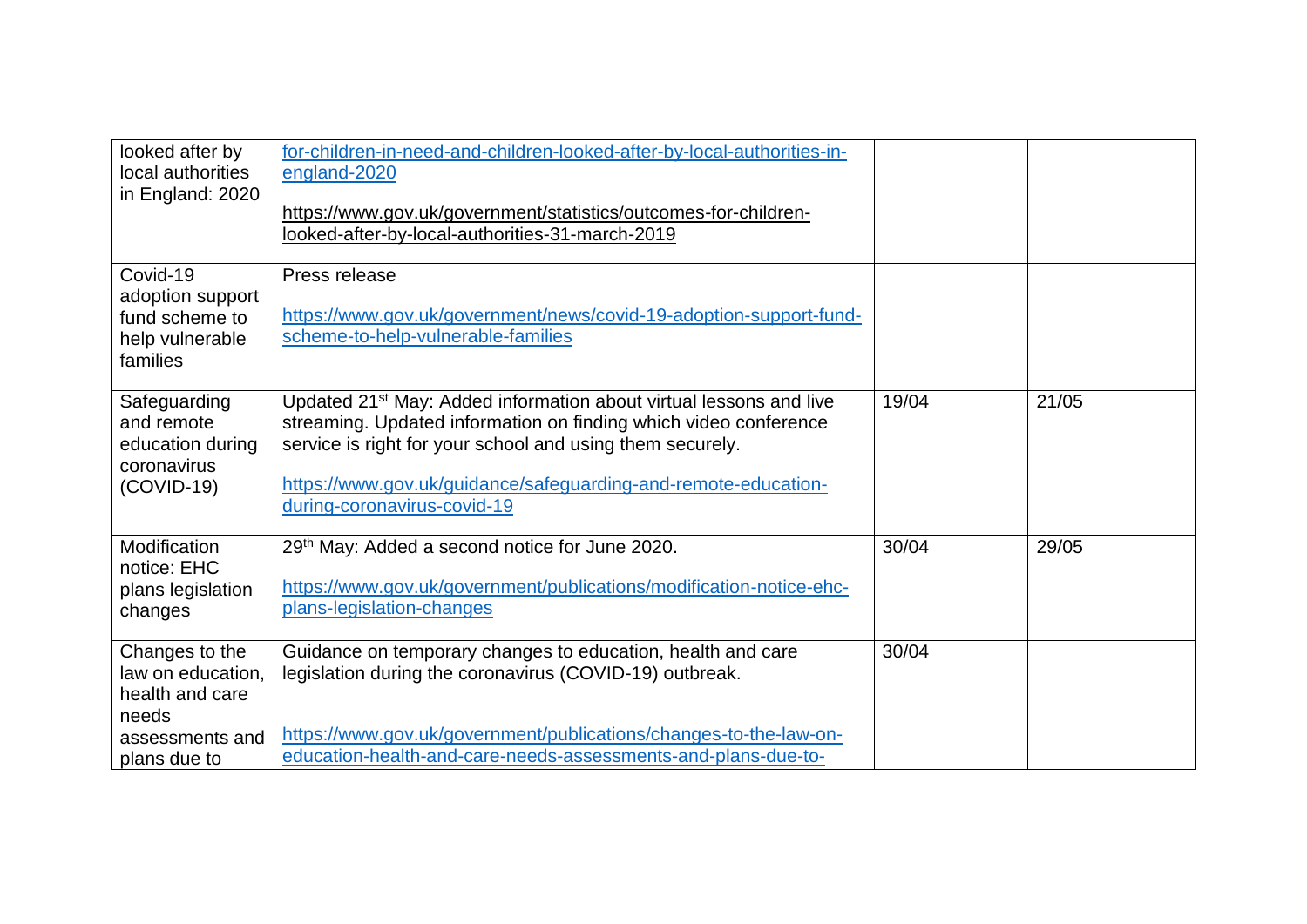| coronavirus                                       | coronavirus                                                                                                                                                                                                                                                                                                                                                                                                                   |          |       |
|---------------------------------------------------|-------------------------------------------------------------------------------------------------------------------------------------------------------------------------------------------------------------------------------------------------------------------------------------------------------------------------------------------------------------------------------------------------------------------------------|----------|-------|
| SEND code of<br>practice: 0 to 25<br>years        | Added link to guidance on 'Changes to the law on education, health<br>and care needs assessments and plans due to coronavirus'.<br>https://www.gov.uk/government/publications/send-code-of-practice-0-<br>$to-25$                                                                                                                                                                                                             | 11/06/14 | 30/04 |
| <b>Residential and care-giving</b>                |                                                                                                                                                                                                                                                                                                                                                                                                                               |          |       |
| Isolation in<br>residential<br>settings           | Updated 27/05 - We have made new coronavirus (COVID-19)<br>guidance updates to support management of children and young<br>people in residential educational settings, including boarding schools,<br>residential special schools and children's social care.<br>Guidance updated 8th April<br>https://www.gov.uk/government/publications/coronavirus-covid-19-<br>guidance-on-isolation-for-residential-educational-settings | 21/03    | 27/05 |
| <b>Cyber security</b>                             |                                                                                                                                                                                                                                                                                                                                                                                                                               |          |       |
| Guidance for<br>working at home<br>(for IT staff) | https://www.ncsc.gov.uk/guidance/home-working                                                                                                                                                                                                                                                                                                                                                                                 | 17/03    |       |
| Resources for<br>schools                          | https://www.ncsc.gov.uk/information/resources-for-schools                                                                                                                                                                                                                                                                                                                                                                     | 29/11/19 | 26/03 |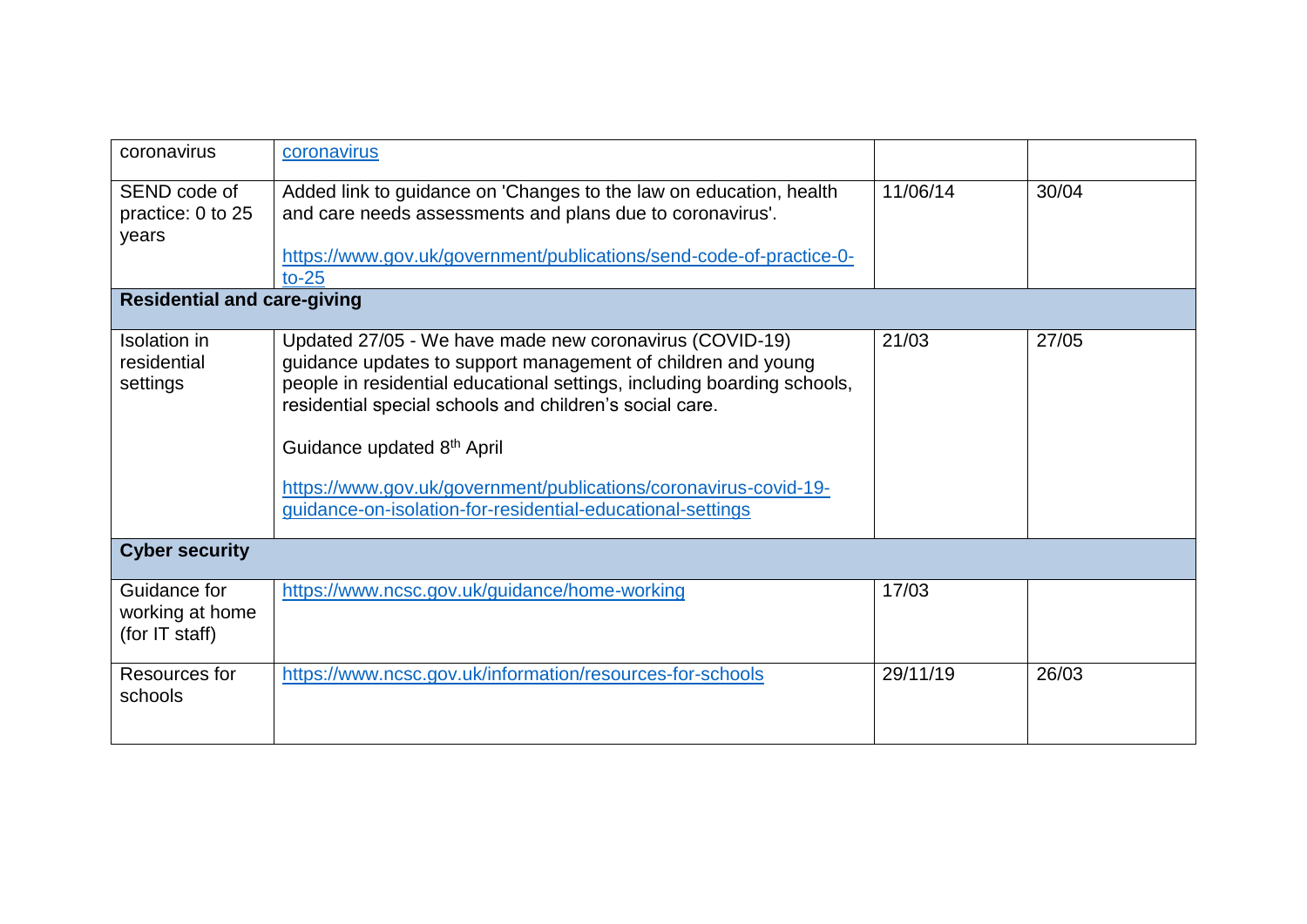| <b>Travel</b>                                                  |                                                                                                                                                                                                                                                                                                                                                                                                                                                              |       |       |
|----------------------------------------------------------------|--------------------------------------------------------------------------------------------------------------------------------------------------------------------------------------------------------------------------------------------------------------------------------------------------------------------------------------------------------------------------------------------------------------------------------------------------------------|-------|-------|
| Travel advice for<br>educational<br>settings                   | Guidance updated (5 <sup>th</sup> May) to advise British nationals against all non-<br>essential international travel for an indefinite period.<br>https://www.gov.uk/government/publications/coronavirus-covid-19-<br>travel-advice-for-educational-settings                                                                                                                                                                                                | 17/02 | 05/05 |
| HE/FE                                                          |                                                                                                                                                                                                                                                                                                                                                                                                                                                              |       |       |
| Higher<br>education:<br>reopening<br>buildings and<br>campuses | Guidance for higher education providers in England on when and how<br>to reopen their campuses and buildings.<br>https://www.gov.uk/government/publications/higher-education-<br>reopening-buildings-and-campuses                                                                                                                                                                                                                                            | 03/06 |       |
| Guidance for<br>further education<br>and skills<br>providers   | Updated 29 <sup>th</sup> May: Updated guidance to provide further information to<br>plan for wider opening, including clarification on the total proportion of<br>learners from eligible cohorts that should be in education settings at<br>any one time.<br>https://www.gov.uk/government/publications/coronavirus-covid-19-<br>maintaining-further-education-provision/maintaining-education-and-<br>skills-training-provision-further-education-providers |       | 29/05 |
| Apprenticeships                                                | Updated 19 <sup>th</sup> May with information on training and assessing<br>apprentices in line with the government's new safer working<br>guidelines, calculating wages for furloughed apprentices, off-the-job                                                                                                                                                                                                                                              | 23/03 | 19/05 |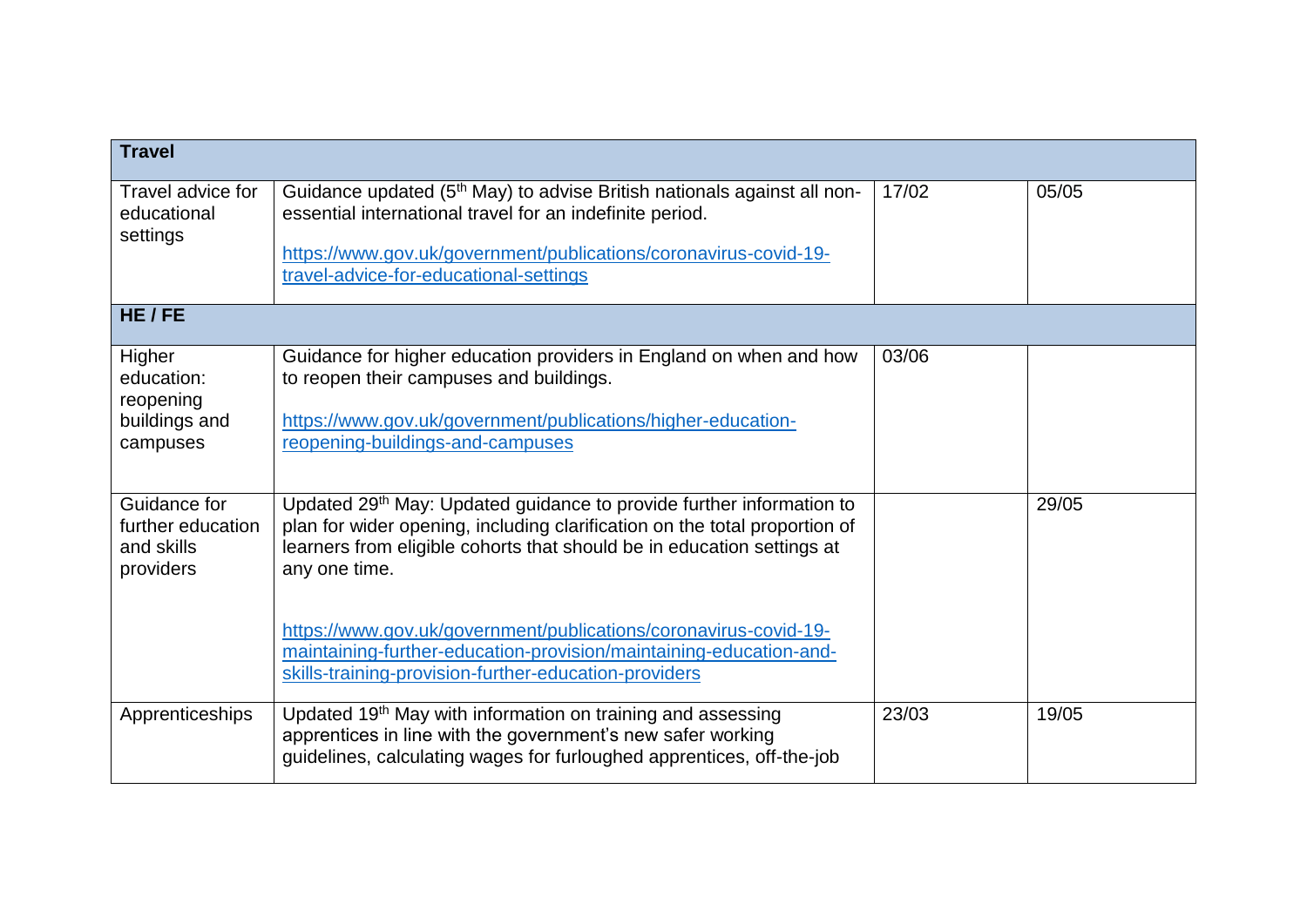|                                                                      | training, and redundant apprentices.<br>Updated 24 <sup>th</sup> April with information on furloughed apprentices, end-<br>point assessment, functional skills apprentices and qualification                                                                                                                                                                                     |       |       |
|----------------------------------------------------------------------|----------------------------------------------------------------------------------------------------------------------------------------------------------------------------------------------------------------------------------------------------------------------------------------------------------------------------------------------------------------------------------|-------|-------|
|                                                                      | certification                                                                                                                                                                                                                                                                                                                                                                    |       | 07/04 |
|                                                                      | Updated 6 <sup>th</sup> April: Updated with new information on continuing training<br>and end point assessment for furloughed apprentices, and pausing<br>new funding audits.                                                                                                                                                                                                    |       |       |
|                                                                      | https://www.gov.uk/government/publications/coronavirus-covid-19-<br>apprenticeship-programme-response                                                                                                                                                                                                                                                                            |       |       |
|                                                                      | to be read alongside guidance on support for businesses:<br>https://www.gov.uk/government/publications/guidance-to-employers-<br>and-businesses-about-covid-19/covid-19-support-for-businesses                                                                                                                                                                                   |       |       |
|                                                                      |                                                                                                                                                                                                                                                                                                                                                                                  |       |       |
| 14 to 19<br>technical and<br>applied<br>qualifications:<br>technical | Updated 6th April: Updated guidance about delaying the<br>implementation of the new key stage 4 performance tables<br>qualifications approvals process due to the coronavirus (COVID-19)<br>outbreak.                                                                                                                                                                            | 16/08 | 06/04 |
| guidance                                                             | https://www.gov.uk/government/publications/14-to-19-technical-and-<br>applied-qualifications-technical-guidance                                                                                                                                                                                                                                                                  |       |       |
| <b>Maintaining FE</b><br>provision                                   | Updated 15 <sup>th</sup> June: We have added additional wording to clarify that<br>we would not normally expect adults to be included in the cohort<br>returning to on-site delivery from 15 June and that providers can offer<br>all learners under 19 years old a face-to-face meeting before the end<br>of term, where it would be beneficial. We have also added information | 23/03 | 15/06 |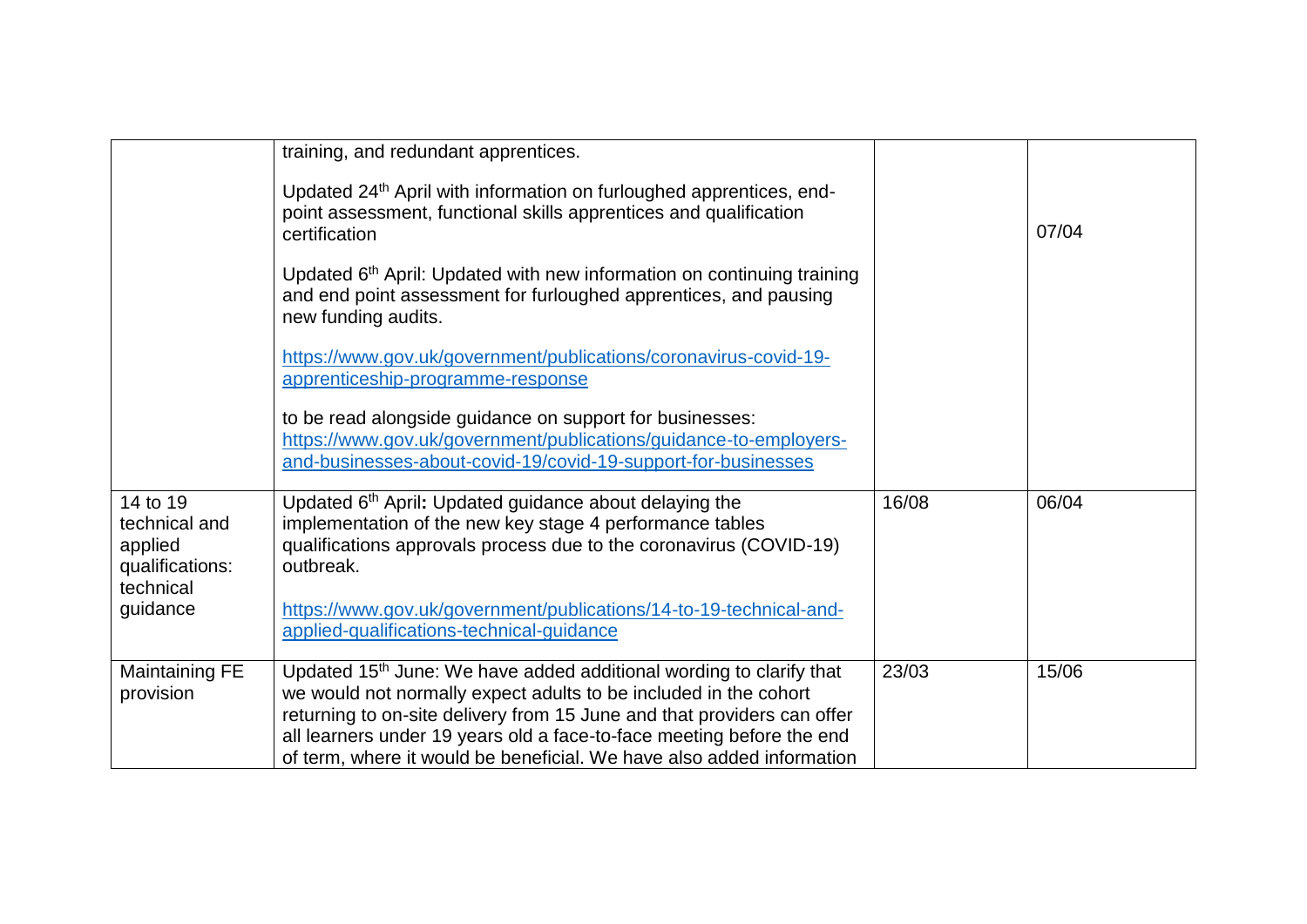| on the date traineeship flexibilities run from, supported internships,<br>awarding of vocational qualifications and additional case studies in the<br>toolkit for engaging vulnerable young people.                                                                                                                                                                    |  |
|------------------------------------------------------------------------------------------------------------------------------------------------------------------------------------------------------------------------------------------------------------------------------------------------------------------------------------------------------------------------|--|
| Updated 29th May: Updated guidance to provide further information to<br>plan for wider opening, including clarification on the total proportion of<br>learners from eligible cohorts that should be in education settings at<br>any one time.                                                                                                                          |  |
| Updated 14 <sup>th</sup> May: Guidance updated to provide further information to<br>plan for wider opening, including what to consider and steps to take<br>when planning increased attendance. Other updates include<br>vulnerable young people, safeguarding and mental health support.                                                                              |  |
| Updated 13th May added Procurement Policy Notice (PPN) 02/20:<br>Supplier relief due to COVID-19 - additional post 16 educational<br>sector guidance.                                                                                                                                                                                                                  |  |
| Updated 7 <sup>th</sup> May to include new sections on high needs funding for<br>students with special educational needs and disabilities (SEND) and<br>traineeship flexibilities. It also includes updates on functional skills<br>flexibility in apprenticeships and acceptance of confirmation emails for<br>qualification achievement from awarding organisations. |  |
| Updated 24 <sup>th</sup> April: Updated to signpost to other recent publications<br>including free school meals guidance and support for young people<br>who are unable to access remote education. Also, updated information<br>on governance arrangements and provision around the European<br>Social Fund (ESF).)                                                   |  |
|                                                                                                                                                                                                                                                                                                                                                                        |  |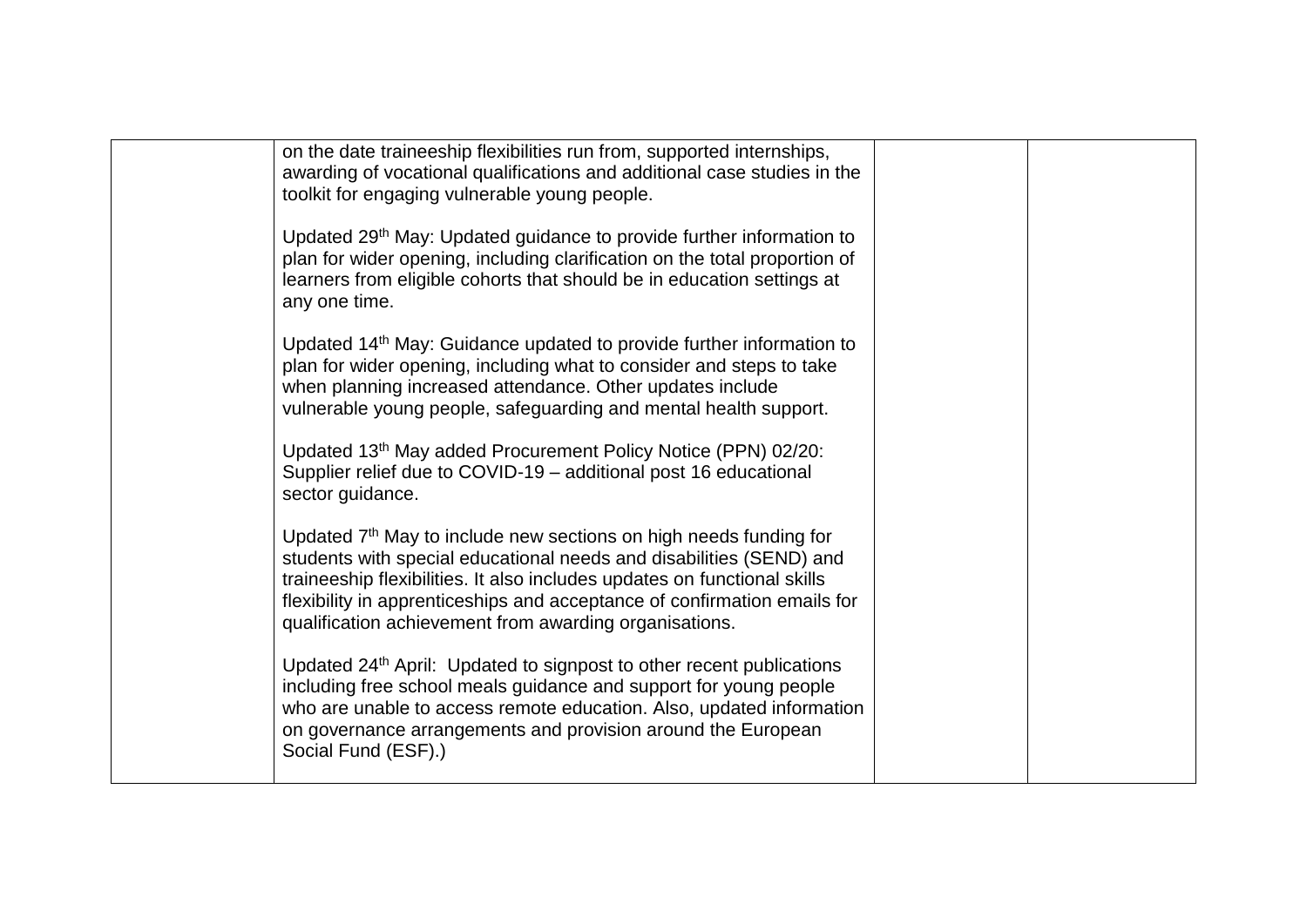|                                                                                                        | Updated 3rd April: update includes: Vulnerable Guidance Section<br>(Sections 3-5), Funding arrangements (section 6a and 6b), Ongoing<br>learning arrangements and online learning support (section 7), VTQs<br>(Section 8) and Inclusion of arrangements around audit (section 9).<br>https://www.gov.uk/government/publications/coronavirus-covid-19-<br>maintaining-further-education-provision |       |  |
|--------------------------------------------------------------------------------------------------------|---------------------------------------------------------------------------------------------------------------------------------------------------------------------------------------------------------------------------------------------------------------------------------------------------------------------------------------------------------------------------------------------------|-------|--|
| Higher education<br>provider data:<br><b>Business and</b><br>community<br>interaction: 2018<br>to 2019 | https://www.gov.uk/government/statistics/higher-education-provider-<br>data-business-and-community-interaction-2018-to-2019                                                                                                                                                                                                                                                                       | 03/04 |  |
| <b>University</b><br>admissions                                                                        | Press release<br>https://www.gov.uk/government/news/universities-told-not-to-alter-<br>applicants-offers                                                                                                                                                                                                                                                                                          | 23/03 |  |
| Letter in<br>feeweek.co.uk<br>from SoS                                                                 | https://feweek.co.uk/2020/03/26/education-secretary-writes-to-all-fe-<br>providers-to-express-his-deepest-gratitude/                                                                                                                                                                                                                                                                              | 26/03 |  |
| Letter from<br>Michelle Donelan<br>to the Office for<br><b>Students</b>                                | https://www.officeforstudents.org.uk/advice-and-<br>quidance/coronavirus/letters-from-the-minister-of-state-for-universities/                                                                                                                                                                                                                                                                     | 27/03 |  |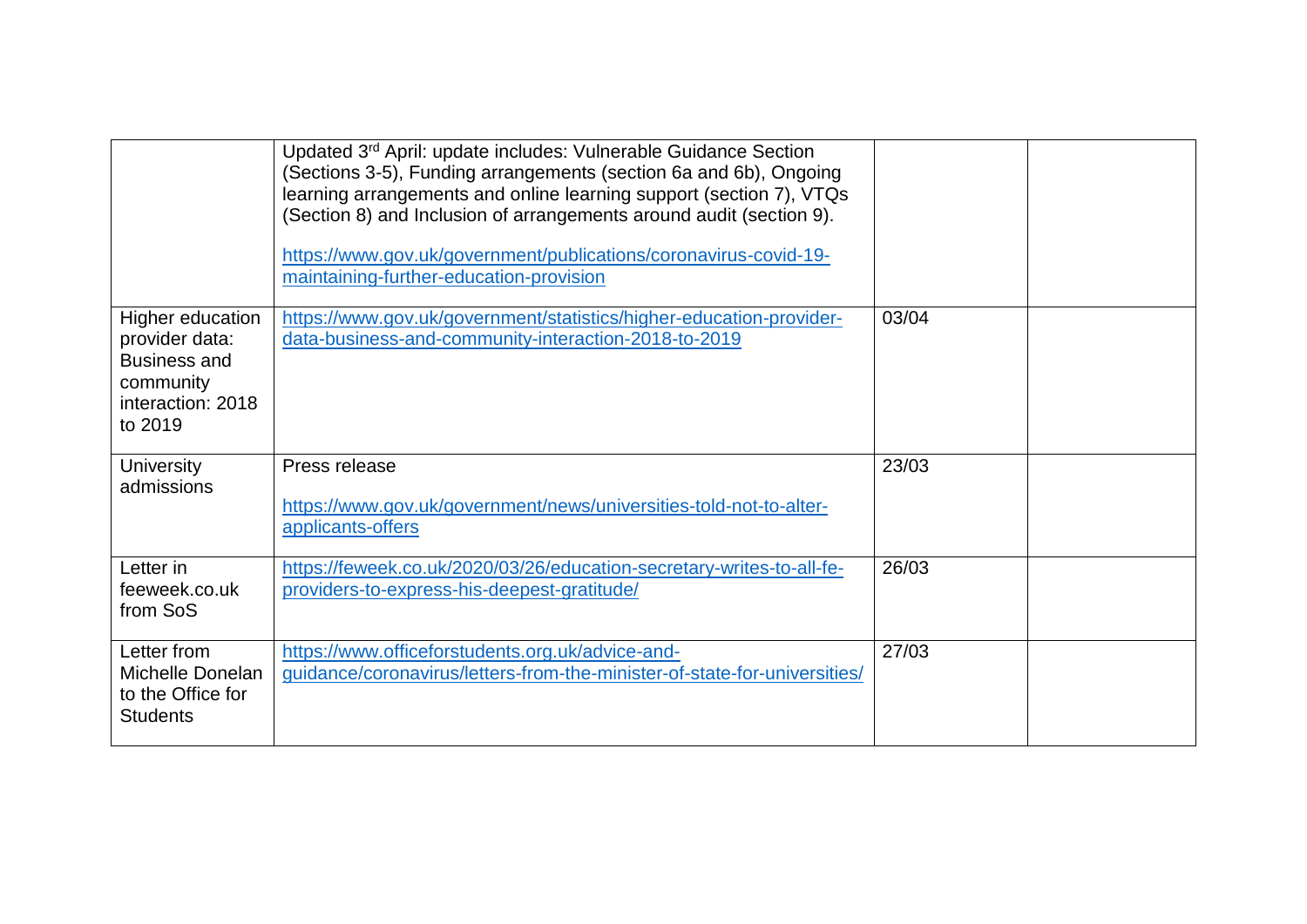| <b>FE Choices</b><br>Learner<br>Satisfaction<br>Survey 2019 to<br>2020 | Official statistics announcement<br>https://www.gov.uk/government/statistics/announcements/fe-choices-<br>learner-satisfaction-survey-2019-to-2020                                                                                                                   | 08/04      |       |  |
|------------------------------------------------------------------------|----------------------------------------------------------------------------------------------------------------------------------------------------------------------------------------------------------------------------------------------------------------------|------------|-------|--|
| Introduction of T<br>Levels                                            | Updated 9 <sup>th</sup> April: updated with information for technical qualifications,<br>2020 course titles and new content on the T Levels website.<br>https://www.gov.uk/government/publications/introduction-of-t-levels                                          | 09/03/18   | 09/04 |  |
| T Levels capital<br>fund                                               | Updated 9th April: added a note about how coronavirus (COVID-19)<br>will affect wave 1 and wave 2 delivery.<br>https://www.gov.uk/government/publications/t-levels-capital-fund                                                                                      | 30/01      | 09/04 |  |
| <b>Technical</b><br>qualifications<br>within T Levels                  | Updated 9 <sup>th</sup> April: Updated to show that the first 3 T levels have been<br>accredited by Ofqual and approved by the IfATE for teaching from<br>September 2020.<br>https://www.gov.uk/guidance/technical-qualifications-within-t-levels                    | 31/10/2019 | 09/04 |  |
| School / trust governance                                              |                                                                                                                                                                                                                                                                      |            |       |  |
| School<br>governance<br>update                                         | Updated 4 <sup>th</sup> June: Added 'School governance: coronavirus (COVID-<br>19) update'.<br>UPDATED 15 <sup>th</sup> April: information about video or teleconferencing<br>applications in 'School governance update March 2020: advice for<br>governing bodies'. | 25/03      | 04/06 |  |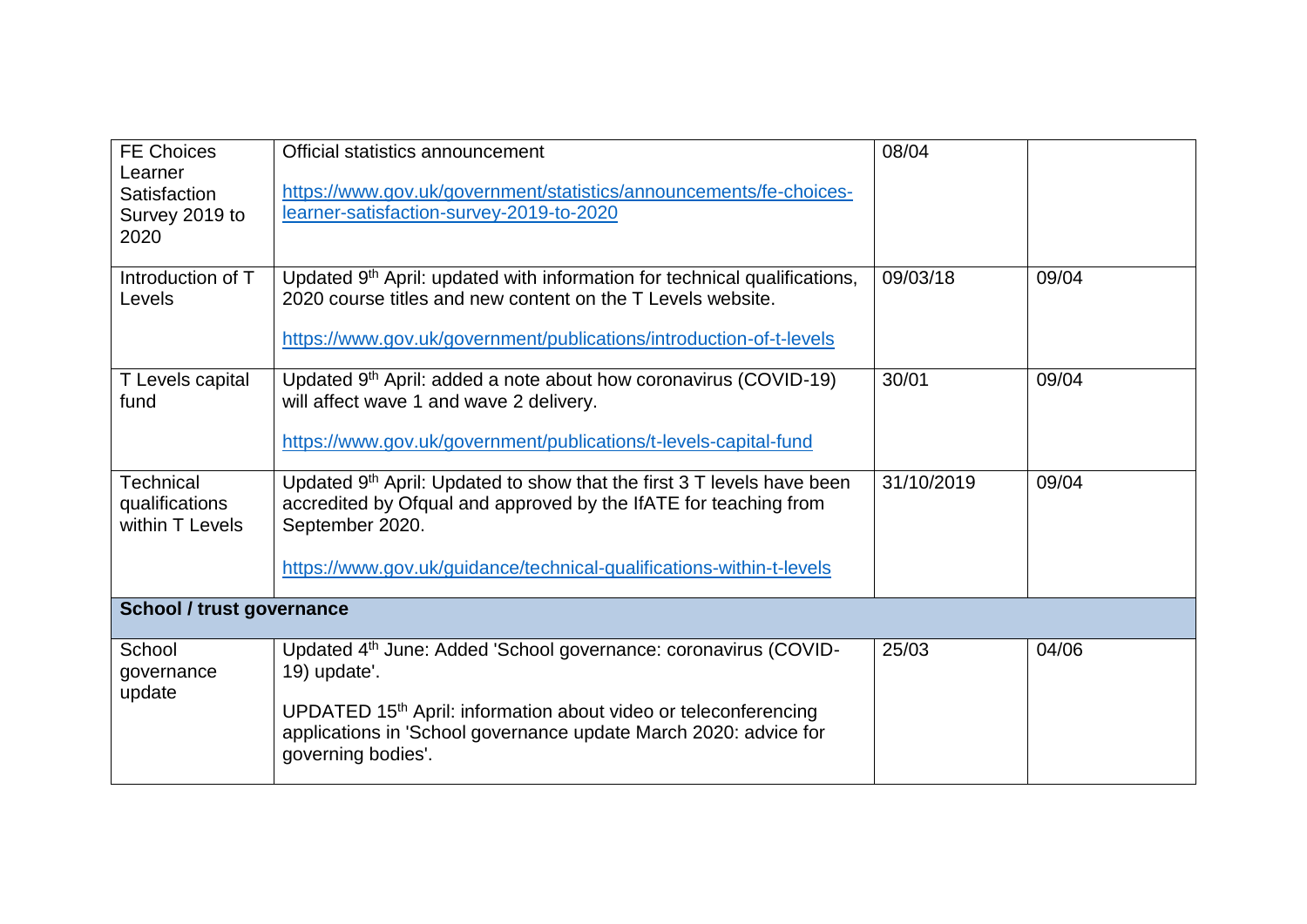|                                                    | https://www.gov.uk/government/publications/school-governance-<br>update                                                                                                                                                                                                                                                                                                                    |       |       |
|----------------------------------------------------|--------------------------------------------------------------------------------------------------------------------------------------------------------------------------------------------------------------------------------------------------------------------------------------------------------------------------------------------------------------------------------------------|-------|-------|
| Schools financial<br>value standard                | Updated 3 <sup>rd</sup> April: added information about returns for local authorities<br>during the coronavirus (COVID-19) outbreak. Updated the .xlms tool to<br>include bug fixes, and the dashboard and checklist guidance to include<br>formatting changes. Removed the form and support notes.<br>https://www.gov.uk/government/publications/schools-financial-value-<br>standard-sfvs | 29/02 | 03/04 |
| School census<br>technical<br>information          | Updated 14th April: guidance updated<br>https://www.gov.uk/government/publications/school-census-2020-to-<br>2021-technical-information                                                                                                                                                                                                                                                    | 05/03 | 14/04 |
| <b>Teachers &amp; teaching</b>                     |                                                                                                                                                                                                                                                                                                                                                                                            |       |       |
| Early career<br>framework<br>reforms               | Collection: The professional development available to early career<br>teachers at the start of their careers, underpinned by the early career<br>framework.<br>https://www.gov.uk/government/collections/early-career-framework-<br>reforms                                                                                                                                                | 23/06 |       |
| Extra support for<br>new teachers<br>amid surge in | Press release: Up to 5,000 early career teachers to receive additional<br>support, with twelve per cent more applications to teacher training<br>compared to last year                                                                                                                                                                                                                     | 23/06 |       |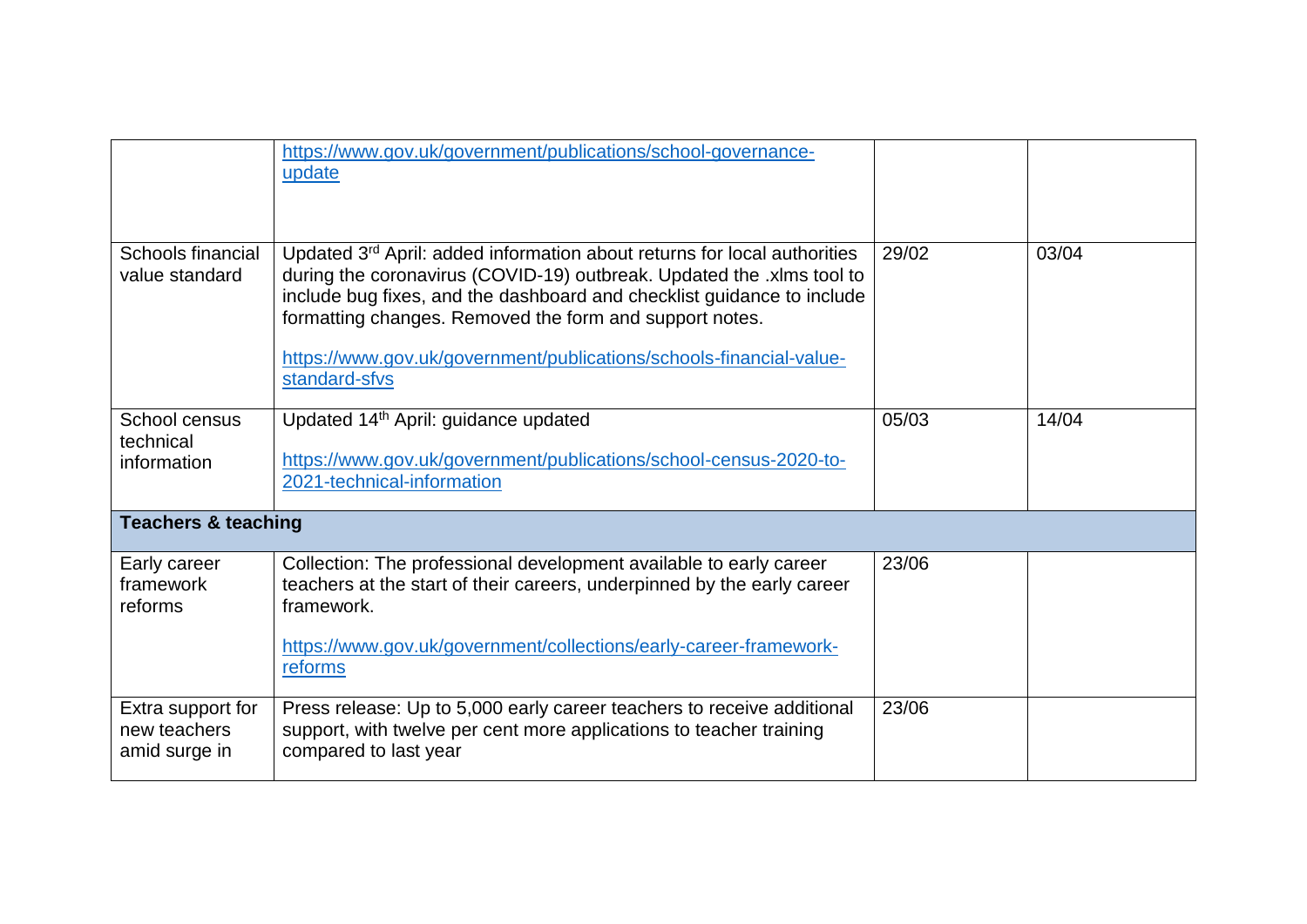| applications                                                                              | https://www.gov.uk/government/news/extra-support-for-new-teachers-<br>amid-surge-in-applications                                                                                                                                                                                                                                                                                                                          |          |       |
|-------------------------------------------------------------------------------------------|---------------------------------------------------------------------------------------------------------------------------------------------------------------------------------------------------------------------------------------------------------------------------------------------------------------------------------------------------------------------------------------------------------------------------|----------|-------|
| Help children<br>aged 2 to 4 to<br>learn at home<br>during<br>coronavirus<br>$(COVID-19)$ | Updated 28 <sup>th</sup> May: updated guidance to include information on mental<br>health and wellbeing.<br>https://www.gov.uk/guidance/help-children-aged-2-to-4-to-learn-at-<br>home-during-coronavirus-covid-19                                                                                                                                                                                                        |          |       |
| Induction for<br><b>NQTs</b>                                                              | Updated to reflect the new regulations. Absences related to the<br>coronavirus outbreak will not trigger an automatic extension of the<br>induction.<br>Updated 1 <sup>st</sup> April: Added a link to guidance about changes to newly<br>qualified teacher (NQT) induction during the COVID-19 public health<br>emergency.<br>https://www.gov.uk/government/publications/induction-for-newly-<br>qualified-teachers-nqts | 16/12/13 | 01/05 |
| Initial teacher<br>training                                                               | Updated 4 <sup>th</sup> June: updates to the guidance to help initial teacher<br>training (ITT) providers reduce the impact of coronavirus (COVID-19)<br>on their ITT provision.<br>https://www.gov.uk/government/publications/coronavirus-covid-19-<br>initial-teacher-training-itt                                                                                                                                      | 07/04    | 04/06 |
| Initial teacher<br>training (ITT):                                                        | Updated 4 <sup>th</sup> June: guidance updated based on current public health<br>advice, to help initial teacher training (ITT) providers reduce the impact                                                                                                                                                                                                                                                               | 15/03/12 | 04/06 |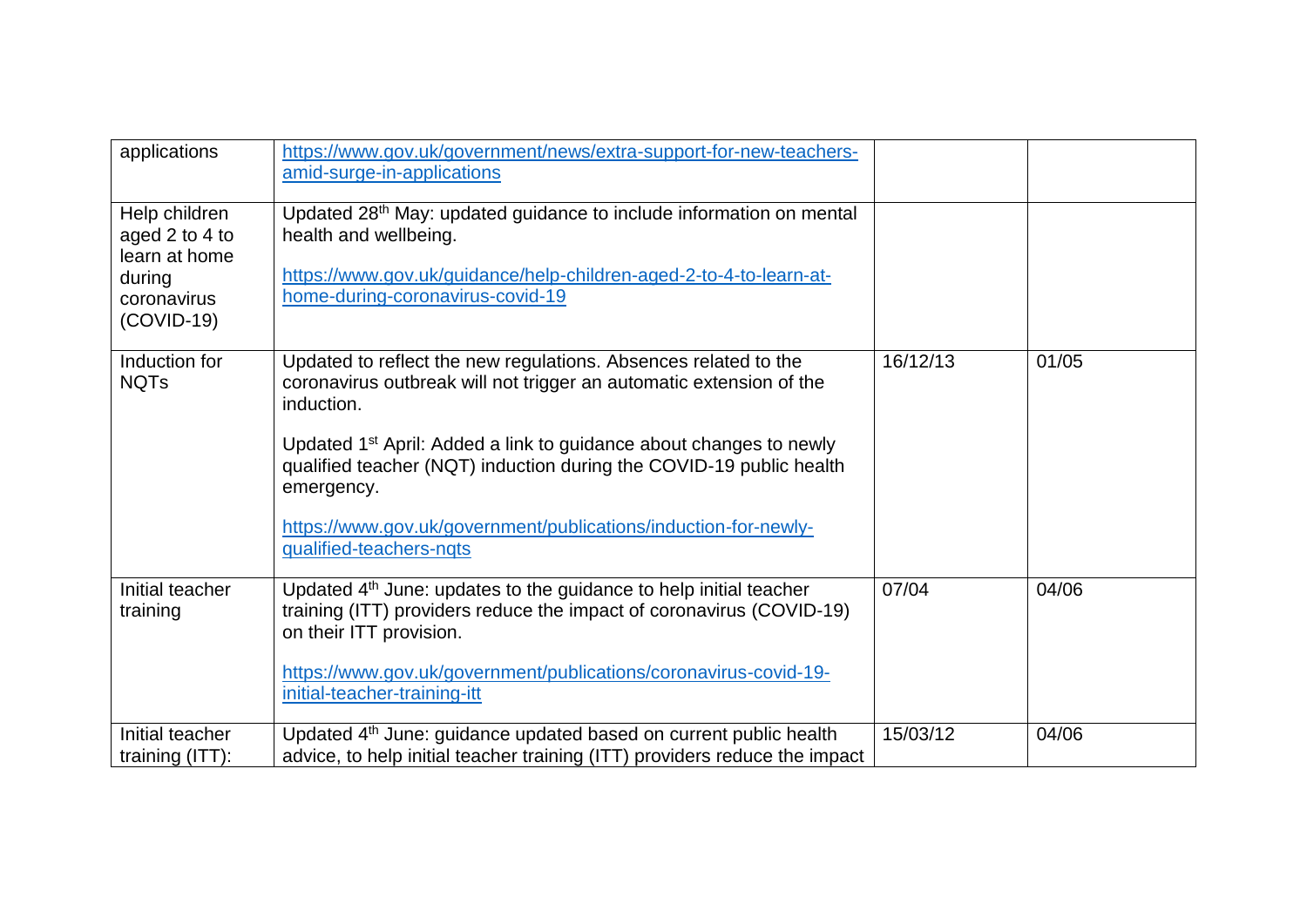| criteria and<br>supporting<br>advice                                | of coronavirus (COVID-19) on their ITT provision.<br>https://www.gov.uk/government/publications/initial-teacher-training-<br>criteria                                                                                                                                                                                                                                                                                                                                                                                                                                                                                      |          |       |
|---------------------------------------------------------------------|----------------------------------------------------------------------------------------------------------------------------------------------------------------------------------------------------------------------------------------------------------------------------------------------------------------------------------------------------------------------------------------------------------------------------------------------------------------------------------------------------------------------------------------------------------------------------------------------------------------------------|----------|-------|
| Online education<br>resources                                       | 24 <sup>th</sup> June: Updated with further resources and additional tips to help<br>parents and carers with home education.<br>Updated 22 <sup>nd</sup> May: updated list of online resources with additional<br>resources organised by key stage.<br>Updated 13 <sup>th</sup> May to include further information on how the high-<br>quality resources list will be kept up to date.<br>6 <sup>th</sup> May: Updated to include information about how providers of high<br>quality resources can be added to the list.<br>https://www.gov.uk/government/publications/coronavirus-covid-19-<br>online-education-resources | 07/04    | 22/05 |
| Provide training<br>for postgraduate<br>teaching<br>apprenticeships | Updated 14 <sup>th</sup> April: updated information in 'New providers' section.<br>https://www.gov.uk/guidance/provide-training-for-postgraduate-<br>teaching-apprenticeships                                                                                                                                                                                                                                                                                                                                                                                                                                              | 19/06/19 | 14/04 |
| Supporting your<br>children's<br>education during<br>$CV-19$        | Updated 21 <sup>st</sup> May: added guidance for secondary school children.<br>https://www.gov.uk/guidance/supporting-your-childrens-education-<br>during-coronavirus-covid-19                                                                                                                                                                                                                                                                                                                                                                                                                                             | 19/04    | 21/05 |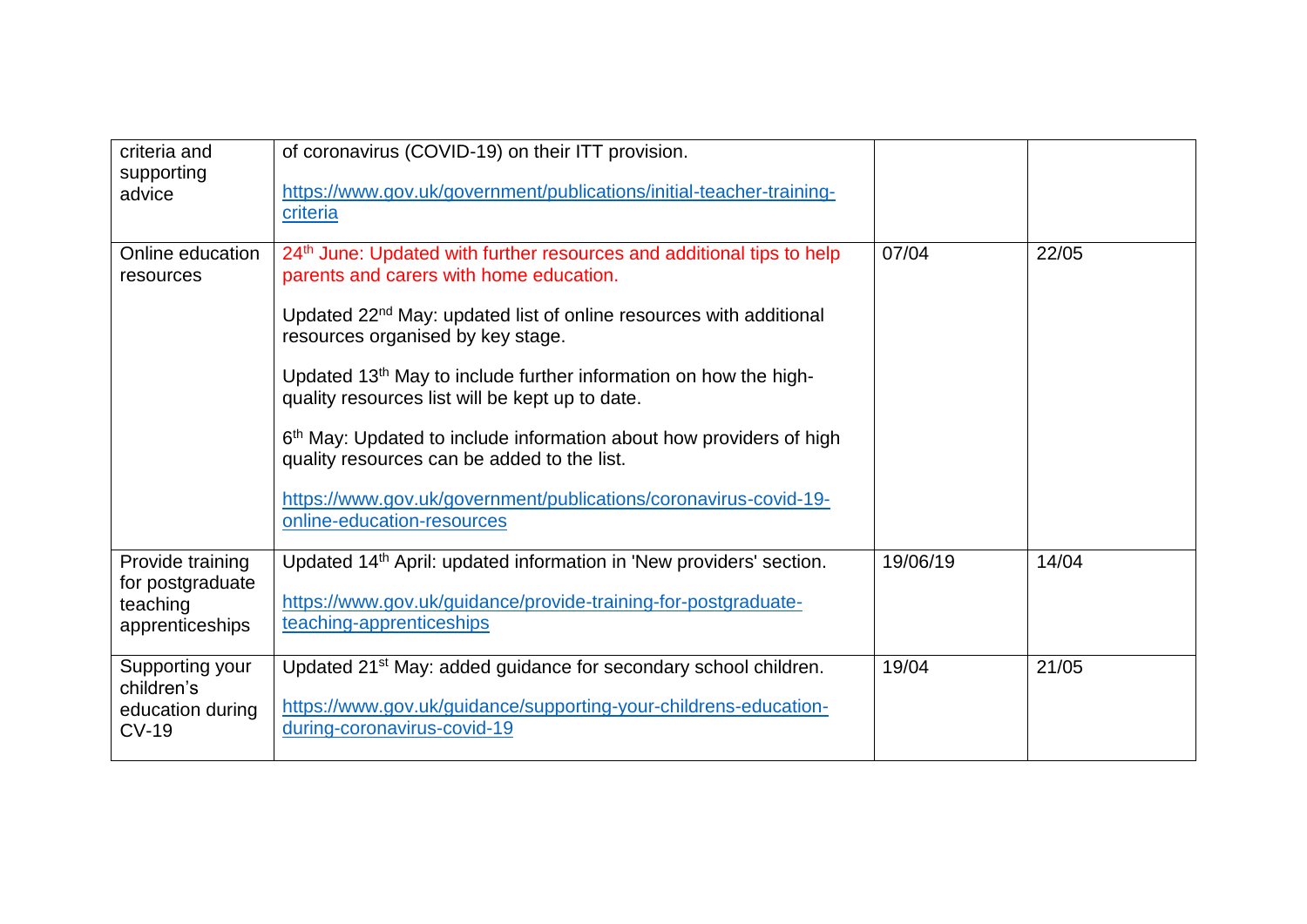| Supporting<br>education of 2-4<br>year olds                                                          | https://www.gov.uk/guidance/supporting-your-childrens-education-<br>during-coronavirus-covid-19                                                                                                                                                                                                       | 19/04 |       |
|------------------------------------------------------------------------------------------------------|-------------------------------------------------------------------------------------------------------------------------------------------------------------------------------------------------------------------------------------------------------------------------------------------------------|-------|-------|
| Supporting<br>education of<br>children with<br><b>SEND</b>                                           | https://www.gov.uk/guidance/help-children-with-send-continue-their-<br>education-during-coronavirus-covid-19                                                                                                                                                                                          | 19/04 |       |
| Supporting<br>education of<br>primary school<br>children                                             | Updated 21 <sup>st</sup> May: information added regarding returning to school for<br>some children.<br>https://www.gov.uk/guidance/help-primary-school-children-continue-<br>their-education-during-coronavirus-covid-19                                                                              | 19/04 | 21/05 |
| Help secondary<br>school children<br>continue their<br>education during<br>coronavirus<br>(COVID-19) | https://www.gov.uk/guidance/help-secondary-school-children-<br>continue-their-education-during-coronavirus-covid-19                                                                                                                                                                                   | 21/05 |       |
| Remote<br>education during<br>coronavirus<br>(COVID-19)                                              | Updated 22 <sup>nd</sup> May: added information about Oak National Academy's<br>school packs, which are now available to be downloaded and used by<br>schools.<br>Updated 5 <sup>th</sup> May: added link to new content on 'Remote education<br>practice for schools during coronavirus (COVID-19)'. | 19/04 | 22/05 |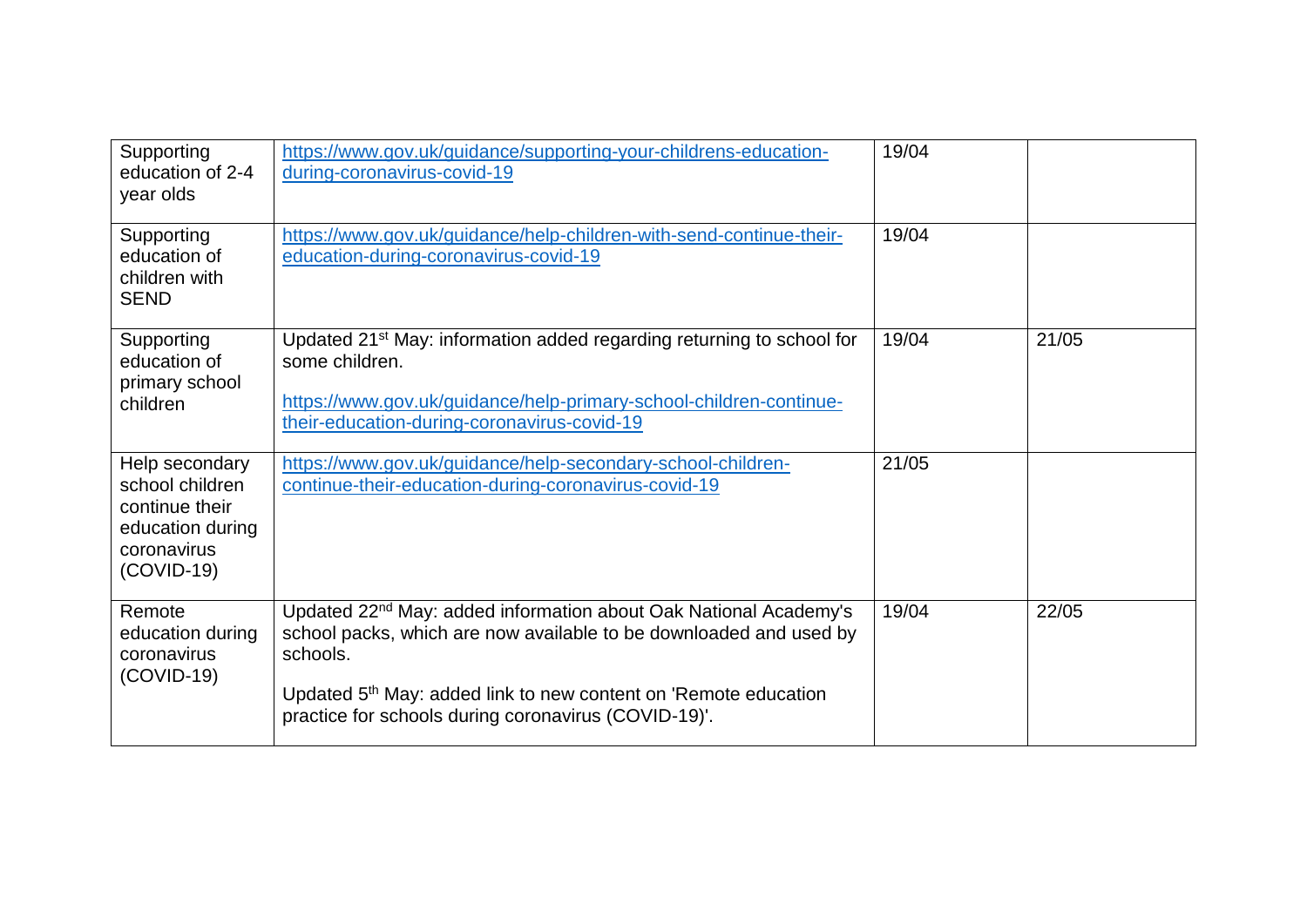|                                                                     | Updated 21 <sup>st</sup> April: addition of BBC Bitesize Daily<br>Information, guidance and support for teachers and leaders on<br>educating children during the coronavirus outbreak.<br>https://www.gov.uk/guidance/remote-education-during-coronavirus-<br>covid-19                                                                                                                      |          |       |  |
|---------------------------------------------------------------------|---------------------------------------------------------------------------------------------------------------------------------------------------------------------------------------------------------------------------------------------------------------------------------------------------------------------------------------------------------------------------------------------|----------|-------|--|
| Recruiting a<br>teacher from<br>abroad                              | Updated guidance to include coronavirus (COVID-19) advice, and<br>updates to the number of countries and subjects covered by the<br>programme.<br>https://www.gov.uk/guidance/recruit-a-qualified-maths-or-physics-<br>teacher-from-abroad                                                                                                                                                  | 26/03/19 | 27/04 |  |
| <b>Recruit teachers</b><br>from Spain to<br>teach MFL               | https://www.gov.uk/guidance/spains-visiting-teachers-programme                                                                                                                                                                                                                                                                                                                              | 11/01/17 | 27/04 |  |
| Early years<br>foundation stage<br>statutory<br>framework<br>(EYFS) | 1 <sup>st</sup> June: updated to reflect wider opening of early years settings from<br>1 June 2020 and to provide a clarification on progress checks for<br>children aged 2.<br>Added guidance to the temporarily disapplied, and modified certain<br>elements of the EYFS statutory framework.<br>https://www.gov.uk/government/publications/early-years-foundation-<br>stage-framework--2 | 31/03/14 | 01/06 |  |
| Assessment only<br>route to QTS:                                    | Updated 22 <sup>nd</sup> May: We have updated the 'candidate assessment'<br>advice to explain what should happen when candidates' progress on                                                                                                                                                                                                                                               | 08/08/13 | 22/05 |  |